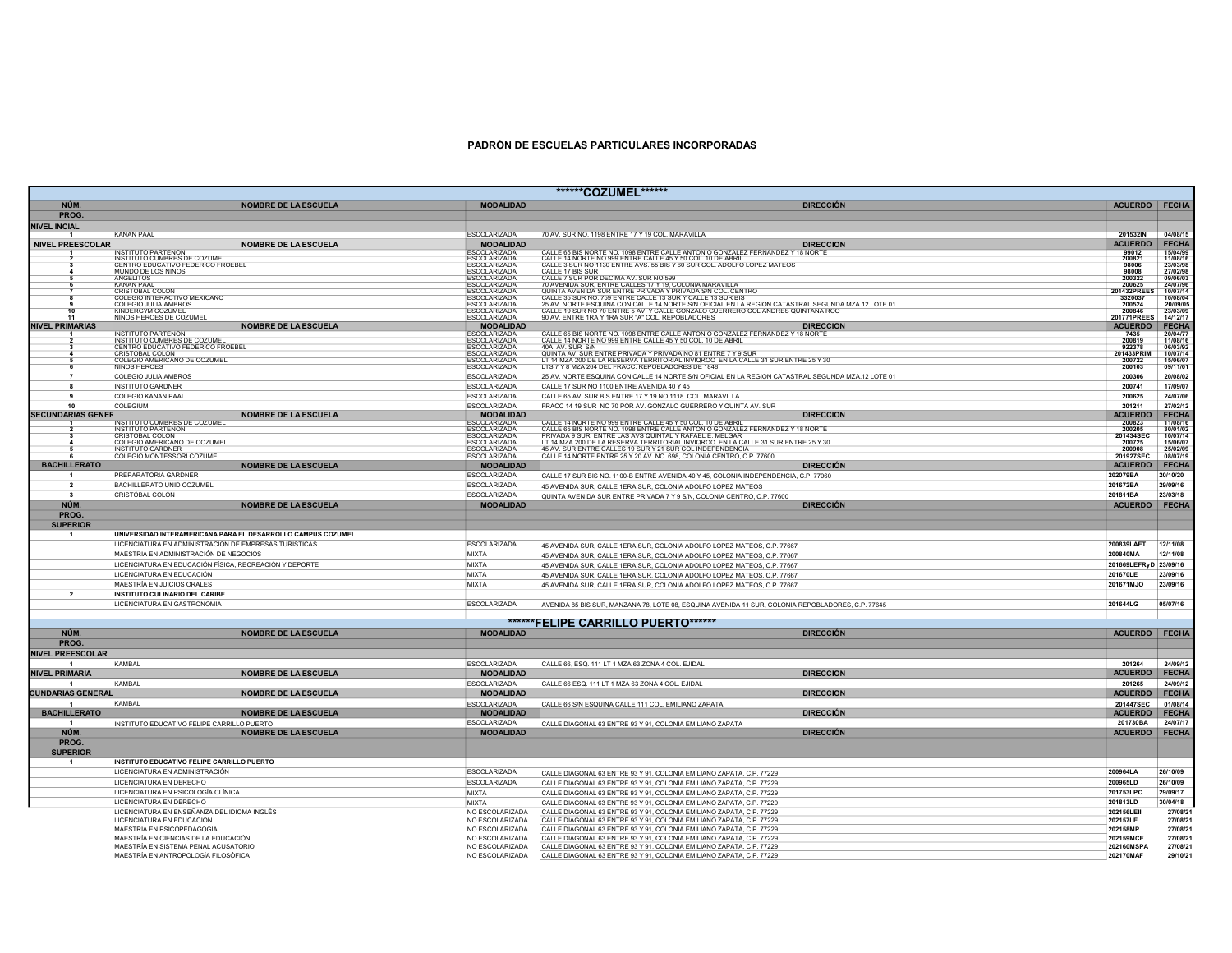| $\overline{2}$                            | UNIVERSIDAD PRIVADA DE LA PENINSULA, PLANTEL FELIPE CARRILLO PUERTO |                                            |                                                                                                                                                                        |                                                  |                      |
|-------------------------------------------|---------------------------------------------------------------------|--------------------------------------------|------------------------------------------------------------------------------------------------------------------------------------------------------------------------|--------------------------------------------------|----------------------|
|                                           | LICENCIATURA EN NUTRICIÓN                                           | <b>ESCOLARIZADA</b>                        | AV. CONSTITUYENTES NO. 750 ENTRE CALLE 67 Y CALLE 63                                                                                                                   | 201621LN                                         | 26/05/16             |
| NÚM.                                      | <b>NOMBRE DE LA ESCUELA</b>                                         | <b>MODALIDAD</b>                           | <b>DIRECCIÓN</b>                                                                                                                                                       | ACUERDO FECHA                                    |                      |
| PROG.                                     |                                                                     |                                            |                                                                                                                                                                        |                                                  |                      |
| <b>NIVEL INICIAL</b>                      |                                                                     |                                            |                                                                                                                                                                        |                                                  |                      |
|                                           | CENTRO DE DESARROLLO INFANT. D.I.F.                                 | <b>ESCOLARIZADA</b>                        | CALLE JUAN DE LA BARRERA NO 51 COL CENTRO                                                                                                                              | 200068                                           | 29/09/00             |
| $\overline{2}$                            | DINA MC LIBERTY DE REINHARDT                                        | <b>ESCOLARIZADA</b>                        | CALLE HEROES DE CHAPULTEPEC NO 292 LETRA A                                                                                                                             | 200321                                           | 20/08/02             |
| $\overline{\mathbf{3}}$<br>$\overline{a}$ | <b>COLEGIO ASHANAO</b><br>CENTRO DE ESTIMULACIÓN TEMPRANA GYM RAFA  | <b>ESCOLARIZADA</b><br><b>ESCOLARIZADA</b> | AV. CALZADA VERACRUZ NO. 694 ESQUINA PUCTE Y ALMENDROS COL. DEL BOSQUE C.P. 77019<br>AV. INSURGENTES NO. 964, COLONIA FORJADORES, C.P. 77025, DE LA CIUDAD DE CHETUMAL | 201843IN<br>201926IN                             | 12/07/18<br>18/07/19 |
| <b>NIVEL PREESCOLAR</b>                   | <b>NOMBRE DE LA ESCUELA</b>                                         | <b>MODALIDAD</b>                           | <b>DIRECCIÓN</b>                                                                                                                                                       | <b>ACUERDC</b>                                   | <b>FECHA</b>         |
| $\mathbf{1}$                              | <b>HIDALGO</b>                                                      | <b>ESCOLARIZADA</b>                        | AV. 16 DE SEPTIEMBRE NO. 48 COL. PLUTARCO ELIAS CALLES                                                                                                                 | 200731                                           | 30/08/07             |
| $\overline{\mathbf{2}}$                   | INSTITUTO CUMBRES DE QUINTANA ROO                                   | <b>ESCOLARIZADA</b>                        | AV. ANTONIO PLAZA NO 250 COL. JARDINES                                                                                                                                 | 200497                                           | 17/12/04             |
|                                           | PRIMITIVO ALONSO                                                    | <b>ESCOLARIZADA</b>                        | CALZADA VERACRUZ NO 171                                                                                                                                                | 200313                                           | 20/08/02             |
|                                           | COLEGIO PRIMITIVO ALONSO                                            | <b>ESCOLARIZADA</b>                        | PROLONGACION AV. DE LOS HEROES NO 595-605 CON JESUS URETA                                                                                                              | 96002                                            | 28/02/96             |
|                                           | CENTRO PEDAGOGICO INFANTIL                                          | ESCOLARIZADA                               | AV. ADOLFO LOPEZ MATEOS NO 426 COL. CAMPESTRE                                                                                                                          | 200018                                           | 29/09/00             |
|                                           | <b>SESAMO</b><br>CENTRO ESCOLAR LATINOAMERICANO                     | <b>ESCOLARIZADA</b>                        | CALLE VICENTE GUERRERO NO150 ENTRE CHAPULTEPEC Y CALZADA TAMPICO<br>AV. 16 DE SEPTIEMBRE NO 124 COL. CENTRO                                                            | 96008                                            | 28/02/96<br>15/04/99 |
| 8                                         | CENTRO DE ENSEÑANZA MODERNA                                         | <b>ESCOLARIZADA</b><br><b>ESCOLARIZADA</b> | CALLE TECNOLOGICO DE ORIZABA NO 15 COL. MAGISTERIAL                                                                                                                    | 99004<br>200972                                  | 09/11/09             |
|                                           | INSTITUTO VANGUARDIA EDUCATIVA                                      | <b>ESCOLARIZADA</b>                        | 86 DEL RETORNO 60 ESQUINA CON RETORNO 3 DE LA COL. PAYO OBISPO                                                                                                         | 200809                                           | 28/02/08             |
| 10                                        | VILLA ALEGRIA                                                       | <b>ESCOLARIZADA</b>                        | CALLE TURIN NO 406 COL ITALIA                                                                                                                                          | 200486                                           | 17/12/04             |
| 11                                        | CARIÑOSITOS                                                         | <b>ESCOLARIZADA</b>                        | AV. INDEPENDENCIA NO 420 ENTRE ANTONIO CORIA Y CALLE ANASTASIO GUZMAN                                                                                                  | 200514                                           | 28/02/05             |
| 12                                        | <b>MADRE TERESA</b>                                                 | <b>ESCOLARIZADA</b>                        | CALLE CAMELIAS NO. 396-A ENTRE CALLE VENECIA Y MILAN COL. ASERRADERO                                                                                                   | 200702                                           | 28/02/07             |
| 13                                        | IGNACIO LÓPEZ RAYÓN                                                 | <b>ESCOLARIZADA</b>                        | AV. 16 DE SEPTIEMBRE NO. 65 ENTRE CALLES ÁLVARO OBREGÓN E IGNACIO ZARAGOZA, COLONIA CENTRO, C.P. 77000                                                                 | 201891PREES                                      | 20/11/18             |
| 14                                        | <b>COLEGIO BRITANICO</b>                                            | <b>ESCOLARIZADA</b>                        | CALLE PRESA DE LA AMISTAD NO 481 CRUZAMIENTO CON ARMADA DE MEXICO Y EFRAIN AGUILAR FRACC CAMPESTRE                                                                     | 200813                                           | 18/07/08             |
| 15                                        | CENTRO ESCOLAR ESCOCIA                                              | <b>ESCOLARIZADA</b>                        | CALLE EMILIANO ZAPATA NO 111 MZA 5 LT 13 ENTRE AV. PLUTARCO ELIAS CALLES Y AV. LAZARO CARDENAS COL. CENTRO                                                             | 200834                                           | 20/11/08             |
| 16<br>17                                  | COLEGIO REGIONAL DE MEXICO<br><b>INSTITUTO LAMAT</b>                | <b>ESCOLARIZADA</b><br><b>ESCOLARIZADA</b> | CALLE MARCIANO GONZALEZ LT 3 NO 136-A<br>AV. HEROES NO. 343 Y 345 CALLE CAOBAS NO 334-A Y 336 COL. ADOLFO LOPEZ MATEOS C.CP 77010                                      | 201047<br>201325                                 | 10/10/10<br>14/08/18 |
| 18                                        | INSTITUTO INTERCULTURAL LU'UMIL                                     | <b>ESCOLARIZADA</b>                        | CALZADA VERACRUZ NO 84-A ENTRE IGNACIO ZARAGOZA Y PLUTARCO ELIAS CALLES COL. CENTRO                                                                                    | 201436PREES                                      | 18/07/14             |
| 19                                        | <b>WOZNIAK</b>                                                      | <b>ESCOLARIZADA</b>                        | CALZADA DEL CENTENARIO S/N MZA 6 LT 2 COL DEL BOSQUE                                                                                                                   | 201440PREES                                      | 18/08/14             |
| 20                                        | CENTRO DE ESTIMULACION TEMPRANA GYM RAFA                            | <b>ESCOLARIZADA</b>                        | AV. INSURGENTES NO 964 LOTE 10 COL FORJADORES                                                                                                                          | 201539PREES 06/08/2015                           |                      |
| 21                                        | COLEGIO BERNADETTE TYNAN                                            | <b>ESCOLARIZADA</b>                        | AV. BENITO JUAREZ NO. 94-A ESQUINA AV. GRAL. PLUTARCO ELIAS CALLES COL. CENTRO                                                                                         | 201746PREES 22/09/2017                           |                      |
| 22                                        | MI NUEVA ESPAÑA                                                     | <b>ESCOLARIZADA</b>                        | CALLE ROMA NO. 387 ENTRE CALLE FLORENCIA Y CALLE MILAN COL. ITALIA C.P 77030                                                                                           | 201770PREES 07/12/2017                           |                      |
| 23                                        | CENTRO EDUCATIVO ARCOIRIS DE LETRAS                                 | <b>ESCOLARIZADA</b>                        | CALLE PETCACAB MANZANA 16 LOTE 17 COL. SOLIDARIDAD C.CP. 77086                                                                                                         | 201835PREES 21/06/2017                           |                      |
| 24                                        | CENTRO EDUCATIVO UNIVERSO DEL SABER                                 | <b>ESCOLARIZADA</b>                        | CALLE SILVANO BARBA NO. 39 COL. GONZALO GUERRERO C.P. 77020                                                                                                            | 201841PREES 05/07/2018                           |                      |
| 25<br>26                                  | COLEGIO ASHANAO<br>KINDERPLAY JACQUES DELORIS                       | <b>ESCOLARIZADA</b><br><b>ESCOLARIZADA</b> | AV. CALZADA VERACRUZ NO. 694 ESQUINA PUCTE Y ALMENDROS COL. DEL BOSQUE C.P. 77019<br>CALLE JESUS REYES HEROLES NO. 35 COLONIA GONZALO GUERRERO C.P. 77020              | 201842PREES 12/07/2018<br>201856PREES 13/08/2018 |                      |
| 27                                        | COLEGIO GRANDES LOGROS                                              | ESCOLARIZADA                               | AV. BENITO JUAREZ NO. CON CALLE PLUTARCO ELIAS CALLES C.P. 77000                                                                                                       | 201860PREES 13/08/2018                           |                      |
| 28                                        | <b>INSTITUTO REINA SOFIA</b>                                        | <b>ESCOLARIZADA</b>                        | CALLE HERIBERTO FRIAS NO 258 COL. ADOLFO LOPEZ MATEOS C.P. 77010                                                                                                       | 201876PREES 20/08/2018                           |                      |
| 29                                        | CITY COLLEGE                                                        | ESCOLARIZADA                               | CALZADA DEL CENTENARIO S/N. LOTE 01 F-3                                                                                                                                | 202149PREES 27/08/2021                           |                      |
| 30                                        | <b>INSTITUTO AJ TZ'IB</b>                                           | <b>FSCOLARIZADA</b>                        | CALLE RAMÓN CORONA #54, MANZANA 26, LOTE 21, DE LA COLONIA NUEVA REFORMA                                                                                               | 202150PREES 27/08/2021                           |                      |
| <b>NIVEL PRIMARIA</b>                     | <b>NOMBRE DE LA ESCUELA</b>                                         | <b>MODALIDAD</b>                           | <b>DIRECCIÓN</b>                                                                                                                                                       | <b>ACUERDO</b>                                   | <b>FECHA</b>         |
|                                           | <b>HIDALGO</b>                                                      | ESCOLARIZADA                               | CALLE 16 DE SEPTIEMBRE NO 28                                                                                                                                           | 8767                                             | 26/05/97             |
| $\overline{2}$<br>$\mathbf{3}$            | <b>IGNACIO LOPEZ RAYON</b><br>INSTITUTO CUMBRES DE QUINTANA ROO     | <b>ESCOLARIZADA</b>                        | AV. 16 DE SEPTIEMBRE NO. 65 ENTRE CALLES ÁLVARO OBREGÓN E IGNACIO ZARAGOZA, COLONIA CENTRO, C.P. 77000                                                                 | 201886PRIM<br>200414                             | 18/10/18<br>17/02/04 |
| $\boldsymbol{4}$                          | COLEGIO PRIMITIVO ALONSO                                            | <b>ESCOLARIZADA</b><br><b>ESCOLARIZADA</b> | AV. ANTONIO PLAZA NO 250 COL. JARDINES<br>AV. HEROES NO 595 AHORA AV. DEL CENTENARIO CARRETERA A CALDERITAS                                                            | 200046                                           | 29/09/00             |
| -5                                        | COLEGIO LATINO                                                      | <b>ESCOLARIZADA</b>                        | CALLE VICENTE GUERRERO NO 154 ENTRE CHAPULTEPEC Y CALZADA TAMPICO                                                                                                      | 93006                                            | 14/09/93             |
| 6                                         | CENTRO PEDAGOGICO INFANTIL                                          | <b>ESCOLARIZADA</b>                        | CARRETERA FEDERAL CHETUMAL-FELIPE CARRILLO PUERTO MZA 30 LT 1 INFONAVIT ALVARO OBREGON                                                                                 | 201025                                           | 20/05/10             |
|                                           | CENTRO ESCOLAR LATINOAMERICANO                                      | <b>ESCOLARIZADA</b>                        | AV 16 DE SEPTIEMBRE NO 124 COL CENTRO                                                                                                                                  | 97009                                            | 28/02/97             |
| 8                                         | CENTRO DE ENSEÑANZA MODERNA                                         | ESCOLARIZADA                               | CALLE TECNOLOGICO DE ORIZABA NO 15 COL MAGISTERIAL                                                                                                                     | 200968                                           | 23/10/09             |
|                                           | COLEGIO REAL DEL POTOSI                                             | <b>ESCOLARIZADA</b>                        | AV. UNIVERSIDAD NO. 308                                                                                                                                                | 200935                                           | 30/07/09             |
| 10                                        | INSTITUTO VANGUARDIA EDUCATIVA                                      | <b>ESCOLARIZADA</b>                        | RETORNO 3 NO 86 COL. PAYO OBISPO I                                                                                                                                     | 200807                                           | 30/06/04             |
| 11                                        | CENTRO ESCOLAR ESCOCIA                                              | ESCOLARIZADA                               | AV. IGNACIO ZARAGOZA NO. 4 COL, BARRIO BRAVO                                                                                                                           | 200970                                           | 04/11/09             |
| 12<br>13                                  | COLEGIO REGIONAL DE MEXICO                                          | <b>ESCOLARIZADA</b>                        | CALLE MARCIANO GONZALEZ LT 3 NO 136-A<br>AV. BENITO JUÁREZ NO. 94-A. ESQUINA AV. PLUTARCO ELIAS CALLE COLONIA CENTRO                                                   | 201049<br>201328                                 | 12/10/10<br>09/08/13 |
| 14                                        | COLEGIO BERNADETTE TYNAN<br><b>WOZNIAK</b>                          | <b>ESCOLARIZADA</b><br><b>ESCOLARIZADA</b> | CALZADA DEL CENTERARIO S/N MZA 6 LOTE 2 COL. BOSQUE                                                                                                                    | 201446PRIM                                       | 01/08/14             |
| 15                                        | <b>MADRE TERESA</b>                                                 | ESCOLARIZADA                               | CALLE SAVADOR NOVO S/N MZA 23 LT 03 Y 04                                                                                                                               | 201448PRIM                                       | 01/08/14             |
| 16                                        | <b>INSTITUTO LAMAT</b>                                              | <b>ESCOLARIZADA</b>                        | AV. HEROES NO 343 Y 345 CALLE CAOBAS NO 334-A Y 336 COL. ADOLFO LOPEZ MATEOS C.P. 77010                                                                                | 201322                                           | 14/08/18             |
| <b>SECUNDARIAS GENEF</b>                  | <b>NOMBRE DE LA ESCUELA</b>                                         | <b>MODALIDAD</b>                           | <b>DIRECCIÓN</b>                                                                                                                                                       | <b>ACUERDO</b>                                   | <b>FECHA</b>         |
|                                           | <b>HIDALGO</b>                                                      | ESCOLARIZADA                               | CALLE 16 DE SEPTIEMBRE NO 28                                                                                                                                           | 6578                                             | 26/05/97             |
| $\overline{\mathbf{2}}$                   | INSTITUTO CUMBRES DE QUINTANA ROO                                   | <b>ESCOLARIZADA</b>                        | AV. ANTONIO PLAZA S/N COL. JARDINES                                                                                                                                    | 85467                                            | 15/07/85             |
|                                           | COLEGIO PRIMITIVO ALONSO                                            | <b>ESCOLARIZADA</b>                        | PROLONGACION AV. DE LOS HEROES NO 595-605 CON JESUS URETA                                                                                                              | 95007                                            | 03/03/95             |
|                                           | <b>INSTITUTO LAMAT</b><br><b>COLEGIO LATINO</b>                     | <b>ESCOLARIZADA</b><br><b>ESCOLARIZADA</b> | AV. HEROES NO 343 Y 345 CALLE CAOBAS NO 334-A Y 336 COL. ADOLFO LOPEZ MATEOS C.P. 77010<br>CALLE VICENTE GUERRERO NO 154                                               | 201323<br>200115                                 | 09/08/13<br>09/11/01 |
| 6                                         | CENTRO DE ENSEÑANZA MODERNA                                         | <b>ESCOLARIZADA</b>                        | CALLE TECNOLOGICO DE ORIZABA NO 16 COL. MAGISTERIAL                                                                                                                    | 200966                                           | 26/10/09             |
| $\overline{7}$                            | INSTITUTO VANGUARDIA EDUCATIVA                                      | <b>ESCOLARIZADA</b>                        | CALLE RETORNO NO 60 NO EX 86 ESQUINA RETORNO 3 Y AV. ERICK PAOLO MTZ COL. PAYO OBISPO II ETAPA                                                                         | 200815                                           | 10/04/08             |
|                                           | CENTRO PEDAGOGICO INFANTIL E INTEGRAL                               | <b>ESCOLARIZADA</b>                        | CARRETERA FEDERAL CHETUMAL-CARRILLOPUERTO MZA 30 S/N LT 1 ENTRE LAS CALLES 3 Y 5 COL. ALVARO OBREGON                                                                   | 200979                                           | 26/01/10             |
|                                           | WOZNIAK                                                             | <b>ESCOLARIZADA</b>                        | CALZADA DEL CENTENARIO S/N MZA 6 LT 2 COL DEL BOSQUE                                                                                                                   | 201445SEC                                        | 01/08/14             |
| 10                                        | <b>INSTITUTO SMIC</b>                                               | <b>ESCOLARIZADA</b>                        | CALLE HERIBERTO FRIAS S/N ENTRE C.N.C. Y MARCIANO GONZALEZ COL. ADOLFO LOPEZ MATEOS                                                                                    | 201454SEC                                        | 14/08/14             |
| 11                                        | CENTRO ESCOLAR ESCOCIA                                              | ESCOLARIZADA                               | CALLE IGNACIO ZARAGOZA NO. 4, LOTE 14, COLONIA BARRIO BRAVO, C.P. 77098                                                                                                | 201458SEC                                        | 13/11/17             |
| 12                                        | COLEGIO REGIONAL DE MEXICO                                          | <b>ESCOLARIZADA</b>                        | CALLE MARCIANO GONZALEZ LT 3 NO 136-A                                                                                                                                  | 201508SEC                                        | 05/06/15             |
| 13                                        | COLEGIO BERNADETTE TYNAN                                            | <b>ESCOLARIZADA</b>                        | AV. BENITO JUÁREZ NO. 94-A, ESQUINA AV. PLUTARCO ELIAS CALLE COLONIA CENTRO                                                                                            | 201717SEC                                        | 05/06/17             |
| 14<br>15                                  | CENTRO ESCOLAR LATINOAMERICANO<br>COLEGIO REAL DEL POTOSI           | ESCOLARIZADA<br>ESCOLARIZADA               | AV. LAZARO CARDENAS NO. 161 COL. CENTRO C.P. 77000<br>A.V UNIVERSIDAD NO. 308, COL. ADOLFO LÓPEZ MATEOS, C.P. 77010                                                    | 201844SEC<br>201950SEC                           | 18/07/18<br>12/08/19 |
| <b>SECUNDARIA TECNIC</b>                  | <b>NOMBRE DE LA ESCUELA</b>                                         | <b>MODALIDAD</b>                           | <b>DIRECCION</b>                                                                                                                                                       | ACUERDO                                          | <b>FECHA</b>         |
|                                           | <b>IGNACIO LOPEZ RAYON</b>                                          | <b>FSCOLARIZADA</b>                        | AV. 16 DE SEPTIEMBRE NO. 65 ENTRE CALLES ÁLVARO OBREGÓN E IGNACIO ZARAGOZA, COLONIA CENTRO, C.P. 77000                                                                 | 201885SECT 18/10/18                              |                      |
| NÚM.                                      | <b>NOMBRE DE LA ESCUELA</b>                                         | <b>MODALIDAD</b>                           | <b>DIRECCIÓN</b>                                                                                                                                                       | ACUERDO FECHA                                    |                      |
| <b>PROG</b>                               |                                                                     |                                            |                                                                                                                                                                        |                                                  |                      |
| ROFESIONAL TÉCNICO                        |                                                                     |                                            |                                                                                                                                                                        |                                                  |                      |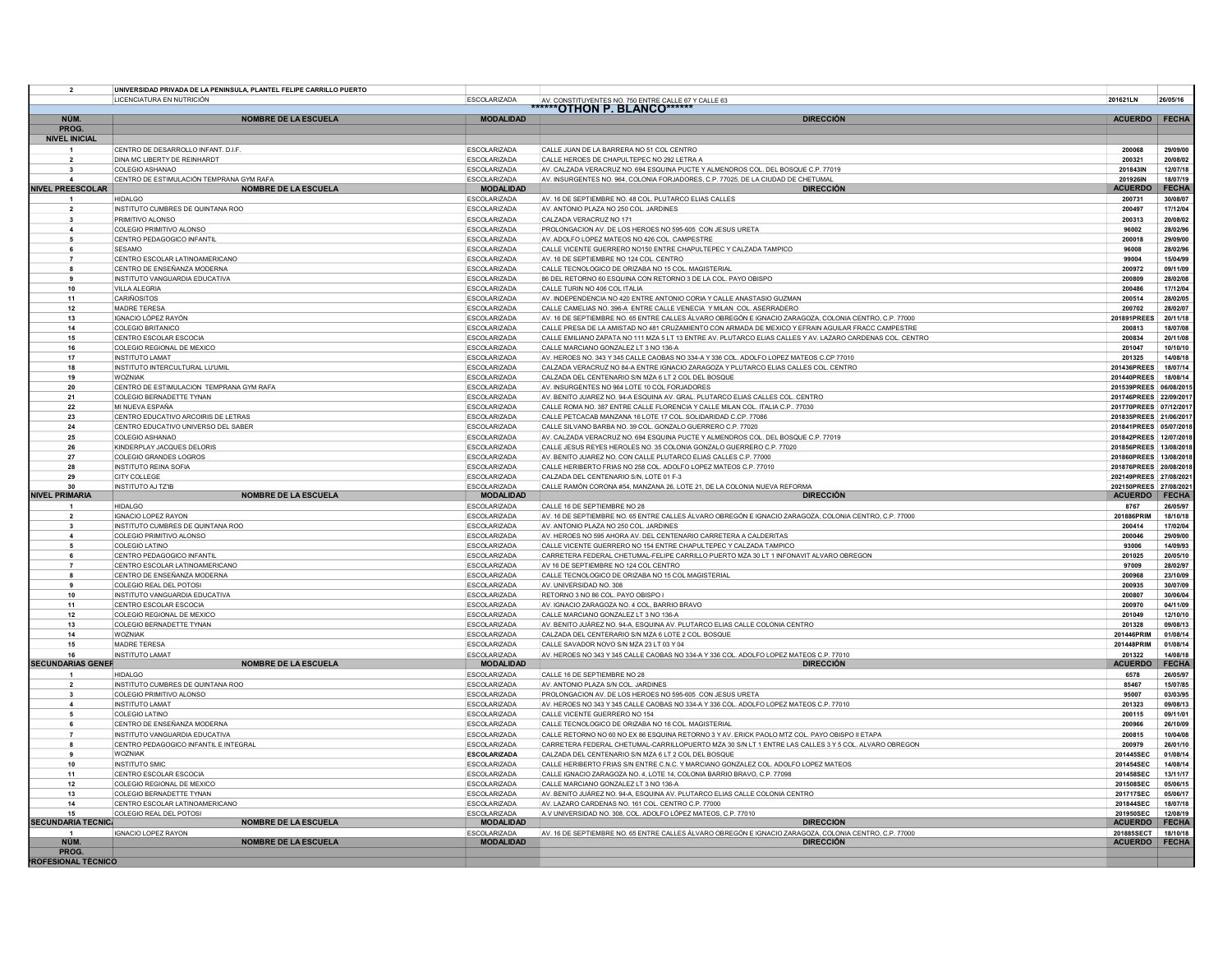|                         | <b>ESCUELA DE DANZA CLASICA PATTY</b>                                                                         |                                            |                                                                                                                                        |                            |                          |
|-------------------------|---------------------------------------------------------------------------------------------------------------|--------------------------------------------|----------------------------------------------------------------------------------------------------------------------------------------|----------------------------|--------------------------|
| <b>BACHILLERATO</b>     | TECNICO EN DANZA CLÁSICA                                                                                      | <b>MIXTA</b>                               | AV. JAVIER ROJO GÓMEZ NO. 245, COLONIA FLAMBOYANES, C.P. 77034                                                                         | 201504BA                   | 15/04/15                 |
|                         | <b>NOMBRE DE LA ESCUELA</b><br>IGNACIO LOPEZ RAYON                                                            | <b>MODALIDAD</b>                           | DIRECCIÓN                                                                                                                              | <b>ACUERDO</b>             | FECHA                    |
| $\overline{2}$          | <b>COLEGIO LATINO</b>                                                                                         | <b>ESCOLARIZADA</b><br><b>ESCOLARIZADA</b> | AVENIDA 16 DE SEPTIEMBRE NO. 65 ENTRE AVENIDA ÁLVARO OBREGÓN E IGNACIO ZARAGOZA                                                        | 201585BA<br>201115BA       | 11/12/15<br>03/05/11     |
| $\mathbf{3}$            | PREPARATORIA ESCUELA MODELO                                                                                   | <b>ESCOLARIZADA</b>                        | VICENTE GUERRERO NO. 148-150-158. LOTE 8. COLONIA BARRIO BRAVO<br>CARRETERA FEDERAL CHETUMAL-SUBTENIENTE LÓPEZ S/N                     | 201326BA                   | 09/08/13                 |
| $\overline{\mathbf{4}}$ | INSTITUTO VANGUARDIA EDUCATIVA                                                                                | <b>ESCOLARIZADA</b>                        | RETORNO 60 NO. 86, ESQUINA RETORNO 3, COLONIA PAYO OBISPO, C.P. 77083                                                                  | 201410BAG                  | 07/05/14                 |
| -5                      | <b>INSTITUTO SMIC</b>                                                                                         | <b>ESCOLARIZADA</b>                        | CALLE HERIBERTO FRÍAS S/N ENTRE CNC Y MARCIANO GONZÁLEZ. COLONIA ADOLFO LÓPEZ MATEOS                                                   | 201452BA                   | 04/08/14                 |
| - 6                     | PREPARATORIA ON LINE CETEC                                                                                    | NO ESCOLARIZADA                            | AV. HÉROES NO. 14-A ENTRE AV. 22 DE ENERO Y AV. CARMEN OCHOA DE MERINO, COLONIA CENTRO, C.P. 77000                                     | 201462BA                   | 21/08/14                 |
|                         | <b>INSTITUTO LAMAT</b>                                                                                        | ESCOLARIZADA                               | AV. HÉROES NO. 343 Y 345. CALLE CAOBAS NO. 334-A Y 336. COLONIA ADOLFO LÓPEZ MATEOS                                                    | 201324BA                   | 09/08/13                 |
|                         | <b>AGHARTA</b>                                                                                                | <b>ESCOLARIZADA</b>                        | CALLE PLUATRCO ELÍAS CALLES NO. 152. COLONIA PLUATRCO ELÍAS CALLES, C.P. 77090                                                         | 201645BA                   | 05/08/16                 |
| $\bullet$               | CENTRO ESCOLAR ESCOCIA                                                                                        | <b>ESCOLARIZADA</b>                        | CALLE IGNACIO ZARAGOZA NO. 4, LOTE 14, COLONIA BARRIO BRAVO, C.P. 77098                                                                | 201762BA                   | 10/11/17                 |
| 10                      | BACHILLERATO DEL INSTITUTO DE ESTUDIOS SUPERIORES PARA LA COMPETITIVIDAD Y EL DESARROLLO DE ANNO ESCOLARIZADA |                                            | AVENIDA CONSTITUYENTES DEL 74 NO. 1003. COLONIA RESIDENCIAL CONSTITUYENTES, C.P. 77086                                                 | 202034BA                   | 20/04/2020               |
| 11                      | <b>INSTITUTO WOZNIAK</b>                                                                                      | ESCOLARIZADA                               | AV. CENTENARIO S/N. ESQUINA COMONFORT, COLONIA DEL BOSQUE                                                                              | 202041BA                   | 22/06/2020               |
|                         | <b>INSTITUTO WOZNIAK</b><br><b>INSTITUTO WOZNIAK</b>                                                          | <b>MIXTA</b>                               | AV. CENTENARIO S/N, ESQUINA COMONFORT, COLONIA DEL BOSQUE                                                                              | 202106BA                   | 10/02/21                 |
| NÚM.                    | <b>NOMBRE DE LA ESCUELA</b>                                                                                   | NO ESCOLARIZADA<br><b>MODALIDAD</b>        | AV CENTENARIO S/N. ESQUINA COMONFORT, COLONIA DEL BOSQUE<br><b>DIRECCIÓN</b>                                                           | 202164BA<br><b>ACUERDO</b> | 27/09/21<br><b>FECHA</b> |
| PROG.                   |                                                                                                               |                                            |                                                                                                                                        |                            |                          |
| <b>SUPERIOR</b>         |                                                                                                               |                                            |                                                                                                                                        |                            |                          |
|                         | UNIVERDIDAD INTERAMERICANA PARA EL DESARROLLO CAMPUS CHETUMAL                                                 |                                            |                                                                                                                                        |                            |                          |
|                         | LICENCIATURA EN ADMINISTRACIÓN DE EMPRESAS TURISTICAS                                                         | <b>ESCOLARIZADA</b>                        | AVENIDA JUÁREZ NO. 168 (EDIFICIO A) Y 161 (EDIFICIO B) ENTRE EFRAÍN AGUILAR Y MAHATMA GANDHI, COLONIA CENTRO, C.P. 77000               | 200838LAET                 | 12/11/08                 |
|                         | MAESTRIA EN ADMINISTRACIÓN DE NEGOCIOS                                                                        | <b>MIXTA</b>                               | AVENIDA JUÁREZ NO. 168 Y 161 ENTRE EFRAÍN AGUILAR Y MAHATMA GANDHI. COLONIA CENTRO                                                     | 200841MA                   | 12/11/08                 |
|                         | MAESTRÍA EN MERCADOTECNIA Y MEDIOS DIGITALES                                                                  | <b>MIXTA</b>                               | AVENIDA JUÁREZ NO. 168 Y 161 ENTRE EFRAÍN AGUILAR Y MAHATMA GANDHI, COLONIA CENTRO, C.P. 77000                                         | 200842MA                   | 12/11/08                 |
|                         | LICENCIATURA EN GASTRONOMÍA                                                                                   | ESCOLARIZADA                               | AVENIDA BENITO JUÁREZ NO. 168. COLONIA CENTRO, C.P. 77000                                                                              | 201218LG                   | 18/04/12                 |
|                         | MAESTRÍA EN DERECHO PENAL                                                                                     | <b>MIXTA</b>                               | AVENIDA JUÁREZ NO. 168 Y 161 ENTRE EFRAÍN AGUILAR Y MAHATMA GANDHI, COLONIA CENTRO, C.P. 77000                                         | 201474MD                   | 20/10/14                 |
|                         | MAESTRÍA EN TECNOLOGÍAS DE LA INFORMACIÓN Y COMUNICACIÓN                                                      | <b>MIXTA</b>                               | AVENIDA JUÁREZ NO. 168 Y 161 ENTRE EFRAÍN AGUILAR Y MAHATMA GANDHI, COLONIA CENTRO, C.P. 77000                                         | 201492MTIC                 | 16/12/14                 |
|                         | MAESTRÍA EN EDUCACIÓN                                                                                         | <b>MIXTA</b>                               | AVENIDA JUÁREZ NO. 168 Y 161 ENTRE EFRAÍN AGUILAR Y MAHATMA GANDHL COLONIA CENTRO C.P. 77000                                           | 201491ME                   | 16/12/14                 |
|                         | DOCTORADO EN EDUCACIÓN                                                                                        | <b>MIXTA</b>                               | AVENIDA JUÁREZ NO. 168 Y 161 ENTRE EFRAÍN AGUILAR Y MAHATMA GANDHI, COLONIA CENTRO, C.P. 77000                                         | 201630DE                   | 15/06/16                 |
|                         | LICENCIATURA EN PSICOLOGÍA                                                                                    | <b>MIXTA</b>                               | AVENIDA JUÁREZ NO. 168 Y 161 ENTRE EFRAÍN AGUILAR Y MAHATMA GANDHI, COLONIA CENTRO                                                     | 201829LP                   | 23/05/18                 |
| $\overline{2}$          | <b>INSTITUTO UNIVERSITARIO CARL ROGERS</b>                                                                    |                                            |                                                                                                                                        |                            |                          |
|                         | LICENCIATURA EN PSICOPEDAGOGÍA                                                                                | <b>ESCOLARIZADA</b>                        | CALLE RETORNO 60 NO. 86, ESQUINA RETORNO3 CON CALLE ERICK PAOLO MARTÍNEZ, COLONIA PAYO OBISPO                                          | 201342LPS                  | 25/10/13                 |
|                         | LICENCIATURA EN PSICOPEDAGOGÍA                                                                                | <b>MIXTA</b>                               | CALLE RETORNO 60 NO. 86, ESQUINA RETORNO3 CON CALLE ERICK PAOLO MARTÍNEZ, COLONIA PAYO OBISPO                                          | 202107LPSM                 | 12/03/21                 |
| 3                       | <b>UNIVERSIDAD MODELO</b><br>LICENCIATURA EN DERECHO                                                          | ESCOLARIZADA                               |                                                                                                                                        | 201327LD                   | 09/08/13                 |
|                         | <b>LICENCIATURA EN PSICOLOGÍA</b>                                                                             | <b>FSCOLARIZADA</b>                        | CARRETERA FEDERAL CHETUMAL-SUBTENIENTE LÓPEZ S/N<br>CARRETERA FEDERAL CHETUMAL-SUBTENIENTE LÓPEZ S/N                                   | 201344LP                   | 18/12/13                 |
|                         | LICENCIATURA EN NUTRICIÓN                                                                                     | <b>ESCOLARIZADA</b>                        | CARRETERA FEDERAL CHETUMAL-SUBTENIENTE LÓPEZ S/N                                                                                       | 201401LN                   | 20/03/14                 |
|                         | LICENCIATURA EN COMUNICACIÓ                                                                                   | ESCOLARIZADA                               | CARRETERA FEDERAL CHETUMAL-SUBTENIENTE LÓPEZ S/N                                                                                       | 201473LC                   | 13/10/14                 |
|                         | LICENCIATURA EN CIRUJANO DENTISTA                                                                             | ESCOLARIZADA                               | CARRETERA FEDERAL CHETUMAL-SUBTENIENTE LÓPEZ S/N                                                                                       | 201467LCD                  | 25/08/14                 |
|                         | MAESTRIA EN DERECHO CONSTITUCIONAL Y AMPARO                                                                   | <b>FSCOLARIZADA</b>                        | CARRETERA FEDERAL CHETUMAL-SUBTENIENTE LÓPEZ S/N                                                                                       | 200962MA                   | 08/04/14                 |
|                         | MAESTRIA EN DERECHO PENAL Y AMPARO                                                                            | ESCOLARIZADA                               | CARRETERA FEDERAL CHETUMAL-SUBTENIENTE LÓPEZ S/N                                                                                       | 201107MA                   | 08/04/14                 |
|                         | MAESTRIA EN MERCADOTECNIA Y DIRECCIÓN COMERCIAL                                                               | <b>ESCOLARIZADA</b>                        | CARRETERA FEDERAL CHETUMAL-SUBTENIENTE LÓPEZ S/N                                                                                       | 201108MA                   | 25/03/11                 |
|                         | MAESTRIA EN DIRECCION GLOBAL DE NEGOCIOS                                                                      | <b>ESCOLARIZADA</b>                        | CARRETERA FEDERAL CHETUMAL-SUBTENIENTE LÓPEZ S/N                                                                                       | 201109MA                   | 08/04/14                 |
|                         | LICENCIATURA EN DISEÑO INTERACTIVO                                                                            | <b>ESCOLARIZADA</b>                        | CARRETERA FEDERAL CHETUMAL-SUBTENIENTE LÓPEZ S/N                                                                                       | 201553LDI                  | 11/09/15                 |
|                         | LICENCIATURA EN FISIOTERAPIA Y REHABILITACIÓN                                                                 | <b>ESCOLARIZADA</b>                        | CARRETERA FEDERAL CHETUMAL-SUBTENIENTE LÓPEZ S/N                                                                                       | 201759LFvR                 | 10/10/17                 |
|                         | LICENCIATURA EN DISEÑO DE MODAS                                                                               | ESCOLARIZADA                               | CARRETERA FEDERAL CHETUMAL-SUBTENIENTE LÓPEZ S/N                                                                                       | 201888LDM                  | 24/10/18                 |
|                         | LICENCIATURA EN CULTURA FÍSICA Y ENTRENAMIENTO DEPORTIVO                                                      | ESCOLARIZADA                               | CARRETERA FEDERAL CHETUMAL-SUBTENIENTE LÓPEZ S/N                                                                                       | 201945LCFyED 31/07/19      |                          |
|                         | LICENCIATURA EN ADMINISTRACIÓN Y DESARROLLO EMPRESARIAL                                                       | <b>ESCOLARIZADA</b>                        | CARRETERA FEDERAL CHETUMAL-SUBTENIENTE LÓPEZ S/N                                                                                       | 202005LAyDE                | 21/02/20                 |
|                         | LICENCIATURA EN GESTIÓN DE NEGOCIOS                                                                           | ESCOLARIZADA                               | CARRETERA FEDERAL CHETUMAL-SUBTENIENTE LÓPEZ S/N                                                                                       | 202006LGN                  | 21/01/20                 |
| $\overline{\mathbf{4}}$ | <b>INSTITUTO MEXICANO DE ESTUDIOS PEDAGÓGICOS</b>                                                             |                                            |                                                                                                                                        |                            |                          |
|                         | DOCTORADO EN METODOLOGÍA DE LA ENSEÑANZA<br>DOCTORADO EN ADMINISTRACION ESCOLAR Y EDUCATIVA                   | <b>MIXTA</b><br><b>MIXTA</b>               | CALLE ROMA NO. 457, FRACCIONAMIENTO FLAMBOYANES                                                                                        | 201112DME<br>201113DAEyE   | 15/08/201<br>15/08/2011  |
| 5                       | INSTITUTO INTERAMERICANO DE CIENCIAS DE LA SALUD SEDE CHETUMAL                                                |                                            | CALLE ROMA NO. 457, FRACCIONAMIENTO FLAMBOYANES                                                                                        |                            |                          |
|                         | LICENCIATURA EN ENFERMERÍA                                                                                    | <b>MIXTA</b>                               | VICENTE LOMBARDO TOLEDANO NO. 356, COLONIA MIRAFLORES                                                                                  | 201896LE                   | 18/12/2019               |
|                         | LICENCIATURA EN ENFERMERÍA Y OBSTETRÍA                                                                        | ESCOLARIZADA                               | VICENTE LOMBARDO TOLEDANO NO. 356, COLONIA MIRAFLORES                                                                                  | 201701LEyO                 | 26/01/2017               |
|                         | ESPECIALIDAD EN ENFERMERÍA QUIRÚRGICA                                                                         | <b>MIXTA</b>                               | VICENTE LOMBARDO TOLEDANO NO. 356, COLONIA MIRAFLORES                                                                                  | 201884EEN                  | 17/09/2018               |
|                         | ESPECIALIDAD EN ENFERMERÍA NEONATAL                                                                           | <b>MIXTA</b>                               | VICENTE LOMBARDO TOLEDANO NO. 356, COLONIA MIRAFLORES                                                                                  | 201882EEQ                  | 17/09/2018               |
|                         | ESPECIALIDAD EN ENFERMERÍA ONCOLÓGICA                                                                         | <b>MIXTA</b>                               | VICENTE LOMBARDO TOLEDANO NO. 356, COLONIA MIRAFLORES                                                                                  | 201883EEO                  | 17/09/2018               |
|                         | LICENCIATURA EN TRABAJO SOCIAL                                                                                | <b>ESCOLARIZADA</b>                        | VICENTE LOMBARDO TOLEDANO NO. 356, COLONIA MIRAFLORES                                                                                  | 201980LTS                  | 18/10/2019               |
| -6                      | INSTITUTO DE INVESTIGACIÓN Y DESARROLLO EDUCATIVO DE QUINTANA ROO                                             |                                            |                                                                                                                                        |                            |                          |
|                         | MAESTRIA EN CIENCIAS DE LA EDUCACIÓN                                                                          | <b>NO ESCOLARIZADA</b>                     | AVENIDA PLUTARCO ELÍAS CALLES NO. 45ª, COLONIA BARRIO BRAVO, C.P. 77098                                                                | 201554MCE                  | 14/09/2015               |
|                         | DOCTORADO EN CIENCIAS DE LA EDUCACIÓN                                                                         | NO ESCOLARIZADA                            | AVENIDA PLUTARCO ELÍAS CALLES NO 45ª COLONIA BARRIO BRAVO, C.P. 77098                                                                  | 201535DCE                  | 19/08/2015               |
| $\overline{7}$          | UNIVERSIDAD VIZCAYA DE LAS AMÉRICAS                                                                           |                                            |                                                                                                                                        |                            |                          |
|                         | LICENCIATURA EN ARQUITECTURA                                                                                  | <b>ESCOLARIZADA</b>                        | AV. PROLONGACIÓN BOULEVARD BAHÍA NO. 422, COLONIA ZONA DE GRANJAS                                                                      | 202016LARQ                 | 21/01/2020               |
|                         | <b>LICENCIATURA EN CONTADURÍA</b>                                                                             | <b>FSCOLARIZADA</b>                        | AV. PROLONGACIÓN BOULEVARD BAHÍA NO. 422, COLONIA ZONA DE GRANJAS                                                                      | 202014LCE                  | 21/01/2020               |
|                         | LICENCIATURA EN CONTADURÍA                                                                                    | <b>MIXTA</b>                               | AV. PROLONGACIÓN BOULEVARD BAHÍA NO. 422, COLONIA ZONA DE GRANJAS                                                                      | 202015LCM                  | 21/01/2020               |
|                         | LICENCIATURA EN DERECHO                                                                                       | ESCOLARIZADA                               | AV. PROLONGACIÓN BOULEVARD BAHÍA NO. 422, COLONIA ZONA DE GRANJAS                                                                      | 202013LDE                  | 21/01/2020               |
|                         | LICENCIATURA EN DERECHO                                                                                       | <b>MIXTA</b>                               | AV. PROLONGACIÓN BOULEVARD BAHÍA NO. 422, COLONIA ZONA DE GRANJAS                                                                      | 202012LDM                  | 21/01/2020               |
|                         | LICENCIATURA EN CIENCIAS DE LA EDUCACIÓN<br>LICENCIATURA EN CIENCIAS DE LA EDUCACIÓN                          | ESCOLARIZADA<br><b>MIXTA</b>               | AV. PROLONGACIÓN BOULEVARD BAHÍA NO. 422, COLONIA ZONA DE GRANJAS                                                                      | 202017LCEE                 | 21/01/2020               |
|                         | LICENCIATURA EN CRIMINOLOGÍA                                                                                  | ESCOLARIZADA                               | AV. PROLONGACIÓN BOULEVARD BAHÍA NO. 422. COLONIA ZONA DE GRANJAS                                                                      | 202018LCEM<br>202020LCRE   | 21/01/202                |
|                         | LICENCIATURA EN CRIMINOLOGÍA                                                                                  | <b>MIXTA</b>                               | AV. PROLONGACIÓN BOULEVARD BAHÍA NO. 422, COLONIA ZONA DE GRANJAS                                                                      | 202019LCRM                 | 21/01/202                |
|                         | LICENCIATURA EN GASTRONOMÍA                                                                                   | <b>ESCOLARIZADA</b>                        | AV. PROLONGACIÓN BOULEVARD BAHÍA NO. 422. COLONIA ZONA DE GRANJAS<br>AV. PROLONGACIÓN BOULEVARD BAHÍA NO. 422. COLONIA ZONA DE GRANJAS | 202008LGE                  | 21/01/2020<br>21/01/2020 |
|                         | LICENCIATURA EN GASTRONOMÍA                                                                                   | <b>MIXTA</b>                               | AV. PROLONGACIÓN BOULEVARD BAHÍA NO. 422, COLONIA ZONA DE GRANJAS                                                                      | 202009LGM                  | 21/01/2020               |
|                         | LICENCIATURA EN NUTRICIÓN                                                                                     | ESCOLARIZADA                               | AV. PROLONGACIÓN BOULEVARD BAHÍA NO. 422. COLONIA ZONA DE GRANJAS                                                                      | 202011LNE                  | 21/01/2020               |
|                         | LICENCIATURA EN NUTRICIÓN                                                                                     | <b>MIXTA</b>                               | AV. PROLONGACIÓN BOULEVARD BAHÍA NO. 422, COLONIA ZONA DE GRANJAS                                                                      | 202010LNM                  | 21/01/2020               |
|                         | UNIVERSIDAD AZTLÁN CAMPUS CHETUMAL                                                                            |                                            |                                                                                                                                        |                            |                          |
|                         | LICENCIATURA EN ADMINISTRACIÓN DE EMPRESAS TURÍSTICAS                                                         | <b>MIXTA</b>                               | AV BENITO JUÁREZ NO 42 COLONIA CENTRO C.P. 77000                                                                                       | 201650LAET                 | 22/08/2016               |
|                         | LICENCIATURA EN ADMINISTRACIÓN DE EMPRESAS                                                                    | <b>MIXTA</b>                               | AV. ÁLVARO OBREGÓN NO. 441, ESQUINA ÁNDRES QUINTANA ROO, COLONIA CAMPESTRE                                                             | 202063LAE                  | 30/09/2020               |
|                         | LICENCIATURA EN CONTADURÍA Y FINANZAS                                                                         | <b>MIXTA</b>                               | AV. ÁLVARO OBREGÓN NO. 441, ESQUINA ÁNDRES QUINTANA ROO, COLONIA CAMPESTRE                                                             | 202062LCvF                 | 30/09/2020               |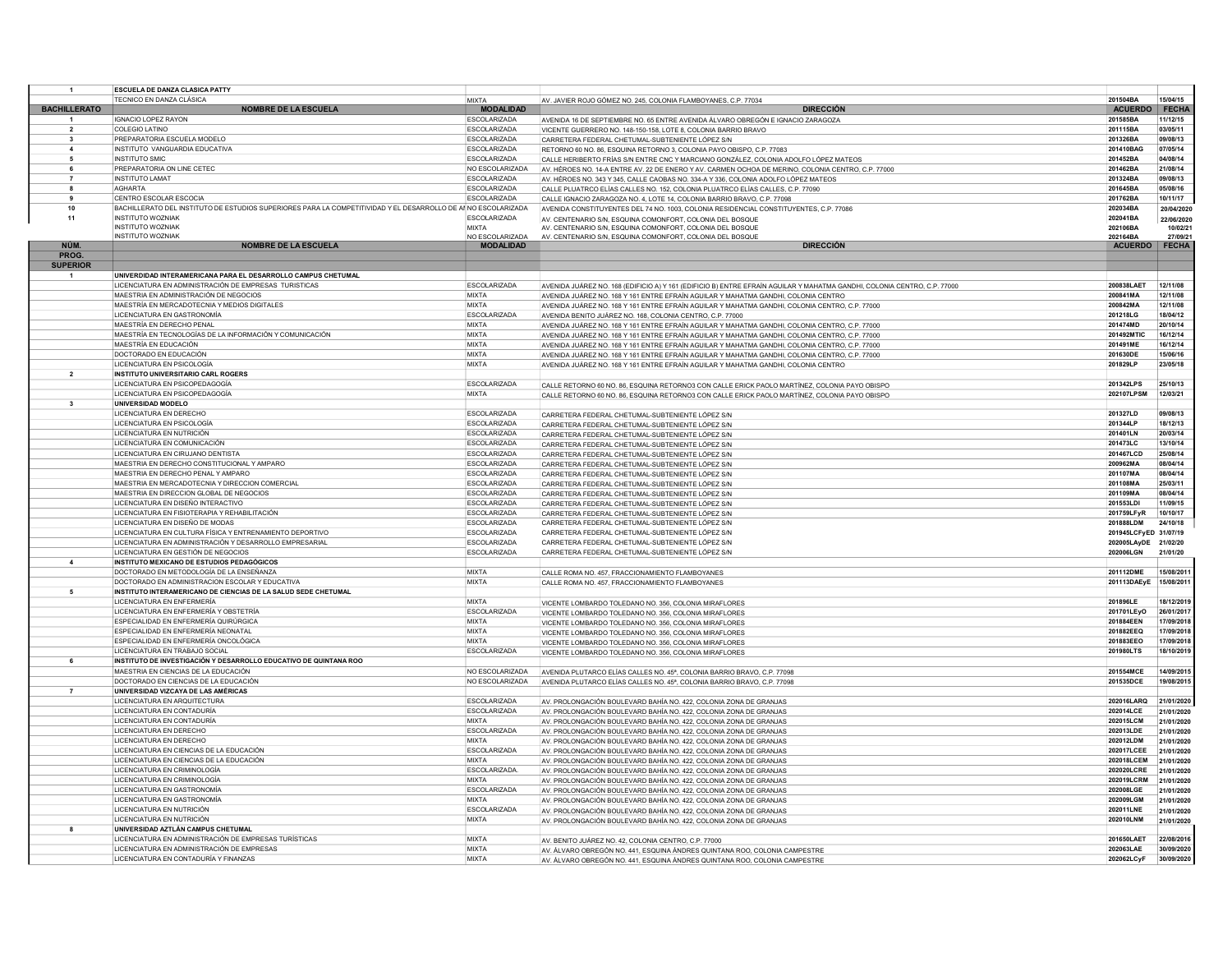|                         | LICENCIATURA EN DERECHO                                                            | MIXTA               | AV. ÁLVARO OBREGÓN NO. 441, ESQUINA ÁNDRES QUINTANA ROO, COLONIA CAMPESTRE                                   | 202061LD                | 30/09/2020   |
|-------------------------|------------------------------------------------------------------------------------|---------------------|--------------------------------------------------------------------------------------------------------------|-------------------------|--------------|
|                         | LICENCIATURA EN INFORMÁTICA ADMINISTRATIVA                                         | MIXTA               |                                                                                                              | 202064LIA               | 30/09/2020   |
|                         |                                                                                    |                     | AV. ÁLVARO OBREGÓN NO. 441, ESQUINA ÁNDRES QUINTANA ROO, COLONIA CAMPESTRE                                   |                         |              |
|                         | LICENCIATURA EN INGENIERÍA INDUSTRIAL                                              | MIXTA               | AV. BENITO JUÁREZ NO. 42, COLONIA CENTRO, C.P. 77000                                                         | 201655LII               | 22/08/2016   |
|                         | LICENCIATURA EN MERCADOTECNIA                                                      | MIXTA               | AV. BENITO JUÁREZ NO. 42, COLONIA CENTRO, C.P. 77000                                                         | 201656LM                | 22/08/2016   |
|                         | MAESTRÍA EN ADMINISTRACIÓN Y RECURSOS HUMANOS                                      | MIXTA               | AV. ÁLVARO OBREGÓN NO. 441, ESQUINA ÁNDRES QUINTANA ROO, COLONIA CAMPESTRE                                   | 202065MAyRH             | 30/09/2020   |
|                         | MAESTRÍA EN DERECHO PROCESAL PENAI                                                 | <b>MIXTA</b>        | AV. ÁLVARO OBREGÓN NO. 441, ESQUINA ÁNDRES QUINTANA ROO, COLONIA CAMPESTRE                                   | 202066MDPF              | 30/09/2020   |
| 9                       | <b>INSTITUTO DE ESTUDIOS SUPERIORES LAMAT</b>                                      |                     |                                                                                                              |                         |              |
|                         |                                                                                    |                     |                                                                                                              |                         |              |
|                         | LICENCIATURA EN EDUCACIÓN                                                          | ESCOLARIZADA        | AV. HÉROES NO. 343 Y 345, CALLE CAOBAS NO. 334 A Y 336, COLONIA ADOLFO LÓPEZ MATEOS, C.P. 7701               | 201625LE                | 07/06/2016   |
|                         | LICENCIATURA EN GESTIÓN EMPRESARIAL                                                | ESCOLARIZADA        | AV. HÉROES NO. 343 Y 345, CALLE CAOBAS NO. 334 A Y 336, COLONIA ADOLFO LÓPEZ MATEOS, C.P. 7701               | 201626LGE               | 07/06/201    |
|                         | LICENCIATURA EN DERECHO                                                            | <b>ESCOLARIZADA</b> | AV. HÉROES NO. 343 Y 345, CALLE CAOBAS NO. 334 A Y 336, COLONIA ADOLFO LÓPEZ MATEOS, C.P. 7701               | 201627LD                | 07/06/201    |
|                         | LICENCIATURA EN DERECHO                                                            | <b>MIXTA</b>        | AV. HÉROES NO. 343 Y 345, CALLE CAOBAS NO. 334 A Y 336, COLONIA ADOLFO LÓPEZ MATEOS, C.P. 7701               | 201868LD                | 14/08/201    |
|                         | LICENCIATURA EN EDUCACIÓN                                                          | <b>MIXTA</b>        |                                                                                                              | 201865LE                | 14/08/2018   |
|                         | LICENCIATURA EN GESTIÓN EMPRESARIAL                                                | <b>MIXTA</b>        | AV. HÉROES NO. 343 Y 345, CALLE CAOBAS NO. 334 A Y 336, COLONIA ADOLFO LÓPEZ MATEOS, C.P. 7701               | 201867LGE               | 14/08/2018   |
|                         |                                                                                    |                     | AV. HÉROES NO. 343 Y 345, CALLE CAOBAS NO. 334 A Y 336, COLONIA ADOLFO LÓPEZ MATEOS, C.P. 7701               |                         |              |
| 10                      | <b>INSTITUTO DE ESTUDIOS SUPERIORES WOZNIAK</b>                                    |                     |                                                                                                              |                         |              |
|                         | MAESTRÍA EN PSICOLOGÍA JURÍDICA Y CRIMINOLOGÍA                                     | <b>MIXTA</b>        | AV. CENTENARIO S/N, MANZANA 6, LOTE 2, COLONIA ADOLFO LÓPEZ MATEOS, C.P. 77010                               | 201707MPJyC             | 15/02/2017   |
|                         | LICENCIATURA EN ADMINISTRACIÓN                                                     | MIXTA               | AV. CENTENARIO S/N. MANZANA 6. LOTE 2. COLONIA ADOLFO LÓPEZ MATEOS. C.P. 77010                               | 201708LA                | 23/03/201    |
|                         | LICENCIATURA EN DERECHO Y LITIGACIÓN ESTRATEGICA                                   | <b>MIXTA</b>        | AV. CENTENARIO S/N, MANZANA 6, LOTE 2, COLONIA ADOLFO LÓPEZ MATEOS, C.P. 77010                               | 201722LDyLE             | 15/06/2011   |
|                         | MAESTRÍA EN DOGMÁTICA PENAL Y SISTEMA ACUSATORIO                                   | MIXTA               |                                                                                                              | 201724MDPySA 15/06/2017 |              |
|                         |                                                                                    |                     | AV. CENTENARIO S/N, MANZANA 6, LOTE 2, COLONIA ADOLFO LÓPEZ MATEOS, C.P. 77010                               |                         |              |
|                         | MAESTRÍA EN DESARROLLO DE COMPETENCIAS DOCENTES                                    | <b>MIXTA</b>        | AV CENTENARIO S/N MANZANA 6 LOTE 2 COLONIA ADOLEO LÓPEZ MATEOS C.P. 77010                                    | 201723MDCD              | 15/06/2017   |
|                         | MAESTÍRA EN DERECHO ENERGETICO Y AMBIENTAL                                         | <b>MIXTA</b>        | AV. CENTENARIO S/N, MANZANA 6, LOTE 2, COLONIA ADOLFO LÓPEZ MATEOS, C.P. 77010                               | 201675MDEyA             | 10/11/2016   |
|                         | LICENCIATURA EN CRIMINOLOGÍA Y CRIMINALÍSTICA                                      | <b>MIXTA</b>        | AV. CENTENARIO S/N, MANZANA 6, LOTE 2, COLONIA ADOLFO LÓPEZ MATEOS, C.P. 77010                               | 201831LCyC              | 30/04/2018   |
| 11                      | INSTITUTO DE EDUCACIÓN SUPERIOR ON LINE CETEC                                      |                     |                                                                                                              |                         |              |
|                         | LICENCIATURA EN DERECHO                                                            | NO ESCOLARIZADA     | ANDADOR DE LA AV. HÉROES NO. 14-A, COLONIA CENTRO, C.P. 77000                                                | 201719LD                | 07/06/2017   |
|                         | LICENCIATURA EN INGENIERÍA EN SISTEMAS COMPUTACIONALES                             | NO ESCOLARIZADA     | ANDADOR DE LA AV. HÉROES NO. 14-A. COLONIA CENTRO, C.P. 77000                                                | 201756LISC              | 10/10/201    |
|                         | LICENCIATURA EN ADMINISTRACIÓN Y DIRECCIÓN                                         | NO ESCOLARIZADA     |                                                                                                              | 201718LAyD              | 07/06/2017   |
| 12                      | INSTITUTO DE ESTUDIOS SUPERIORES PARA LA COMPETITIVIDAD Y EL DESARROLLO DE AMÉRICA |                     | ANDADOR DE LA AV. HÉROES NO. 14-A, COLONIA CENTRO, C.P. 77000                                                |                         |              |
|                         |                                                                                    |                     |                                                                                                              |                         |              |
|                         | LICENCIATURA EN DISEÑO, ARTE Y ANIMACIÓN DIGITAL                                   | <b>ESCOLARIZADA</b> | AV. CONSTITUYENTES DEL 74 DE LA REGIÓN 076, MANZANA 005, LOTE 22, FRACCIONAMIENTO RESIDENCIAL CONSTITUYENTES | 201803LDAvAD 19/01/2018 |              |
|                         | LICENCIATURA EN ADMINISTRACIÓN ADUANERA                                            | ESCOLARIZADA        | AV. CONSTITUYENTES DEL 74 DE LA REGIÓN 076, MANZANA 005, LOTE 22, FRACCIONAMIENTO RESIDENCIAL CONSTITUYENTES | 201869LAA               | 14/08/2018   |
|                         | LICENCIATURA EN DERECHO                                                            | ESCOLARIZADA        | AV. CONSTITUYENTES DEL 74 Y ANTIGUA NO. 1003. MANZANA 005. LOTE 22                                           | 201916LDE               | 03/05/2019   |
|                         | LICENCIATURA EN DERECHO                                                            | <b>MIXTA</b>        | AV. CONSTITUYENTES DEL 74 Y ANTIGUA NO. 1003, MANZANA 005, LOTE 22                                           | 201917LDM               | 03/05/2019   |
|                         | LICENICATURA EN GESTIÓN DE EMPRESAS                                                | <b>MIXTA</b>        | AV. CONSTITUYENTES DEL 74 Y ANTIGUA NO. 1003, MANZANA 005, LOTE 22                                           | 201918LGE               | 03/05/2019   |
|                         | DOCTORADO EN EDUCACIÓN (ANTECEDENTE LICENCIATURA)                                  | NO ESCOLARIZADA     | AV. CONSTITUYENTES DEL 74 NO. 1003, RESIDENCIAL CONSTITUYENTES                                               | 202067DEL               | 30/09/2020   |
|                         | DOCTORADO EN EDUCACIÓN (ANTECEDENTE MAESTRÍA)                                      | NO ESCOLARIZADA     | AV. CONSTITUYENTES DEL 74 NO. 1003, RESIDENCIAL CONSTITUYENTES                                               | 202068DEM               | 30/09/2020   |
| 13                      |                                                                                    |                     |                                                                                                              |                         |              |
|                         | INSTITUTO DE ESTUDIOS SUPERIORES VIKTOR FRANKL                                     |                     |                                                                                                              |                         |              |
|                         | LICENCIATURA EN PSICOLOGÍA CRIMINOLÓGICA                                           | ESCOLARIZADA        | AV. HÉROES NO. 343 Y 345, CALLE CAOBAS NO. 334 A Y 336, COLONIA ADOLFO LÓPEZ MATEOS                          | 201802LPC               | 19/01/2018   |
|                         | LICENCIATURA EN PSICOLOGÍA CLÍNICA                                                 | <b>MIXTA</b>        | AV. HÉROES NO. 343 Y 345, CALLE CAOBAS NO. 334 A Y 336, COLONIA ADOLFO LÓPEZ MATEOS                          | 201859LPC               | 13/08/2018   |
|                         | LICENCIATURA EN PSICOLOGÍA CRIMINOLÓGICA                                           | MIXTA               | AV. HÉROES NO. 343 Y 345, CALLE CAOBAS NO. 334 A Y 336, COLONIA ADOLFO LÓPEZ MATEOS                          | 201854LPC               | 13/08/2018   |
|                         | LICENCIATURA EN PSICOLOGÍA CLÍNICA                                                 | <b>ESCOLARIZADA</b> | AV. HÉROES NO. 343 Y 345, CALLE CAOBAS NO. 334 A Y 336, COLONIA ADOLFO LÓPEZ MATEOS                          | 201854LPC               | 13/08/2018   |
|                         | LICENCIATURA EN PSICOLOGÍA EDUCATIVA INFANTIL                                      | <b>MIXTA</b>        | AV. HÉROES NO. 343 Y 345, CALLE CAOBAS NO. 334 A Y 336, COLONIA ADOLFO LÓPEZ MATEOS                          | 201858LPC               | 13/08/2018   |
|                         | LICENCIATURA EN PSICOLOGÍA EDUCATIVA INFANTIL                                      | ESCOLARIZADA        | AV. HÉROES NO. 343 Y 345, CALLE CAOBAS NO. 334 A Y 336, COLONIA ADOLFO LÓPEZ MATEOS                          | 201855LPEI              | 13/08/2018   |
|                         | MAESTRÍA EN PSICOLOGÍA DEL DESARROLLO HUMANO                                       | MIXTA               |                                                                                                              | 201863MPDH              | 13/08/2018   |
|                         |                                                                                    |                     | AV. HÉROES NO. 343 Y 345, CALLE CAOBAS NO. 334 A Y 336, COLONIA ADOLFO LÓPEZ MATEOS                          |                         |              |
|                         | LICENCIATURA EN DISEÑO DE INTERIORES                                               | <b>MIXTA</b>        | AV. HÉROES NO. 343 Y 345, CALLE CAOBAS NO. 334 A Y 336, COLONIA ADOLFO LÓPEZ MATEOS, C.P. 77010              | 202035LDI               | 25/05/2020   |
|                         | MAESTRÍA EN EDUCACIÓN Y NEUROCIENCIAS                                              | <b>MIXTA</b>        | AV. HÉROES NO. 343 Y 345, CALLE CAOBAS NO. 334 A Y 336, COLONIA ADOLFO LÓPEZ MATEOS, C.P. 77010              | 202022MEyNC             | 21/01/202    |
|                         | MAESTRÍA EN CRIMINOLOGÍA Y CIENCIAS FORENSES                                       | <b>MIXTA</b>        | AV. HÉROES NO. 343 Y 345, CALLE CAOBAS NO. 334 A Y 336, COLONIA ADOLFO LÓPEZ MATEOS, C.P. 77010              | 202021MCyCF 21/01/2020  |              |
|                         | DOCTORADO EN NEUROCIENCIAS EDUCATIVAS                                              | NO ESCOLARIZADA     | AV. HÉROES NO. 343 Y 345, CALLE CAOBAS NO. 334 A Y 336, COLONIA ADOLFO LÓPEZ MATEOS, C.P. 77010              | 202036DNE               | 25/05/2020   |
|                         | MAESTRÍA EN DIRECCIÓN ADMINISTRATIVA Y DESARROLLO DE POTENCIAL HUMANO              | <b>MIXTA</b>        | AV. HÉROES NO. 343 Y 345, CALLE CAOBAS NO. 334 A Y 336, COLONIA ADOLFO LÓPEZ MATEOS, C.P. 77010              | 202043MDAyDP 05/08/2020 |              |
|                         | LICENCIATURA EN DISEÑO GRÁFICO Y MARKETING                                         | NO ESCOLARIZADA     | AV. HÉROES NO. 343 Y 345, CALLE CAOBAS NO. 334 A Y 336, COLONIA ADOLFO LÓPEZ MATEOS, C.P. 77010              | 202060LDGyM 07/09/2020  |              |
|                         | LICENCIATURA EN CRIMINOLOGÍA, CRIMINALÍSTICA Y POLÍTICA CRIMINAL                   | NO ESCOLARIZADA     | AV. HÉROES NO. 343 Y 345, CALLE CAOBAS NO. 334 A Y 336, COLONIA ADOLFO LÓPEZ MATEOS, C.P. 77010              | 202104LCCyPC 10/02/2021 |              |
| 14                      | <b>INSTITUTO UNIVERSITARIO DEL CARIBE</b>                                          |                     |                                                                                                              |                         |              |
|                         | LICENCIATURA EN COMUNICACIÓN Y MARKETING DIGITAL                                   | <b>MIXTA</b>        |                                                                                                              | 201853LCvMD 30/07/2018  |              |
|                         |                                                                                    |                     | AVENIDA PLUTARCO ELÍAS CALLES NO. 152, COLONIA PLUTARCO ELÍAS CALLES, C.P. 77090                             |                         |              |
|                         | MAESTRÍA EN COMPETENCIAS DIGITALES                                                 | <b>MIXTA</b>        | AVENIDA PLUTARCO ELÍAS CALLES NO. 152. COLONIA PLUTARCO ELÍAS CALLES, C.P. 77090                             | 201852MCD               | 30/07/2018   |
| 15                      | UNIVERSIDAD PARA LA COOPERACIÓN INTERNACIONAL                                      |                     |                                                                                                              |                         |              |
|                         | DOCTORADO EN CIENCIAS AGRONÓMICAS SOSTENIBLES                                      | NO ESCOLARIZADA     | PLUTARCO ELÍAS CALLES NO. 152, COLONIA PLUTARCO ELÍAS CALLES, C.P. 77090                                     | 201895DCAS              | 18/12/2018   |
| 16                      | "IKAL-OM" INSTITUTO HOLÍSTICO Y CIENCIAS ALTERNATIVAS                              |                     |                                                                                                              |                         |              |
|                         | MAESTRÍA EN EDUCACIÓN DE LA SEXUALIDAD                                             | NO ESCOLARIZADA     | CALLE TEC DE VERACRUZ S/N, LOTE 08, MANZANA 40, COLONIA ANDRÉS QUINTANA ROO, C.P. 77086                      | 202007MES               | 21/01/2020   |
| 17                      | CENTRO UNIVERSITARIO CITY COLLEGE                                                  |                     |                                                                                                              |                         |              |
|                         | LICENCIATURA EN EDUCACIÓN INICIAL                                                  | <b>MIXTA</b>        | CALLE ROMA, LOTES 13 Y 14, FRACCIONAMIENTO FLAMBOYANES, C.P. 77034                                           | 202089LEI               | 11/12/2020   |
|                         |                                                                                    |                     | *******BACALAR******                                                                                         |                         |              |
| NÚM.                    | <b>NOMBRE DE LA ESCUELA</b>                                                        | <b>MODALIDAD</b>    |                                                                                                              | ACUERDO FECHA           |              |
|                         |                                                                                    |                     |                                                                                                              |                         |              |
| PROG.                   |                                                                                    |                     |                                                                                                              |                         |              |
| <b>NIVEL PREESCOLAR</b> |                                                                                    |                     |                                                                                                              |                         |              |
|                         | INSTITUTO SAN FELIPE BACALAR                                                       | <b>ESCOLARIZADA</b> | AV. 19 B MZA 49 LT 11 ENTRE CALLE 10 Y 12                                                                    | 201633PREES 20/06/201   |              |
| <b>NIVEL PRIMARIA</b>   | <b>NOMBRE DE LA ESCUELA</b>                                                        | <b>MODALIDAD</b>    | <b>DIRECCIÓN</b>                                                                                             | ACUERDO   FECHA         |              |
|                         | INSTITUTO SAN FELIPE BACALAR                                                       | <b>ESCOLARIZADA</b> |                                                                                                              | 201735PRIM 27/07/17     |              |
|                         |                                                                                    |                     | AVENIDA 19. LOTE 16, MANZANA 32 ENTRE CALLES 10 Y 12. COL. NUEVA CREACION                                    |                         |              |
| NÚM.                    | <b>NOMBRE DE LA ESCUELA</b>                                                        | <b>MODALIDAD</b>    | <b>DIRECCIÓN</b>                                                                                             | <b>ACUERDO</b>          | <b>FECHA</b> |
| PROG.                   |                                                                                    |                     |                                                                                                              |                         |              |
| <b>NIVEL INICIAL</b>    |                                                                                    |                     |                                                                                                              |                         |              |
|                         |                                                                                    |                     |                                                                                                              |                         |              |
|                         | <b>CENDI PIAGET</b>                                                                | <b>ESCOLARIZADA</b> | SM 27 MZA 9 LT 12 RETORNO 7 CARACOL                                                                          | 99020                   | 12/11/99     |
| $\overline{\mathbf{2}}$ | CIRCULO INFANTIL PAIDEIA                                                           | <b>ESCOLARIZADA</b> | AV. FRANCISCO I. MADERO SM 93 MZA 27 LT 2 REGION 93                                                          | 99021                   | 12/11/99     |
| -3                      | MUNDO ENCANTADO                                                                    | ESCOLARIZADA        | NO 84 LT 124 AV NADER MZA 04 SM 3                                                                            | 200408                  | 17/02/04     |
|                         | CENTRO EDUCATIVO ADAMS                                                             | <b>ESCOLARIZADA</b> | CALLE 41 NORTE SM 62 MZA 1 LT 19                                                                             | 200066                  | 29/09/00     |
|                         | TIN TILIN TON                                                                      | ESCOLARIZADA        | AV. PASEO KUKULKAN SM 45 MZA 2 LT 13                                                                         | 98016                   | 22/04/98     |
| $\overline{7}$          | CENTRO EDUCATIVO AHAUIL PAAL                                                       | <b>ESCOLARIZADA</b> | AV. TALLERES MZA 39 LT 21 REGION 100 COL. PUERTO JUEAREZ                                                     | 200804                  | 05/03/08     |
| 8                       | CENTRO EDUCATIVO GUARDERIAS DEL SOL                                                | <b>ESCOLARIZADA</b> | CALLE JAVIER ROJO GOMEZ SM 308 MZA 33 LT 2 DE LOCALIDAD ALFREDO V. BONFIL                                    | 201503IN                | 05/12/16     |
| 9                       | <b>GUARDERIA BABY SMART</b>                                                        | <b>ESCOLARIZADA</b> | AV. NICHUPTE SM 513 MZA 1 LT 03                                                                              | 201441IN                | 29/11/17     |
| 10                      | <b>GUARDERIA BABY SMART I</b>                                                      | <b>ESCOLARIZADA</b> | AV. NICHUPTE SM 513 MZA 1 LTS 04, 05 Y 06                                                                    | 201442IN                | 29/11/17     |
|                         |                                                                                    |                     |                                                                                                              |                         |              |
| 11                      | GUARDERIAS PEQUEÑOS RISUEÑOS<br>ESTANCIA DE EDUCACION INTEGRAL CRI CRI             | <b>ESCOLARIZADA</b> | CALLE 79 NORTE REGION 92 MZA 32 ZONA 6 NO 1                                                                  | 201536IN                | 06/08/15     |
| 12                      |                                                                                    | <b>FSCOLARIZADA</b> | CALLE VIENTO MZA 15 LT 25 RETORNO 1 NO 8 SM 4                                                                | 201631IN                | 17/06/16     |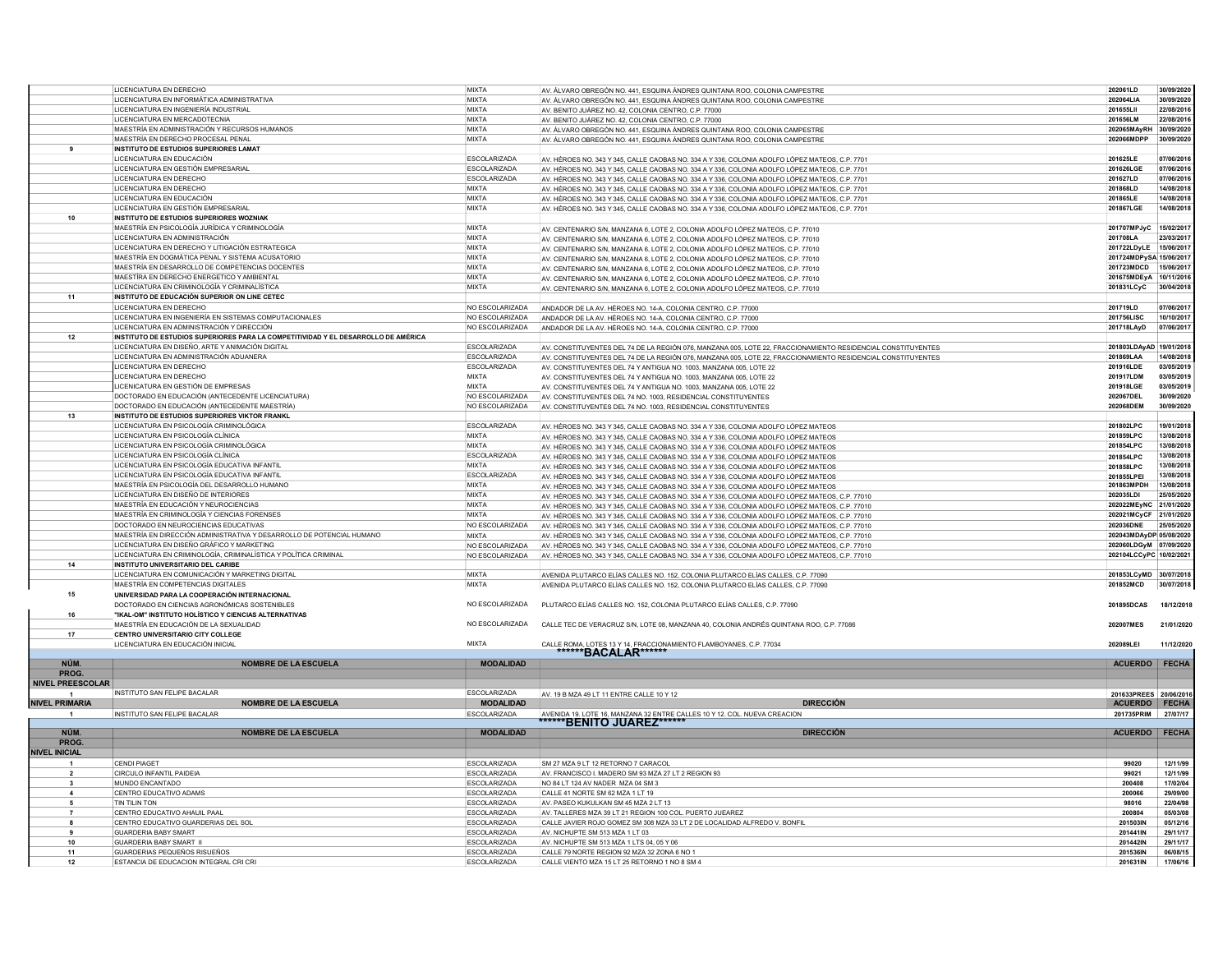| 13                      | SIGLO XXI QUINTANA ROO                                          | ESCOLARIZADA                               | CALLE 103, SMZA. 94, MZA. 09, LT. 01, NÚMERO 230                                                                                                            | 201561IN             | 10/08/15             |
|-------------------------|-----------------------------------------------------------------|--------------------------------------------|-------------------------------------------------------------------------------------------------------------------------------------------------------------|----------------------|----------------------|
| 14                      | KINDERGARTEN MISION DEL ANGEL                                   | <b>ESCOLARIZADA</b>                        | AV. HUAYACAN SM 57 MZA 15 LT 13                                                                                                                             | 201646IN             | 09/08/16             |
| 15                      | SIGLO XXI CANCÚN T.M.                                           | <b>ESCOLARIZADA</b>                        | CALLE IXTEPEC SM 104 MZA 18 LTS 3, 4-01                                                                                                                     | 201673IN             | 01/11/16             |
| 16                      | KINDERGARDEN MISION DEL ANGEL 2                                 | <b>ESCOLARIZADA</b>                        | AV. COLEGIOS, MZA. 43, LT. 04, SM 307, COL. ALFREDO V. BONFIL, C.P. 77560                                                                                   | 201954IN             | 13/08/19             |
| <b>NIIM</b>             |                                                                 |                                            |                                                                                                                                                             | <b>ACUERDO</b>       |                      |
| PROG                    | <b>NOMBRE DE LA ESCUELA</b>                                     | <b>MODALIDAD</b>                           | <b>DIRECCIÓN</b>                                                                                                                                            | <b>NUM</b>           | <b>FECHA</b>         |
| <b>NIVEL PREESCOLAR</b> |                                                                 |                                            |                                                                                                                                                             |                      |                      |
| $\overline{1}$          | <b>INSTITUTO CANCUN</b>                                         | <b>ESCOLARIZADA</b>                        | LT 1 AV. YAXCHILAN MZA 18 SM 18                                                                                                                             | 97017                | 22/05/97             |
| $\overline{2}$          | <b>ITZAMNA</b>                                                  | <b>ESCOLARIZADA</b>                        | SM 24 RETORNO 1 S/N                                                                                                                                         | 99001                | 12/04/99             |
| $\overline{\mathbf{3}}$ | COLEGIO BRITANICO                                               | <b>ESCOLARIZADA</b>                        | CALLE RUBIA NO 37 (ACTUAMENTE NO 11) MZA 21 SM 3 RETORNO 2 AV. NADER Y AV. UXMAL                                                                            | 97012                | 28/02/97             |
| $\overline{4}$          | CENTRO EDUCATIVO MERIDA                                         | <b>ESCOLARIZADA</b>                        | AV. DE COLEGIOS LOTE 49 CALLE DE ACCESO DE LA CARRETERA CANCUN TULUM KILOMETRO 9 RANCHO SINAI                                                               | 200480               | 15/10/04             |
| 5                       | COLEGIO DEL CARIBE                                              | <b>ESCOLARIZADA</b>                        | AV. FRANCISCO I. MADERO, MZA. 14, LT. 2, REGIÓN 93, C.P. 77517                                                                                              | 201716PREES          | 02/06/17             |
|                         | CENTRO ESCOLAR DEL CARIBE                                       | ESCOLARIZADA                               | CALLE 93 NORTE MZA 6 NO 319 UNIDAD HABITACIONAL NUEVOS HORIZONTES                                                                                           | 96004                | 28/02/96<br>28/02/97 |
| $\mathbf{a}$            | COLEGIO MONTESSORI DE CANCUN<br>ANDERSEN                        | <b>ESCOLARIZADA</b>                        | AV. PASEO DEL SOL NO 18 RESIDENCIAL CAMPESTRE CANCUN AEROPUERTO<br>CALLE RENO NO 29 SM 20 MZA 20                                                            | 97013<br>99015       | 12/11/99             |
| ٠q                      | CENTRO EDUCATIVO LUMEN                                          | <b>ESCOLARIZADA</b><br><b>ESCOLARIZADA</b> | SM 4 MZA 7 I T 13 RETORNO 7                                                                                                                                 | 99024                | 12/11/99             |
| 10                      | <b>BOSTON</b>                                                   | <b>ESCOLARIZADA</b>                        | CALLE TANLUM LT 8 Y 9 MZA 54 UNIDAD JOSE MARIA MORELOS                                                                                                      | 200924               | 18/06/09             |
| 11                      | COLEGIO VALLADOLID                                              | <b>ESCOLARIZADA</b>                        | SUPERMANZANA 92 MANZANA 66 LOTE 01-01 AV. FRANCISCO I. MADERO                                                                                               | 200732               | 17/09/07             |
| 12                      | COLEGIO DE LAS AMERICAS DE CANCUN                               | <b>ESCOLARIZADA</b>                        | AV. JOSE LOPEZ PORTILLO MZA 17 LT DEL 9 AL 11 FRACC JOSE MARIA MORELOS                                                                                      | 95013                | 16/11/95             |
| 13                      | <b>INSTITUTO SUMMERHILL</b>                                     | <b>ESCOLARIZADA</b>                        | CALLE 75 NORTE LOTES 6, 7, 8, 9, 10, 11 Y 12 MANAZANA 14 SM 60                                                                                              | 200602               | 15/06/06             |
| 14                      | COMUNIDAD EDUCATIVA DEL SOL                                     | <b>ESCOLARIZADA</b>                        | LT 39 RANCHO SINAI KM 9 CARRETERA PUERTO JUAREZ -TULUM D310:D315:D336                                                                                       | 200971               | 05/11/09             |
| 15                      | CENTRO EDUCATIVO DIUNI                                          | <b>ESCOLARIZADA</b>                        | KILOMETRO 6.5 CARRETERA CANCUN - AEROPUERTO EJIDO ALFREDO V. BONFIL                                                                                         | 96012                | 24/09/96             |
| 16                      | CAMPO ESCUELA SAN JOSE                                          | <b>ESCOLARIZADA</b>                        | KILOMETRO 310.5 CARRETERA FEDERAL NO 180 PUERTO JUAREZ MERIDA                                                                                               | 201214               | 16/03/12             |
| 17                      | COLEGIO ALEXANDRE                                               | ESCOLARIZADA                               | AV. ALAMOS S/N COL. ALAMOS ALFREDO V. BONFIL                                                                                                                | 99010                | 12/04/99             |
| 18                      | CENTRO EDUCATIVO MONTEVERDE                                     | <b>ESCOLARIZADA</b>                        | A.V. BONAMPAK SM 10B MZA 02 LOTE 5                                                                                                                          | 200530               | 20/09/05             |
| 20                      | DR. JAIME TORRES BODET                                          | <b>ESCOLARIZADA</b>                        | SM 29 MZA 01 LT 4 AV. CHICHEN ITZA                                                                                                                          | 98009                | 27/02/98             |
| 21                      | INSTITUTO AMERICANO LEONARDO DA VINCI                           | ESCOLARIZADA                               | LTS, 01, 02, 03 Y 04 MZA 72 SM 51                                                                                                                           | 98012                | 27/02/98             |
| 22                      | <b>COLEGIO KAYAB</b>                                            | ESCOLARIZADA                               | LT. 06, MZA. 09, SMZA. 31, AV. ITZAL NO. 84                                                                                                                 | 201339               | 09/08/13             |
| 23                      | EDWARD BRITTEN CANCÚN                                           | <b>ESCOLARIZADA</b>                        | CASA MARCADA NO 3 LT 3 MZA 1 AV. COSTA ESQUINA CON CALLE IXCUN SM 32                                                                                        | 201415PREES          | 28/05/14             |
| 24                      | COLEGIO ST.JOHN'S                                               | <b>ESCOLARIZADA</b>                        | SM 10-A MZA 1 LOTE 4 PROLONGACION AV. TULUM SUR                                                                                                             | 200070               | 07/12/00             |
| 25                      | SIGLO XXI                                                       | <b>ESCOLARIZADA</b>                        | CALLE IXTEPEC SM 104 MZA 18 LOTES 3-01, 3-02 Y 3-03 AV. LOPEZ PORTILLO                                                                                      | 200405               | 17/02/04             |
| 26                      | CENTRO EDUCATIVO RUDYARD KIPLING                                | ESCOLARIZADA                               | REGION 505 MAZANA 22 LOTE 19 FRACC. LA LUNA                                                                                                                 | 200401               | 17/02/04             |
| 27                      | CARIBBEAN COLLEGE                                               | <b>ESCOLARIZADA</b>                        | CALLE PASEO DEL ERESNO LT 4 MZA 94 SM 313 FRACC LA ELORESTA                                                                                                 | 201649PREES          | 10/08/16             |
| 28                      | <b>TORTUGUITAS</b>                                              | <b>ESCOLARIZADA</b>                        | REGION 95 MZA 34 LOTE 17 CALLE 105                                                                                                                          | 200461               | 30/03/04             |
| 29                      | CENTRO PEDAGOGICO LIBERTAD                                      | <b>ESCOLARIZADA</b>                        | SM 218 MZA 01 LT 44-03 EN LA FRANJA NORTE                                                                                                                   | 200477               | 30/06/04<br>24/04/12 |
| 30<br>32                | <b>JUAN ESCUTIA</b>                                             | <b>ESCOLARIZADA</b>                        | SM 59 MZA 12 LTS 26, 27 Y 28 AV. CHICHEN ITZA                                                                                                               | 201224<br>200475     | 28/05/04             |
| 33                      | <b>COLEGIO ABUGABER</b><br><b>COLEGIO ECAB</b>                  | <b>ESCOLARIZADA</b><br><b>ESCOLARIZADA</b> | AV. COBA NO 167 SM 30 MZA 8 LOTE 10 Y 11<br>SM 93 MZA 15 LT 01 CALLE 91                                                                                     | 2004102              | 17/12/04             |
| 34                      | <b>INSTITUTO ROCKEFELLER</b>                                    | ESCOLARIZADA                               | CALLE 127 LOTE 05 MANZANA 101 REGION 100                                                                                                                    | 200752               | 27/09/07             |
| 35                      | <b>IGNACIO COMONFORT</b>                                        | ESCOLARIZADA                               | SM 74 MZA 14 LT 16, 17 Y 18 AV, BONAMPAK                                                                                                                    | 201429PREES          | 10/07/14             |
| 36                      | COLEGIO DEL BOSQUE ARTE Y CULTURA                               | ESCOLARIZADA                               | AV. BONAMPAK LT 5 MZA 12 SM 68                                                                                                                              | 200925               | 18/06/09             |
| 37                      | CENTRO EDUCATIVO XOLALPAN                                       | <b>ESCOLARIZADA</b>                        | AV. BONAMPAK MZA 15 SM 3 LT 51                                                                                                                              | 201243               | 29/06/12             |
| 38                      | <b>AMERICA</b>                                                  | <b>ESCOLARIZADA</b>                        | AV. TALLERES SUPERMANZANA 92 MANZANA 120 LOTES 5 Y 6                                                                                                        | 200512               | 28/02/05             |
| 39                      | LOWRY SCHOOL                                                    | <b>ESCOLARIZADA</b>                        | AV. KOHUNLICH NO 303 SM 46 MZA 12 LTS 28 AL 30                                                                                                              | 201204               | 20/01/12             |
| 40                      | CENTRO ESCOLAR GREEN FIELD                                      | ESCOLARIZADA                               | SM 500 MZA 13 LOTES 27, 28 Y 29 CALLE CIRICOTE NO 57 FRACC ARBOLEDAS                                                                                        | 200522               | 2312/05              |
| 41                      | COLEGIO SAN PATRICIO                                            | ESCOLARIZADA                               | CALLE FONATUR SM 313 MZA 22 LOTE 07                                                                                                                         | 200517               | 28/02/05             |
| 42                      | AMBIENTES EDUCATIVOS                                            | <b>ESCOLARIZADA</b>                        | AV. FONATUR NO. 26 ALFREDO V. BONFIL                                                                                                                        | 200541               | 23/12/05             |
| 43                      | CENTRO ESCOLAR BALAM                                            | <b>ESCOLARIZADA</b>                        | AV. BONAMPAK LOTE 8 SUPERMANZANA 10-B                                                                                                                       | 201464PREES          | 18/08/14             |
| 44                      | INSTITUTO CUMBRES DE CANCUN                                     | <b>ESCOLARIZADA</b>                        | KILOMETRO 7.5 CARRETERA CANCUN-AEROPUERTO FRACC. LAS AMERICAS S.M. 310 MZ. 08 LT. 3 RANCH. SAN JUDAS TADEO                                                  | 200606               | 15/06/06             |
| 45                      | <b>INSTITUTO BENAVENTE</b>                                      | <b>ESCOLARIZADA</b>                        | MOJARRA NO 14 SM 3 MZA 09 LT E-1                                                                                                                            | 200610               | 30/06/06             |
| 46                      | <b>JUSTO SIFRRA</b>                                             | ESCOLARIZADA                               | SUPERMANZANA 77 MANZANA 05 NO. 07                                                                                                                           | 200612               | 30/06/06             |
| 47                      | SIGLO XXI CANCÚN                                                | <b>ESCOLARIZADA</b>                        | CALLE 107 LT 1 Y 2 MZA 9 REGION 94                                                                                                                          | 200837               | 20/11/08             |
| 48                      | KINDERGYM                                                       | <b>ESCOLARIZADA</b>                        | AV. NICHUPTE, SM 17 MZA 4 LT, 51                                                                                                                            | 201287               | 11/12/12             |
| 49                      | <b>BENJAMÍN FRANKLIN</b>                                        | <b>ESCOLARIZADA</b>                        | AV. FONATUR REGION 523 MANZANA 08 ETX. 05 ENTRE AV. NARANJO Y AV. LIMON ZONA EJIDAL ALFREDO V. BONFIL                                                       | 200623               | 15/06/06<br>30/10/06 |
| 50<br>51                | CENTRO HISPANO AMERICANO LA LUNA<br>INSTITUTO FRANCO AMERICANO  | <b>ESCOLARIZADA</b><br><b>ESCOLARIZADA</b> | CALLE MADROÑO LOTE 131 FRACC. LA LUNA EJIDO ALFREDO V. BONFIL<br>REGION 313, MZA 42 "A" LT. 86 FRACC. PROLOGACION ALAMOS II (LA FLORESTA) CON CALLE GIRASOL | 200623<br>201302     | 15/01/13             |
| 52                      | KAANBAL                                                         | <b>ESCOLARIZADA</b>                        | SM 14-A MZA 3 LT 7 "C" AV. KABAH                                                                                                                            | 200808               | 19/06/18             |
| 53                      | CENTRO CULTURAL MOZART                                          | <b>ESCOLARIZADA</b>                        | AV. NIÑOS HEROES, REGION 229, MANZANA 30, LOTE 24-1                                                                                                         | 200811               | 05/03/08             |
| 54                      | <b>INSTITUTO FRANCES</b>                                        | <b>ESCOLARIZADA</b>                        | AV. ANDRES QUINTANA ROO LTS 1 Y 2 MZA 1 SM 500                                                                                                              | 200730               | 15/08/16             |
| 55                      | CENTRO EDUCATIVO AIFEL                                          | <b>ESCOLARIZADA</b>                        | AV. GONZALO GUERRERO MZA 01 LT 07 REGION 223 FRACC PASEOS KABAH C.P. 77517                                                                                  | 200751               | 1508/18              |
| 56                      | <b>BINET</b>                                                    | <b>ESCOLARIZADA</b>                        | CALLE CATARINA NO. 398, SMZA. 51, MZA. 31, LT. 25.                                                                                                          | 3320002              | 10/08/04             |
| 57                      | COLEGIO HISPANO CANCUN                                          | <b>ESCOLARIZADA</b>                        | CALLE YAXUNA NO 12 SM 59 MZA 7 LT 2                                                                                                                         | 3320004              | 10/08/04             |
| 58                      | CENTRO EDUCATIVO EL MANANTIAL                                   | ESCOLARIZADA                               | LT 7 MZA 3 SM 43 FRACC. PEDREGAL DEL BOSQUE                                                                                                                 | 201019               | 23/04/10             |
| 59                      | PAPALOTE ESPACIO INFANTI                                        | <b>ESCOLARIZADA</b>                        | CALLE DEL SOL S/N ENTRE CALLE BACALAR                                                                                                                       | 3320010              | 10/08/04             |
| 60                      | NUEVOS HORIZONTES                                               | <b>ESCOLARIZADA</b>                        | CALLE 79 NORTE REGION 92 MZA 50 LT. 02, NO. 248, C.P. 77516                                                                                                 | 3320018              | 10/08/04             |
| 61                      | CENTRO EDUCATIVO XEL-HA                                         | <b>ESCOLARIZADA</b>                        | AV. LABNA, SUPERMANZANA 20                                                                                                                                  | 3320021              | 10/08/04             |
| 62                      | COLEGIO BOSTON PLANTEL IXKUN                                    | <b>ESCOLARIZADA</b>                        | AV. CHICHEN ITZA SM 98 MZA 61 LT 1-01                                                                                                                       | 201012               | 03/03/10             |
| 63                      | COLEGIO MANO AMIGA CANCUN                                       | <b>ESCOLARIZADA</b>                        | LTS 2-23 Y DEL 25-32 FRACC. PRIVADA LA TRINIDAD EJIDO ALFREDO V. BONFIL                                                                                     | 201016               | 09/03/10             |
| 64                      | CENTRO EDUCATIVO CHAN SANTA CRUZ                                | ESCOLARIZADA                               | AV. CHAC MOOL REG. 100 MZA 52 LT 1 C.P. 77518                                                                                                               | 201020               | 03/06/10             |
| 65                      | CENTRO EDUCATIVO CASTILLO DE CHAPULTEPEC                        | <b>ESCOLARIZADA</b>                        | REGION 96 MZA 12 LTS 3 Y 6                                                                                                                                  | 201021               | 23/04/10             |
| 66                      | COLEGIO NUEVO KAAN KUN                                          | <b>ESCOLARIZADA</b>                        | AV. CENTENARIO MZA 27 LT 01 REGION 225                                                                                                                      | 201101               | 18/01/11             |
| 67<br>68                | CENTRO EDUCATIVO DEL SURESTE YAX KAAMBAL<br><b>LICEO INGLES</b> | <b>ESCOLARIZADA</b><br><b>ESCOLARIZADA</b> | AV. LEONA VICARIO ESQ. TORCASITA, MZA. 21, LT. 01 Y 30, REG 231, C.P. 77500<br>SM 518 MZA 30 LT 11-02                                                       | 201241<br>201132     | 20/06/12<br>04/07/11 |
| 69                      | <b>COLEGIO KING DAVID</b>                                       | <b>ESCOLARIZADA</b>                        | CALLE FONATUR LT 03 SM 313 MZA 20 POBLADO ALFREDO V. BONFIL                                                                                                 | 201135               | 19/07/11             |
| 71                      | <b>IGNACIO MANUEL ALTAMIRANO</b>                                | <b>ESCOLARIZADA</b>                        | SM 512 MZA 12 LTS 02,03 Y 04 CALLECIRCUITO PRIVADA RESIDENCIA NICHUPTE                                                                                      | 201228               | 23/05/12             |
| 72                      | CENTRO ESCOLAR NATKÁN                                           | <b>ESCOLARIZADA</b>                        | SM-320 MZA-80 LT-03                                                                                                                                         | 201255               | 26/07/17             |
| 74                      | INSTITUTO EDUCATIVO NELSON MANDELA                              | <b>ESCOLARIZADA</b>                        | AV. NICHUPTE REGION 96 MZA 77 LT 08 09                                                                                                                      | 201450PREES          | 11/08/14             |
| 75                      | INSTITUTO MÉXICO CANCÚN                                         | <b>ESCOLARIZADA</b>                        | CALLE RETORNO AURORA SM 44 MZA 15 LT 03                                                                                                                     | 201459PREES 19/06/18 |                      |
| 76                      | COLEGIO MONTENEGRO                                              | <b>ESCOLARIZADA</b>                        | AV. KOHUNLICH NO 303 SM 46 MZA 12 LT 28                                                                                                                     | 201416PREES 11/05/16 |                      |
|                         |                                                                 |                                            |                                                                                                                                                             |                      |                      |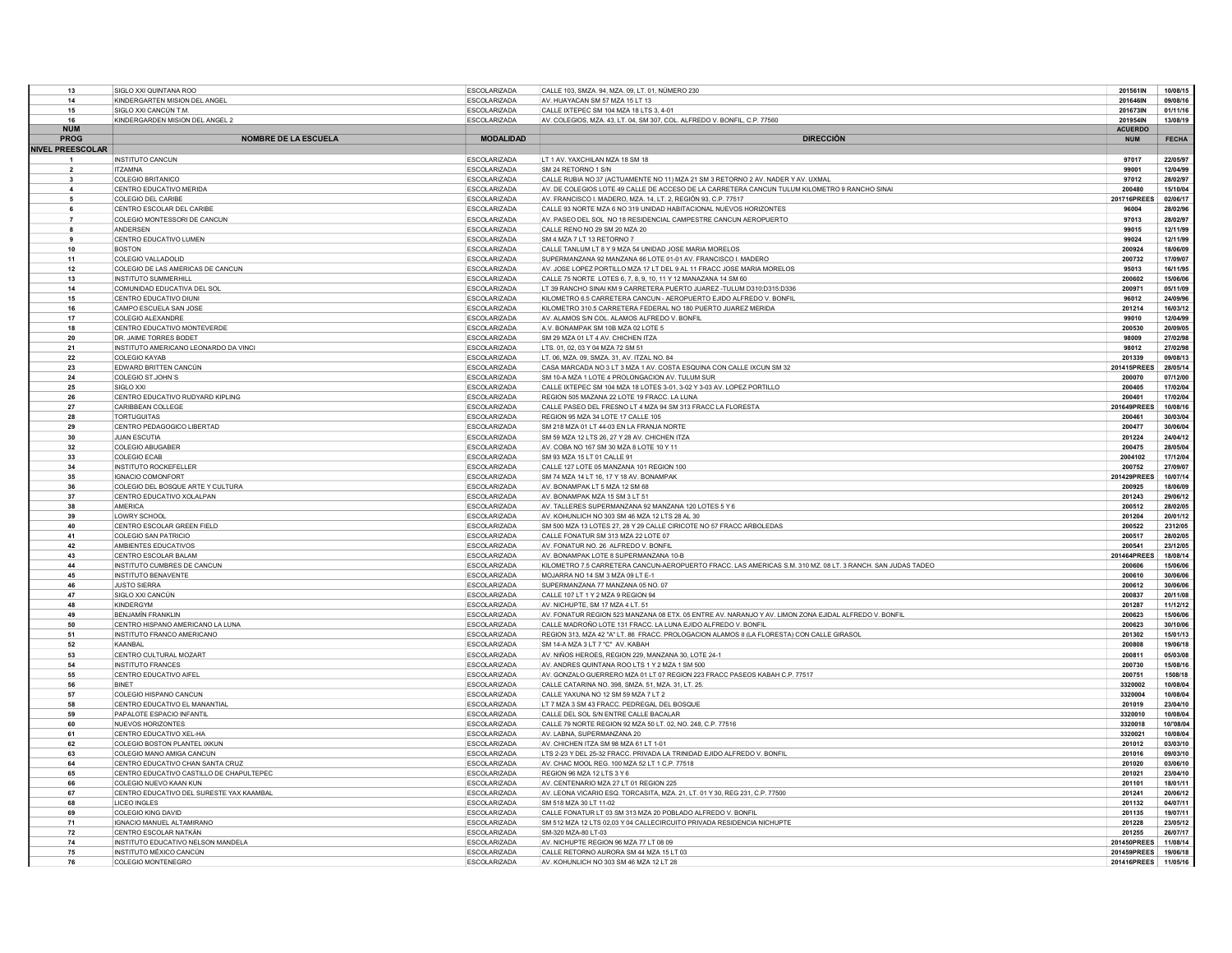| 77                     | <b>COLEGIO LANCASTER</b>                          | <b>ESCOLARIZADA</b> | AV.PALENQUE NO 20 ESQUINA CALLE CARACOL SM 27                                                                     | 201551PREES        | 07/08/1      |
|------------------------|---------------------------------------------------|---------------------|-------------------------------------------------------------------------------------------------------------------|--------------------|--------------|
| 78                     | ALBERT EINSTEIN ELEMENTARY                        | <b>ESCOLARIZADA</b> | AV. 135, CALLE 52, MANZANA 22, LOTE 15-02 REGION 515                                                              | 201533PREES        | 19/10/21     |
| 79                     | <b>COLEGIO ALAMOS</b>                             | <b>ESCOLARIZADA</b> | AV. VILLA MAYA LT 2-03 MZA 01 SM 333                                                                              | 201565PREES        | 10/08/15     |
| 80                     | COMUNIDAD EDUCATIVA VKS                           | <b>ESCOLARIZADA</b> | CALLE FRESNO SM 313 MZA 72 LT 4                                                                                   | 201610PREES        | 19/02/16     |
|                        |                                                   |                     |                                                                                                                   |                    |              |
| 81                     | ARTESINFIN ACTIVE SCHOOL                          | ESCOLARIZADA        | CALLE FLAMBOYAN, MZA. 05, LT. 06, SMZA. 311, FRACCIONAMIENTO LOS ÁLAMOS I, C.P. 77560                             | 201725             | 29/06/17     |
| 82                     | <b>INSTITUTO REGINA</b>                           | <b>ESCOLARIZADA</b> | SUPER MANZANA 313, MANZANA 35, LOTE 02 Y 06. AV. PROLONGACION LA LUNA, EJIDO ALFREDO V. BONFIL.                   | <b>201727PREES</b> | 17/07/17     |
| 83                     | INSTITUTO EDUCATIVO CARDIN                        | <b>ESCOLARIZADA</b> | CALLE DE ACCESO L-75A, SUPERMANZANA 106, MANZANA 67. LOTE 47                                                      | 201734PREES        | 26/07/17     |
| 84                     | MODERN ACADEMY CANCUN                             | <b>ESCOLARIZADA</b> | CALLE BOULEVARD LUIS DONALDO COLOSIO. LOTE 01-03. SUPEMANZANA 295. MANZANA 04. C.P. 77500                         | 201745PRESS        | 22/09/1      |
| 85                     | ESSENTIA INCLUSIVE SCHOOL                         | <b>ESCOLARIZADA</b> | CALLE PUCTE LOTE 5-01 MANZANA 21 SUPERMANZANA 311 FRACC. ALAMOS 1                                                 | 201740PREES        | 07/09/1      |
| <b>R<sub>6</sub></b>   | <b>COLEGIO PAULO FREIRE</b>                       | <b>ESCOLARIZADA</b> | AV. TIKAL SM 41 MZA 06 LT 01 CASA 201-B ENTRE CALLE GEMINIS                                                       | 201775PREES        | 11/07/17     |
| 87                     | CREATIVOS CENTRO EDUCATIVO                        | <b>ESCOLARIZADA</b> | CALLE MANZANO LOTE 02 MANZANA 228 SUPERMANZANA 313 POBLADO DE ALFREDO V. BONFIL C.P. 77560                        | 201846PREES        | 19/07/18     |
| 88                     | COLEGIO REGIONAL DE MEXICO UNIDAD CANCUN COLEGIOS | ESCOLARIZADA        | CALLE PEDRO JOAQUIN COLDWELL, SUPERMANZANA 307 MANZANA 21 LOTE 1-01 COL. ALFREDO V. BONFIL C.P. 77560             | 201849PREES        | 27/07/18     |
| 89                     | COLEGIO MAYALAND                                  | ESCOLARIZADA        | PROLONGACION AV. JUAREZ PARCELA NO 186 S/N COL. EJIDO NORTE                                                       | 200756             | 30/11/07     |
| 90                     | CENTRO EDUCATIVO ALEXANDER VON HUMBOLDT           | <b>ESCOLARIZADA</b> | CALLE 1 MZA 49 LT 3 SM 4 DELEGACION PUERTO MORELOS                                                                | 200835             | 20/11/08     |
|                        |                                                   |                     |                                                                                                                   |                    | 16/02/17     |
| 91                     | <b>GLOBAL ACADEMY</b>                             | <b>ESCOLARIZADA</b> | AV. POLITECNICO, SMZA. 514, MZA. 25, LT. 01                                                                       | 201268             |              |
| 92                     | CENTRO EDUCATIVO BAÚL AZUL                        | <b>ESCOLARIZADA</b> | CALLE PEHALTUN, MZA. 06, LT. 14, SM. 502, FRAC. PEHALTUN, C.P. 77535                                              | 201947PREES        | 23/06/19     |
| 93                     | COLEGIO ROUSSEAU                                  | <b>ESCOLARIZADA</b> | AV. PALENQUE NO. 125, SM. 30, MZA. 02, LT. 06, C.P. 77509                                                         | 201955PREES        | 19/08/1      |
| 94                     | COLEGIO REGIONAL DE MÉXICO UNIDAD CANCÚN URBANA   | <b>ESCOLARIZADA</b> | AV. LÓPEZ PORTILLO, SM. 111, MZA. 01, LT. 03, C.P. 77500                                                          | 201965PREES        | 23/08/1      |
| 95                     | <b>BERNIFT</b>                                    | <b>ESCOLARIZADA</b> | CALLE FONATUR, MANZANA 11, LOTE 4, SUPERMANZANA 313, DE LA LOCALIDAD DE ALFREDO V. BONFIL                         | 202053PREES        | 21/08/20     |
| 96                     | INSTITUTO EDUCATIVO ROBERT BOYLE                  | <b>ESCOLARIZADA</b> | AVENIDA FRANCISCO I MADERO. SUPERMANZANA 100. MANZANA 14. LOTE 10-11                                              | 202118PREES        | 14/06/21     |
| 97                     | AINARA COMUNIDAD EDUCATIVA                        | ESCOLARIZADA        | AV. DE LOS COLEGIOS, LOTE 34, MANZANA 16, SUPERMANZANA 309                                                        | 202123PREES        | 12/07/21     |
|                        | ALPHA OMEGA BILINGUAL SCHOOL CANCUN               | <b>ESCOLARIZADA</b> | CALLE MARTE, SUPERMANZANA 313, MANZANA 07, LOTE 1 Y 2, COLONIA ÁLAMOS                                             | 202148PREES        | 25/08/21     |
| <b>NIVEL PRIMARIAS</b> | <b>NOMBRE DE LA ESCUELA</b>                       | <b>MODALIDAD</b>    | Bonfil.                                                                                                           | <b>NUM</b>         | <b>FECHA</b> |
|                        |                                                   |                     |                                                                                                                   |                    |              |
|                        | <b>COLEGIO BRITANICO</b>                          | <b>ESCOLARIZADA</b> | CALLE PARGO LT 24 MZA 22 SM 03                                                                                    | 200111             | 09/11/01     |
|                        | <b>INSTITUTO CANCUN</b>                           | <b>ESCOLARIZADA</b> | PROLONGACION AV. YAXCHILAN SM 18 MZA 18 LT 01                                                                     | 200302             | 20/08/02     |
|                        | IGNACIO COMONFORT                                 | <b>ESCOLARIZADA</b> | SM 74 MZA 14 LT 16, 17 Y 18 AV, BONAMPAK                                                                          | 201430PRIN         | 10/07/14     |
| $\overline{4}$         | <b>INSTITUTO BENAVENTE</b>                        |                     |                                                                                                                   |                    | 20/08/02     |
|                        |                                                   | <b>ESCOLARIZADA</b> | MOJARRA NO 14 SM 3 MZA 09 LT E-1                                                                                  | 200312             |              |
| 5                      | CENTRO EDUCATIVO ITZAMNA                          | <b>ESCOLARIZADA</b> | <b>MZA 28 S/N</b>                                                                                                 | 6325               | 13/04/76     |
|                        | SOR JUANA INES DE LA CRUZ                         | ESCOLARIZADA        | CALLE DE GLADIOLAS NO 1 RETORNO 6 LT 20 SM 22                                                                     | 83031              | 22/03/83     |
|                        | COLEGIO PEDAGOGICO DE QUINTANA ROO                | <b>ESCOLARIZADA</b> | CERRADA DE CHAAC NÚMERO 2, MZA. 01, SMZA. 26, UNIDAD INFONAVIT                                                    | 871595             | 16/12/87     |
| R                      | <b>COLEGIO ECAB</b>                               | <b>ESCOLARIZADA</b> | CALLE 91 MZA 15 LT 1 REGION 93                                                                                    | 200463             | 31/03/04     |
| $\ddot{\mathbf{q}}$    | COLEGIO MONTESSORI DE CANCUN                      | <b>FSCOLARIZADA</b> | AV. PASEO DEL SOL NO 18 RESIDENCIAL CAMPESTRE CANCUN AEROPUERTO                                                   | 200301             | 20/08/02     |
| 10 <sup>1</sup>        | COLEGIO DEL CARIBE                                | <b>ESCOLARIZADA</b> | AV. FRANCISCO I. MADERO, MZA. 14, LT. 2, REGIÓN 93, C.P. 77517                                                    | 201703PRIM         | 22/02/17     |
| 11                     | INSTITUTO JEAN DE LA FONTAINE                     | <b>ESCOLARIZADA</b> | AV. FRANCISCO I. MADERO REGION 93 MZA 27 LT2                                                                      | 200418             | 17/02/04     |
| 12                     | CENTRO EDUCATIVO MERIDA                           | <b>ESCOLARIZADA</b> | KM 9 DE LA CARRETERA CANCUN-TULUM                                                                                 | 95006              | 26/05/97     |
| 13                     | <b>CARMEN SERDAN</b>                              | <b>ESCOLARIZADA</b> | MZA 15 LT 22 DE LA SEGUNDA ETAPA DE LA UNIDAD HAB. LOMBARDO TOLEDANO                                              | 900955             | 20/08/90     |
| 14                     | <b>CENTRO ESCOLAR BALAM</b>                       | <b>ESCOLARIZADA</b> | AV. BONAMPACK LT 8 SM 10-B                                                                                        | 201465PRIM         | 18/08/14     |
| 15                     | JAIME TORRES BODET                                | <b>ESCOLARIZADA</b> | AV. CHICHEN ITZA LT 9 MZXA 1 SM 29 4A                                                                             | 900956             | 20/08/90     |
| 16                     | AMERICA                                           | <b>ESCOLARIZADA</b> | SM 92 MZA 120 LT 05                                                                                               | 900954             | 20/08/90     |
|                        |                                                   |                     |                                                                                                                   |                    | 28/02/96     |
| 17                     | COLEGIO HISPANO CANCUN                            | <b>ESCOLARIZADA</b> | CALLE YAXUNA NO 12 SM 59 MZA 7 LT 2                                                                               | 911551             |              |
| 18                     | <b>INSTITUTO SUMMERHILL</b>                       | <b>ESCOLARIZADA</b> | CALLE 75 NORTE NO 40 SM 60 MZA 14                                                                                 | 200533             | 23/12/05     |
| 19                     | COLEGIO MAR DE CRISTAL                            | <b>ESCOLARIZADA</b> | CALLE PALENQUE ESQUINA CON COBA LT 44                                                                             | 912060             | 18/10/91     |
| 20                     | COLEGIO MAKARENCO                                 | <b>ESCOLARIZADA</b> | AV. FRNCISCO I MADERO SM 66 MZA 7 CALLE NORTE 1                                                                   | 912170             | 09/12/91     |
| 21                     | COMUNIDAD EDUCATIVA DEL SOL                       | <b>ESCOLARIZADA</b> | LT 39 RANCHO SINAI KM 9 CARRETERA PUERTO JUAREZ -TULUM                                                            | 200969             | 05/11/09     |
| 22                     | INSTITUTO CUMBRES DE CANCÚN                       | <b>ESCOLARIZADA</b> | KM. 7,5 BV. CANCUN AEROPUERTO SM 310 MZA 08 LT. 3 NO 755 RANCHO SANJUDAS TADEO FRACC. III SECC III FRACC LAS AMER | 200304             | 20/08/02     |
| 23                     | COLEGIO VALLADOLID                                | <b>ESCOLARIZADA</b> | SMZ 92 MZA 66 LT 01-01 FRACC. HOP-NA AV. FRANCISCO L MADERO                                                       | 200734             | 17/09/07     |
| 24                     | COLEGIO DE LAS AMERICAS DE CANCUN                 | ESCOLARIZADA        | AV. JOSE LOPEZ PORTILLO MZA 17 LT DEL 9 AL 11 FRACC JOSE MARIA MORELOS                                            | 94003              | 28/02/94     |
| 26                     | ESCUELA LA SALLE                                  | ESCOLARIZADA        | REGION 239 MZA 33 34 35 EN LA CALLE 48 ENTRE 108 Y 98                                                             | 200303             | 20/08/02     |
| 27                     | <b>BOSTON</b>                                     | <b>ESCOLARIZADA</b> | AV. CHICHEN ITZA NO 185 MZA 54 SM 58 UNIDAD MORELOS                                                               | 200927             | 11/06/09     |
| 28                     | CENTRO EDUCATIVO MAHATMA GANDHI                   | <b>ESCOLARIZADA</b> | AV. DE LA PAZ LT 30 Y 31 MZA 22 SM 50 FRACC SAN ANGE                                                              | 96007              | 24/09/96     |
| 29                     | CENTRO EDUCATIVO DIUNI                            | <b>ESCOLARIZADA</b> | KM 6.5 CARRETERA CARRETRA CANCUN-AEROPUERTO                                                                       | 96009              | 28/02/96     |
| 30                     | INSTITUTO MEXICO CANCUN                           | <b>ESCOLARIZADA</b> | CALLE LLUVIA NO 2 Y 4 RETORNO 3, SM 4, MZA 19 LT 23 Y 25                                                          | 201461PRIN         | 14/08/14     |
|                        |                                                   |                     |                                                                                                                   |                    |              |
| 31                     | CAMPO ESCUELA SAN JOSE                            | <b>ESCOLARIZADA</b> | KM 310.5 CARRETERA FEDERAL NO 180 PUERTO JUAREZ MERIDA                                                            | 201215             | 21/03/12     |
| 32                     | COLEGIO ALEXANDRE                                 | ESCOLARIZADA        | COL. ALAMOS S/N ALFREDO V. BONFIL                                                                                 | 99009              | 12/04/99     |
| 33                     | INSTITUTO AMERICANO LEONARDO DA VINCI             | <b>ESCOLARIZADA</b> | LTS 01, 02, 03 Y 04 MZA 72 SM 51                                                                                  | 98011              | 27/02/98     |
| 34                     | CENTRO EDUCATIVO ADAMS                            | ESCOLARIZADA        | CALLE 41 NORTE SM 62 MZA 1 LT 19                                                                                  | 200067             | 29/09/00     |
| 35                     | CENTRO EDUCATIVO MONTEVERDE                       | <b>ESCOLARIZADA</b> | AV. BONAMPAK SM X-B MZA 2 LT 5                                                                                    | 200019             | 29/09/00     |
| 36                     | <b>INSTITUTO MADERO</b>                           | <b>ESCOLARIZADA</b> | SM 50 MZA 23 LT 71 CALLE SAC NICTE                                                                                | 99007              | 12/04/99     |
| 37                     | COLEGIO DEL MAYAB                                 | <b>ESCOLARIZADA</b> | AV. KUKULKAN LT 3 MZA 2 SM 45                                                                                     | 99011              | 12/04/99     |
| 38                     | COLEGIO MONTENEGRO                                | <b>ESCOLARIZADA</b> | AV. KOHUNLICH NO 303 SM 46 MZA 12 LT 28                                                                           | 201618PRIM         | 11/05/16     |
| 39                     | <b>INSTITUTO SAN ANGEL</b>                        | ESCOLARIZADA        | AV. KABAH, MZA 4 LT 8 DEPTO A.B.C. SM 32                                                                          | 200052             | 29/09/00     |
| 40                     | <b>EDWARD BRITTEN CANCUN</b>                      | <b>ESCOLARIZADA</b> | CALLE FONATUR SM 313 MZA 11 LT 4 POBLADO ALFREDO V. BONFIL                                                        | 201407PRIM         | 07/04/14     |
| 41                     | COLEGIO DEL BOSQUE ARTE Y CULTURA                 | <b>ESCOLARIZADA</b> | AV. BONAMPAK MZA 12 SM 68 LT 5                                                                                    | 200932             | 30/07/09     |
| 42                     | COLEGIO ST. JOHN'S                                | ESCOLARIZADA        | SM 10-A MZA 1 LOTE 4 PROLONGACION AV. TULUM SUR                                                                   | 200061             | 29/09/00     |
| 43                     | ANDERSEN                                          | <b>ESCOLARIZADA</b> | CALLE RENO NO 29 SM 20 MZA 20                                                                                     | 200059             | 29/09/00     |
| 44                     | <b>JUAN ESCUTIA</b>                               | <b>ESCOLARIZADA</b> | AV. CHICHEN ITZA SM 59 MZA 12 LT 28                                                                               | 200832             | 16/10/08     |
| 45                     |                                                   |                     |                                                                                                                   |                    |              |
|                        | <b>COLEGIO ABUGABER</b>                           | <b>ESCOLARIZADA</b> | EDIFICIO NO 167 SM 30 MAZANA 8 LT 10 Y 11                                                                         | 200106             | 09/11/01     |
| 46                     | CENTRO EDUCATIVO EL MANANTIAL                     | <b>ESCOLARIZADA</b> | AV. KABAH SM 43 MZA 3 LT 7 COL. PEDEGRAL DEL BOSQUE                                                               | 200308             | 20/08/02     |
| 47                     | CENTRO HISPANO AMERICANO LA LUNA                  | ESCOLARIZADA        | CALLE MADROÑO SM 313 MZA 59 LT 2 POBLADO ALFREDO V. BONFIL                                                        | 201146             | 14/11/11     |
| 48                     | COLEGIO RIVIERA MAYA                              | ESCOLARIZADA        | CALLE 13 Y 17 SM 66 MZA 4 LT 5 11 Y 12                                                                            | 200411             | 17/02/04     |
| 49                     | LA CIMA                                           | <b>ESCOLARIZADA</b> | AV. LA LUNA LT 20 NO SM 43 MZA 11 ENTRE LAS CALLES CIPRES Y AV. LAS PALMAS COL PEDREGAL BOSQUE                    | 200458             | 17/02/04     |
| 50                     | CENTRO PEDAGOGICO LIBERTAD                        | <b>ESCOLARIZADA</b> | SM 218 MZA 01 LT 44-03 EN LA FRANJA NORTE                                                                         | 200412             | 17/02/04     |
| 51                     | <b>PAALIL KIN</b>                                 | <b>ESCOLARIZADA</b> | FRACCIONAMIENTO ALAMOS (VALLE REAL) DE LA MZA 42-B SUB MZA NO 2 LT 7                                              | 200417             | 17/02/04     |
| 52                     | SIGLO XXI                                         | <b>ESCOLARIZADA</b> | CALLE IXTEPEC REGION 104 MZA 18 LT 4-1                                                                            | 200822             | 19/05/08     |
| 53                     | INSTITUTO ROCKEFELLER                             | <b>ESCOLARIZADA</b> | AV. LOPEZ PORTILLO Y CALLE 127 REGION 100 MZA 101 LT 5                                                            | 200501             | 31/01/05     |
| 54                     | COLEGIO ABRAHAM LINCOLN                           | <b>ESCOLARIZADA</b> | REGION 95 MZA 34 LOTES 18 Y 19 CALLE 105                                                                          | 200520             | 19/09/05     |
| 55                     | CENTRO EDUCATIVO MARIA LAVALLE URBINA             | <b>ESCOLARIZADA</b> | AV. FRANCISCO I. MADERO REGION 100 MZA 14 LT 10 RUTA 4                                                            | 2004101            | 17/12/04     |
|                        |                                                   |                     |                                                                                                                   |                    |              |
| 56                     | COLEGIO SAN PATRICIO                              | <b>ESCOLARIZADA</b> | AV. FONATUR LT 7 EJIDO ALFREDO V. BONFIL                                                                          | 200537             | 15/09/05     |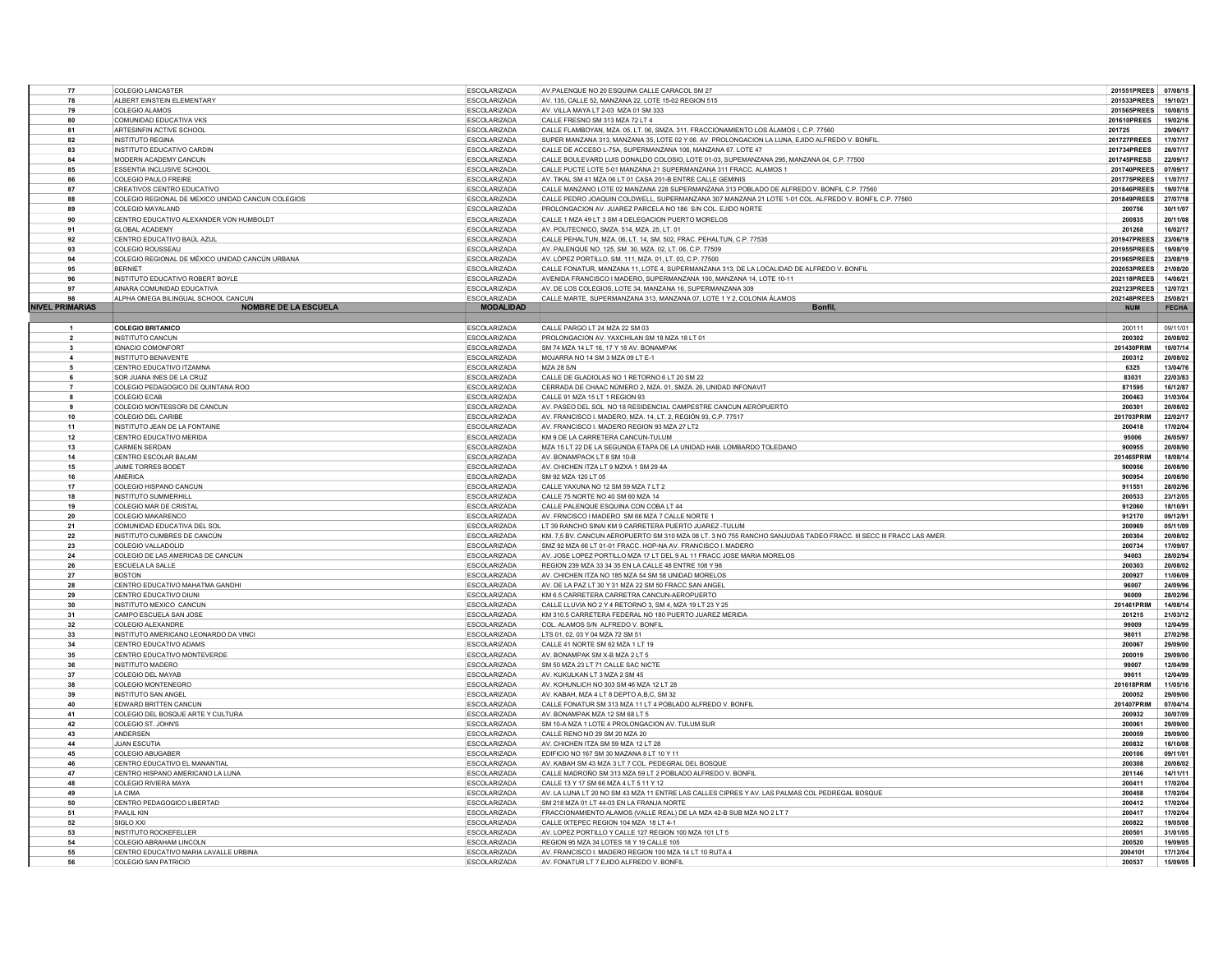| 57                       | CARIBBEAN COLLEGE                                                              | ESCOLARIZADA                               | CALLE PASEO DEL FRESNO LT 4 MZA 94 SM 313 FRACC LA FLORESTA                                                                                     | 201610                   | 10/08/16             |
|--------------------------|--------------------------------------------------------------------------------|--------------------------------------------|-------------------------------------------------------------------------------------------------------------------------------------------------|--------------------------|----------------------|
| 58                       | AMBIENTES EDUCATIVOS                                                           | <b>ESCOLARIZADA</b>                        | RETORNO CORAL LT 14 MZA 17 SM 27 AV. FONATUR NO 26 EJIDO ALFREDO V. BONFIL                                                                      | 200535                   | 23/12/05             |
| 59                       | COLEGIO BOSTON DE QUINTANA ROO                                                 | <b>ESCOLARIZADA</b>                        | AV. ANDRES QUINTANA ROO LTS 16-20 Y 6-10 MZA 96 REGION 96                                                                                       | 200532                   | 23/12/05             |
| 60                       | <b>COLEGIO BENJAMIN FRANKLIN</b>                                               | <b>ESCOLARIZADA</b>                        | AV. FONATUR LT 5 EJIDO ALFREDO V. BONFIL COL. ALAMOS                                                                                            | 200621                   | 30/11/06             |
| 61                       | COLEGIO LIZARDI                                                                | <b>ESCOLARIZADA</b>                        | AV. MAYAPAN SM 21 MZA 4                                                                                                                         | 200639                   | 30/11/06             |
| 62                       | JOSÉ VASCONCELOS                                                               | <b>ESCOLARIZADA</b>                        | AV. INSTITUTO POLITECNICO LT. 1 MZA. 08 SM 505                                                                                                  | 200613                   | 19/05/06             |
| 63                       | <b>LOWRY SCHOOL</b>                                                            | <b>ESCOLARIZADA</b>                        | LIBRAMIENTO KABAH SM 17 LT 19 MZA 2                                                                                                             | 201203                   | 27/06/1              |
| 64                       |                                                                                |                                            |                                                                                                                                                 |                          |                      |
|                          | INSTITUTO LATINOAMERICANO DE TURISMO                                           | <b>ESCOLARIZADA</b>                        | SM 523 MZA 14 LT 16                                                                                                                             | 201476PRIM               | 01/12/14             |
| 65                       | <b>INSTITUTO FRANCES</b>                                                       | <b>ESCOLARIZADA</b>                        | SMA 500 MZA 1 LT 2-1 AV. ANDRES QUINTANA ROO                                                                                                    | 200726                   | 18/06/07             |
| 66                       | CENTRO CULTURAL MOZART                                                         | ESCOLARIZADA                               | AV. NIÑOS HEROES MZA 30 LT 24 REGION 229                                                                                                        | 200824                   | 23/06/08             |
| 67                       | CENTRO EDUCATIVO ALEXANDER VON HUMBOLDT                                        | <b>ESCOLARIZADA</b>                        | CALLE 1 SMA 4 MZA 49 LT 03                                                                                                                      | 200844                   | 10/11/08             |
| 68                       | COLEGIO BOSTON PLANTEL IXKUN                                                   | <b>ESCOLARIZADA</b>                        | AV. CHICHEN ITZA MZA 61 SM 98 LT 1-01                                                                                                           | 201303                   | 17/01/13             |
| 69                       | CENTRO EDUCATIVO AIFEL                                                         | <b>ESCOLARIZADA</b>                        | REGION 221 MZA 1 LT 03 Y 04 PROLONGACION AV. KABAH                                                                                              | 200973                   | 10/11/09             |
| 70                       | COLEGIO MANO AMIGA CANCUN                                                      | ESCOLARIZADA                               | LTS 2-23 Y DEL 25-32 FRACC. PRIVADA LA TRINIDAD EJIDO ALFREDO V. BONFIL                                                                         | 201002                   | 11/01/10             |
| 71                       | CENTRO EDUCATIVO CLAUDE MONET                                                  | <b>ESCOLARIZADA</b>                        | SM 313 MZA 42-A LT 86 CALLE GIRASOL FRACC. LA FLORESTA (ALAMOS II)                                                                              | 201006                   | 18/01/10             |
| 72                       | INSTITUTO MARIA DE CANCUN                                                      | <b>FSCOLARIZADA</b>                        | SM 307 MZA 269 LT 02 CALLE BENITO JUAREZ EJIDO ALEREDO V. BONEIL                                                                                | 201024                   | 17/05/10             |
| 73                       | CENTRO ESCOLAR GREEN FIELD                                                     | <b>ESCOLARIZADA</b>                        | SM 500 MZA 13 LTS 14,15,25,26,27,28 Y 29 FRACC. ARBOLEDAS                                                                                       | 201032                   | 08/07/10             |
| 74                       | COLEGIO NUEVO KAAN KUN                                                         | <b>ESCOLARIZADA</b>                        | AV. CENTENARIO MZA 27 LT 01 REGION 225                                                                                                          | 201040                   | 09/08/10             |
| 75                       | <b>JUSTO SIERRA</b>                                                            | ESCOLARIZADA                               | AV. 20 NOVIEMBRE LT 07 MZA 05 REGION 77                                                                                                         | 201055                   | 29/11/10             |
|                          |                                                                                |                                            |                                                                                                                                                 | 201227                   | 24/05/12             |
| 76                       | CENTRO EDUCATIVO DEL SOL                                                       | ESCOLARIZADA                               | CALLE LEONA VICARIO MZA 35 LT 2 EJIDO ALFREDO V. BONFIL                                                                                         |                          |                      |
| 77                       | KAANBAL                                                                        | <b>ESCOLARIZADA</b>                        | AVENIDA CUMBRES, MANZANA 22, LOTE 54-05, 58 Y 59, SUPERMANZANA 311                                                                              | 202117PRIM               | 14/06/21             |
| 78                       | CENTRO EDUCATIVO DEL SURESTE YAX KAAMBAL                                       | ESCOLARIZADA                               | AV. LEONA VICARIO ESQ. TORCASITA, MZA. 21, LT. 01 Y 30, REG 231, C.P. 77500                                                                     | 201248                   | 04/07/12             |
| 79                       | <b>LICEO INGLES</b>                                                            | <b>ESCOLARIZADA</b>                        | SM 518 MZA 30 LT 11-02 AV. 145 Y CALLE DR. MIGUEL BORGE MARTIN                                                                                  | 201129                   | 22/06/1              |
| 80                       | COLEGIO KING DAVID                                                             | <b>ESCOLARIZADA</b>                        | SM 313 MZA 20 LT 03 CALLE FONATUR                                                                                                               | 201133                   | 13/07/11             |
| 81                       | INSTITUTO FRANCO AMERICANO                                                     | <b>ESCOLARIZADA</b>                        | SM 313 MZA 129 LT 05 CALLE PASEO DEL OLMO FRACC LA FLORESTA (ALAMOS II) EJIDO V. BONFIL                                                         | 201304                   | 17/01/13             |
| 82                       | CENTRO ESCOLAR NATKAN                                                          | <b>ESCOLARIZADA</b>                        | SM 320 MZA 80 LT 03                                                                                                                             | 201262                   | 26/07/17             |
| 83                       | MARTIN LUTHER KING                                                             | ESCOLARIZADA                               | SM 313 MZA 243 LTS 0-6 Y 0-7 AV. HUAYACAN; ALFREDO V. BONFIL                                                                                    | 201278                   | 11/10/12             |
| 84                       | CENTRO EDUCATIVO CHAN SANTA CRUZ                                               | ESCOLARIZADA                               | SM 100 MZA 52 LT 1 CALLE 19                                                                                                                     | 201288                   | 17/12/12             |
| 85                       | INSTITUTO EDUCATIVO NELSON MANDELA                                             | <b>ESCOLARIZADA</b>                        | AV. NICHUPTE REGION 96 MZA 77 LT 08 09                                                                                                          | 201451PRIM               | 14/08/14             |
| 86                       | <b>IGNACIO MANUEL ALTAMIRANO</b>                                               | <b>ESCOLARIZADA</b>                        | SM 512 MZA 12 LTS 02.03 Y 04 CALLECIRCUITO PRIVADA RESIDENCIA NICHUPTE                                                                          | 201457PRIM               | 14/08/14             |
| 87                       | COLEGIO ALAMOS                                                                 | <b>ESCOLARIZADA</b>                        | AV. VILLA MALLORCA ESQUINA CON AV.VILLA MAYA LT 2-03 MZA 01 SM 333                                                                              | 201562PRIM               | 10/08/1              |
| 88                       | COMUNIDAD EDUCATIVA VKS                                                        | ESCOLARIZADA                               | CALLE FRESNO LT 04 MZA 72 SM 333                                                                                                                | 201530PRIM               | 29/07/1              |
| 89                       | <b>INSTITUTO REGINA</b>                                                        | <b>ESCOLARIZADA</b>                        | SUPER MANZANA 313, MANZANA 35, LOTE 02 Y 06, AV, PROLONGACION LA LUNA, EJIDO ALFREDO V, BONFIL                                                  | 201729PRIM               | 17/07/17             |
| 90                       | ALBERT EINSTEIN ELEMENTARY                                                     | <b>ESCOLARIZADA</b>                        | AV. 135, CALLE 52, MANZANA 22, LOTE 15-02. NO. EXT. 15, NO. INT. 02, REGION 515, C.P. 77535                                                     | 201732PRIM               | 09/12/2              |
|                          |                                                                                |                                            |                                                                                                                                                 |                          |                      |
| 91                       | INSTITUTO EDUCATIVO CARDIN                                                     | <b>ESCOLARIZADA</b>                        | CALLE DE ACCESO L-75A, SUPERMANZANA 106, MANZANA 67, LOTE 47                                                                                    | 201733PRIM               | 26/0717              |
| 92                       | MODERN ACADEMY CANCUN                                                          | <b>ESCOLARIZADA</b>                        | CALLE BOULEVARD LUIS DONALDO COLOSIO, LOTE 01-03, SUPEMANZANA 295, MANZANA 04, C.P. 77500                                                       | 201736PRIM               | 27/07/17             |
| 93                       | ESSENTIA INCLUSIVE SCHOOL                                                      | ESCOLARIZADA                               | CALLE PUCTE LOTE 5-01 MANZANA 21 SUPERMANZANA 311 FRACC. ALAMOS 1                                                                               | 201741PRIM               | 07/09/17             |
| 94                       | CREATIVOS CENTRO EDUCATIVO                                                     | <b>ESCOLARIZADA</b>                        | CALLE MANZANO LOTE 02 MANZANA 228 SUPERMANZANA 313 POBLADO DE ALFREDO V. BONFIL C.P. 77560                                                      | 201847PRIM               | 19/07/18             |
| 95                       | COLEGIO REGIONAL DE MEXICO UNIDAD CANCUN COLEGIOS                              | <b>ESCOLARIZADA</b>                        | CALLE PEDRO JOAQUIN COLDWELL, SUPERMANZANA 307 MANZANA 21 LOTE 1-01 COL. ALFREDO V. BONFIL C.P. 77560                                           | 201871PRIM               | 17/08/18             |
| 96                       | <b>GLOBAL ACADEMY</b>                                                          | <b>ESCOLARIZADA</b>                        | AV. POLITECNICO, SMZA, 514, MZA, 25, LT, 01                                                                                                     | 201267                   | 16/02/17             |
|                          |                                                                                |                                            |                                                                                                                                                 |                          |                      |
| 97                       |                                                                                |                                            |                                                                                                                                                 |                          | 23/08/19             |
| 98                       | COLEGIO REGIONAL DE MÉXICO UNIDAD CANCÚN URBANA<br><b>COLEGIO PAULO FREIRE</b> | <b>ESCOLARIZADA</b><br><b>ESCOLARIZADA</b> | AV. LÓPEZ PORTILLO, SM. 111, MZA. 01, LT. 03, C.P. 77500<br>AVENIDA CHICHEN ITZÁ, SUPERMANZANA 59, MANZANA 20, LOTE 22, 23, 24 Y 25, C.P. 77515 | 201968PRIM<br>202049PRIM | 21/08/20             |
| 99                       |                                                                                | <b>ESCOLARIZADA</b>                        | CALLE MARTE, SUPERMANZANA 313, MANZANA 07, LOTE 1 Y 2, COLONIA ÁLAMOS                                                                           | 202051PRIM               | 21/08/20             |
|                          | ALPHA OMEGA BILINGUAL SCHOOL CANCUN                                            |                                            |                                                                                                                                                 |                          |                      |
| 100                      | LA SALLE CANCÚN 239                                                            | ESCOLARIZADA                               | CALLE 108, SUPERMANZANA 239, MANZANA 33, LOTE 01, C.P. 77527                                                                                    | 202120PRIM               | 18/06/2              |
| 101                      | AINARA COMUNIDAD EDUCATIVA                                                     | ESCOLARIZADA                               | AV. DE LOS COLEGIOS, LOTE 34, MANZANA 16, SUPERMANZANA 309                                                                                      | 202121PRIM               | 25/06/21             |
| 102                      | INSTITUTO EDUCATIVO ROBERT BOYLE                                               | <b>ESCOLARIZADA</b>                        | AVENIDA FRANCISCO I MADERO, SUPERMANZANA 100, MANZANA 14, LOTE 10-11                                                                            | 202119PRIM               | 14/06/21             |
| <b>SECUNDARIAS GENER</b> | NOMBRE DE LA ESCUELA                                                           | <b>MODALIDAD</b>                           | <b>DIRECCIÓN</b>                                                                                                                                | <b>ACUERDO</b>           | <b>FECHA</b>         |
|                          | <b>ITZAMNA</b>                                                                 | <b>ESCOLARIZADA</b>                        | PUNTA XCAUAL CON PUNTA CHUNYUYUN LT S/N SM 24                                                                                                   | 80173                    | 03/10/80             |
| $\overline{2}$           | <b>INSTITUTO CANCUN</b>                                                        | <b>ESCOLARIZADA</b>                        | AV. YAXCHILAN SM 18 MZA 18 LT 1 ZONA URBANA DESARROLLO TURISTICO                                                                                | 200314                   | 20/08/02             |
| $\mathbf{3}$             | <b>COLEGIO BRITANICO</b>                                                       | <b>ESCOLARIZADA</b>                        | CALLE DE PARGO LT ESCOLAR 3 SM III                                                                                                              | 85466                    | 15/07/85             |
| $\mathbf{A}$             | SOR JUANA INES DE LA CRUZ                                                      | <b>ESCOLARIZADA</b>                        | SM 71 MZA 6 LT 28 Y 29 COL PUERTO JUAREZ                                                                                                        | 871297                   | 17/06/87             |
| -5                       | COLEGIO ECAB                                                                   | <b>ESCOLARIZADA</b>                        | CALLE 91 MZA 15 LT 1 REGION 93                                                                                                                  | 200422                   | 17/02/04             |
| 6                        | COLEGIO DE LAS AMERICAS DE CANCUN                                              | ESCOLARIZADA                               | AV. JOSE LOPEZ PORTILLO MZA 17 LT DEL 9 AL 11 FRACC JOSE MARIA MORELOS                                                                          | 93005                    | 29/03/93             |
| $\overline{7}$           | COLEGIO KUKULCAN CANCUN                                                        | ESCOLARIZADA                               | CAYO CENTRO ESQUINA CON PUNTA NOHKU SM 32 MZA 3 LTS 2 Y 3                                                                                       | 97005                    | 28/02/97             |
| 8                        | CENTRO EDUCATIVO MERIDA                                                        | <b>ESCOLARIZADA</b>                        | KM 9 DE LA CARRETERA CANCUN-TULUM                                                                                                               | 96011                    | 26/05/97             |
| 9                        | INSTITUTO CUMBRES DE CANCUN                                                    | <b>ESCOLARIZADA</b>                        | KM. 7.5 BOULEVAR CANCUNN AEROPUERTO SM 310 MZA 08 LT 3 NO 755 RANCHO SAN JUDAS TADEO FRACC III SEC III FRACC AME                                | 200315                   | 20/08/02             |
| 10                       | CENTRO EDUCATIVO UTZIL CAMBAL                                                  | <b>ESCOLARIZADA</b>                        | AV. PUERTOS NO 66 SM 31 MZA 9                                                                                                                   | 97008                    | 28/02/97             |
| 11                       | CAMPO ESCUELA SAN JOSE                                                         | <b>ESCOLARIZADA</b>                        | KM 310.5 CARRETERA FEDERAL NO 180 PUERTO JUAREZ MERIDA                                                                                          | 201213                   | 21/03/12             |
| 12                       | CENTRO ESCOLAR BALAM                                                           | <b>ESCOLARIZADA</b>                        | IT 8 M 7 A 2 SM 8                                                                                                                               | 201466SEC                | 18/08/14             |
| 13                       | COLEGIO VALLADOLID                                                             | ESCOLARIZADA                               | REGION 92 MZA 66 LTS 1, 2, 3 Y 32 FRACC, HOP-NA                                                                                                 | 200753                   | 30/09/07             |
|                          |                                                                                |                                            |                                                                                                                                                 |                          |                      |
| 14                       | DR. JAIME TORRES BODET                                                         | ESCOLARIZADA                               | SM 29 MZA 1 LT 4 AV. CHICHEN ITZA                                                                                                               | 98010                    | 27/02/98             |
| 15                       | INSTITUTO AMERICANO LEONARDO DA VINCI                                          | ESCOLARIZADA                               | AV. BOULEVAR LUIS DONALDO COLOSIO SM 10 MZA 1 LT 10                                                                                             | 200045                   | 29/09/00             |
| 16                       | COLEGIO ALEXANDRE                                                              | <b>ESCOLARIZADA</b>                        | AV. ALAMOS S/N COL. ALAMOS ALFREDO V. BONFIL                                                                                                    | 99008                    | 12/04/99             |
| 18                       | INSTITUTO LATINOAMERICANO                                                      | <b>ESCOLARIZADA</b>                        | AV TORRES SUR LT 01 MZA 16 SM 523                                                                                                               | 200007                   | 29/02/00             |
| 19                       | COLEGIO INTERNACIO AMERICANO CANCUN                                            | <b>ESCOLARIZADA</b>                        | AV. DE LOS COLEGIOS SM 309 MZA 17 LT 36 RANCHO SINAI, BONFIL UBICADO KM 9 CARRETERA PUERTO JUAREZ TULUM                                         | 200323                   | 29/11/02             |
| 21                       | COLEGIO ST. JOHN'S                                                             | <b>ESCOLARIZADA</b>                        | SM 10-A MZA 1 LOTE 4 PROLONGACION AV. TULUM SUF                                                                                                 | 200063                   | 29/09/00             |
| 22                       | CENTRO EDUCATIVO DIUNI                                                         | ESCOLARIZADA                               | KM. 6.5 CARRETERA CANCUN - CHETUMAL EJIDO ALFREDO V. BONFIL                                                                                     | 200114                   | 09/11/01             |
| 23                       | <b>COLEGIO BOSTON KABAH</b>                                                    | <b>ESCOLARIZADA</b>                        | AV. CHICHEN ITZA REGION 98 MZA 61 LT 1-02                                                                                                       | 201301                   | 08/01/13             |
| 24                       | COLEGIO JOSE LANCASTER                                                         | <b>ESCOLARIZADA</b>                        | AV. PALENQUE NO 20 SM 27 MZA 7 LT 01 DEPARTAMENTOS A. B Y C                                                                                     | 200325                   | 20/08/02             |
| 25                       | COLEGIO DEL CARIBE                                                             | ESCOLARIZADA                               | AV. FRANCISCO I. MADERO, MZA. 14, LT. 2, REGIÓN 93, C.P. 77517                                                                                  | 201702SEC                | 22/02/17             |
| 26                       | <b>INSTITUTO SUMMERHILI</b>                                                    | <b>ESCOLARIZADA</b>                        | CALLE 75 NORTE NO 40 SM 60 MZA 14 LT 6 AL 13 ESQUINA AV. LOPEZ PORTILLO                                                                         | 200542                   | 23/12/05             |
| 27                       |                                                                                |                                            |                                                                                                                                                 | 200421                   | 17/02/04             |
| 28                       | <b>INSTITUTO BENAVENTE</b><br><b>JUAN ESCUTIA</b>                              | ESCOLARIZADA<br><b>ESCOLARIZADA</b>        | MOJARRA NO 14 SM 3 MZA 09 LT E-1<br>AV. CHICHEN ITZA REGION 59 MZA 12 LT 24 UNIDAD MORELOS                                                      | 200831                   | 21/10/08             |
|                          |                                                                                |                                            |                                                                                                                                                 |                          |                      |
| 29                       | COLEGIO HISPANO CANCUN                                                         | <b>ESCOLARIZADA</b>                        | CALLE YAXUNA NO 12 SM 59 MZA 7 LT 2                                                                                                             | 200506                   | 30/01/05             |
| 30                       | CENTRO EDUCATIVO MONTEVERDE                                                    | <b>ESCOLARIZADA</b>                        | AV. BONAMPAK SM 10 B MZA 12 LT 5                                                                                                                | 200534                   | 23/12/05             |
| 31                       | <b>COLEGIO LIZARDI</b>                                                         | ESCOLARIZADA                               | AV. MAYAPAN SM 21 MZA 4 LT 7-A                                                                                                                  | 200624                   | 20/06/06             |
| 32                       | <b>INSTITUTO FRANCES</b>                                                       | <b>ESCOLARIZADA</b>                        | AV. ANDRES QUINTANA ROO LTS 1-2 MZA 1 SM 500                                                                                                    | 200814                   | 10/04/08             |
| 33<br>34                 | CENTRO EDUCATIVO EL MANANTIAL<br>CENTRO PEDAGOGICO LIBERTAD                    | <b>ESCOLARIZADA</b><br><b>ESCOLARIZADA</b> | AV. KABAH SM 43 MZA 3 LT 7 COL. PEDEGRAL DEL BOSQUE<br>MZA 01 NO 44-03 SM FRACC GUADALUPANA                                                     | 200820<br>201126         | 29/05/08<br>31/05/11 |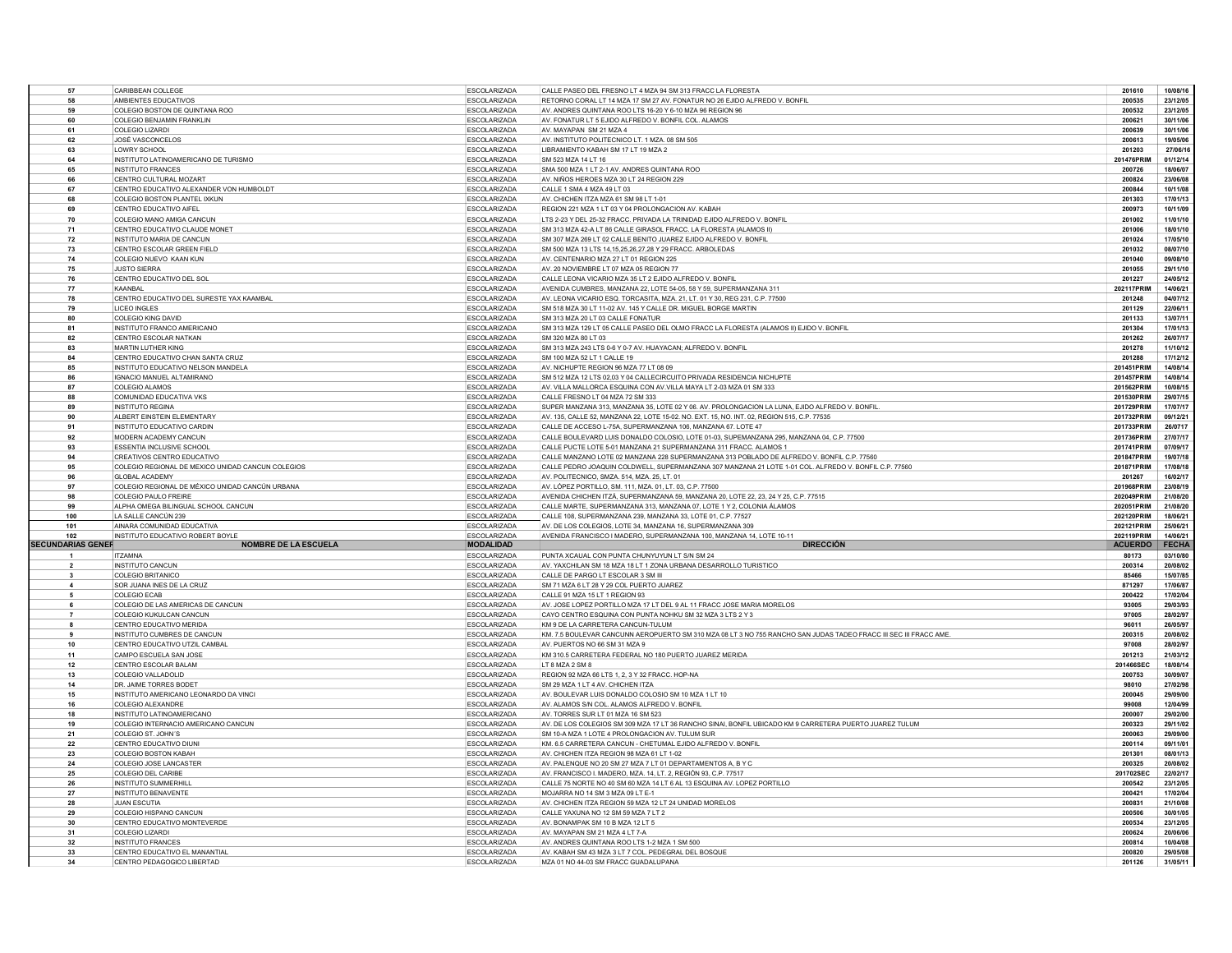| 35                           | COLEGIO ALAMOS                                                                                               | ESCOLARIZADA                               | CALLE MADROÑO S/N LT 106 MZA 106 REGION 311 FRACC. ALAMOS II EJIDO ALFREDO V. BONFIL                                                                                                                   | 200930                      | 26/06/09                 |
|------------------------------|--------------------------------------------------------------------------------------------------------------|--------------------------------------------|--------------------------------------------------------------------------------------------------------------------------------------------------------------------------------------------------------|-----------------------------|--------------------------|
| 36                           | COLEGIO MANO AMIGA CANCUN                                                                                    | <b>ESCOLARIZADA</b>                        | LTS 2-23 Y DEL 25-32 FRACC. PRIVADA LA TRINIDAD EJIDO ALFREDO V. BONFIL                                                                                                                                | 200951                      | 15/12/09                 |
| 37                           | AMERICANO DE CANCUN                                                                                          | <b>ESCOLARIZADA</b>                        | LTS 8.9.10.11.12.13. 2425 Y 26 MZA 101 FRACC, PROLONGACION ALAMOS                                                                                                                                      | 200957                      | 13/10/09                 |
| 38                           | <b>COLEGIO BENJAMIN FRANKLIN</b>                                                                             | <b>ESCOLARIZADA</b>                        | AV. FONATUR MZA 8 ETX 5 REGION 523 ENTRE AV. NARANJO Y AV. LIMON COL. ALAMOS II                                                                                                                        | 201226                      | 04/05/12                 |
| 39                           | CENTRO ESCOLAR NATKAN                                                                                        | <b>ESCOLARIZADA</b>                        | SM 320 MZA 80 LT 03                                                                                                                                                                                    | 201270                      | 08/09/17                 |
| 40                           | COLEGIO LOWRY                                                                                                | <b>ESCOLARIZADA</b>                        | SM 21 MZA 04 LT 8-1 AV. MAYAPAN                                                                                                                                                                        | 201285                      | 24/10/12                 |
| 41<br>42                     | COLEGIO NUEVO KAAN KUN                                                                                       | ESCOLARIZADA                               | AV. CENTENARIO MZA 27 LT 01 REGION 225                                                                                                                                                                 | 201408SEC<br>201439SEC      | 11/04/14<br>18/07/14     |
| 43                           | <b>EDWARD BRITTEN CANCUN</b><br>INSTITUTO MÉXICO CANCÚN                                                      | <b>ESCOLARIZADA</b><br>ESCOLARIZADA        | SM 313 MZA 11 LT 04 DE LA AV. FONATUR POBLADO ALFREDO V. BONFIL<br>CALLE RETORNO AURORA SM 44 MZA 15 LT 03                                                                                             | 201460SEC                   | 14/08/14                 |
| 44                           | <b>LICEO INGLES</b>                                                                                          | ESCOLARIZADA                               | SM 518 MZA 30 LT 11-02 AV, 145 Y CALLE DR, MIGUEL BORGE MARTIN                                                                                                                                         | 201449SEC                   | 01/08/14                 |
| 45                           | COLEGIO ABRAHAM LINCOLN                                                                                      | ESCOLARIZADA                               | CALLE 2 MZA 34 REGION 95 LT 14 Y 15                                                                                                                                                                    | 201547SEC                   | 07/08/15                 |
| 46                           | INSTITUTO LATINOAMERICANO DE TURISMO                                                                         | <b>ESCOLARIZADA</b>                        | AV. TORRES SUR LT 01 MZA 16 SM 523                                                                                                                                                                     | 201477SEC                   | 17/08/18                 |
| 47                           | INSTITUTO FRANCO AMERICANO                                                                                   | ESCOLARIZADA                               | CALLE PASEO DEL OLMO SM 313 MZA 129 LT 5 LOCALIDAD ALFREDO V. BONFIL                                                                                                                                   | 201647SEC                   | 10/08/16                 |
| 48                           | <b>INSTITUTO REGINA</b>                                                                                      | <b>ESCOLARIZADA</b>                        | SUPER MANZANA 313, MANZANA 35, LOTE 02 Y 06. AV. PROLONGACION LA LUNA, EJIDO ALFREDO V. BONFIL                                                                                                         | 201728SEC                   | 17/07/17                 |
| 49                           | JOSE VASCONCELOS                                                                                             | ESCOLARIZADA                               | AV POLITECNICO LOTE 1 MANZANA 8 SUPERMANZANA 505 FRACC. PEHALTUN                                                                                                                                       | 201737SEC                   | 28/0717                  |
| 50                           | <b>ESSENTIA INCLUSIVE SCHOOL</b>                                                                             | <b>ESCOLARIZADA</b>                        | CALLE PUCTE LOTE 5-01 MANZANA 21 SUPERMANZANA 311 FRACC. ALAMOS 1                                                                                                                                      | 201760SEC                   | 19/10/17                 |
| 51                           | MIODERN ACADEMY CANCUN                                                                                       | <b>ESCOLARIZADA</b>                        | CALLE BOULEVARD LUIS DONALDO COLOSIO, LOTE 01-03, SUPEMANZANA 295, MANZANA 04, C.P. 77500                                                                                                              | 201761SEC                   | 01/11/17                 |
| 52                           | COLEGIO HISPANO AMERICANO LA LUNA                                                                            | <b>ESCOLARIZADA</b>                        | CALLE MADROÑO NO. 2 MAMZANA 59 SUPERMANZANA 313 C.P.77560                                                                                                                                              | 201774SEC                   | 11/07/17                 |
| 53                           | NELSON MANDELA                                                                                               | ESCOLARIZADA                               | AV. NICHUPTE MANZANA 77 LOTES 08,09 Y 10 REGION 96 C.P. 77535                                                                                                                                          | 201845SEC                   | 18/07/18                 |
| 54                           | CREATIVOS CENTRO EDUCATIVO                                                                                   | <b>ESCOLARIZADA</b>                        | CALLE MANZANO LOTE 02 MANZANA 228 SUPERMANZANA 313 POBLADO DE ALFREDO V. BONFIL C.P. 77560                                                                                                             | 201848SEC                   | 19/07/18                 |
| 55                           | COLEGIO REGIONAL DE MEXICO UNIDAD CANCUN COLEGIOS                                                            | <b>ESCOLARIZADA</b>                        | CALLE PEDRO JOAQUIN COLDWELL, SUPERMANZANA 307 MANZANA 21 LOTE 1-01 COL. ALFREDO V. BONFIL C.P. 77560                                                                                                  | 201851SEC                   | 27/07/18                 |
| 56                           | COLEGIO ALAMOS CANCUN                                                                                        | <b>ESCOLARIZADA</b>                        | CALLE VILLA MALLORCA MANZANA 01 LOTE 2-03 SUPERMANZANA 333 C.CP. 77500                                                                                                                                 | 201864SEC                   | 14/08/18                 |
| 57                           | <b>GLOBAL ACADEMY</b>                                                                                        | <b>ESCOLARIZADA</b>                        | AV. POLITECNICO, SMZA, 514, MZA, 25, LT, 01                                                                                                                                                            | 201266                      | 16/02/17                 |
| 58                           | VKS VICTORIA'S SCHOOL                                                                                        | <b>ESCOLARIZADA</b>                        | CALLE FRESNO, LOTE 4, SUPERMANZANA 313, MANZANA 72, C.P. 77570                                                                                                                                         | 201931SEC                   | 22/07/19                 |
| 59                           | CENTRO EDUCATIVO AIFEL                                                                                       | <b>ESCOLARIZADA</b>                        | AV. PROLONGACIÓN KABAH, LOTES 2, 3 Y 4, REGIÓN 221, C.P. 77517                                                                                                                                         | 201948SEC                   | 05/08/19                 |
| 60                           | IGNACIO MANUEL ALTAMIRANO                                                                                    | ESCOLARIZADA                               | AV. NICHUPTÉ, SM. 512, MZA. 12, LT. 02, 03 Y 04, RESIDENCIAL NICHUPTÉ, C.P. 77535                                                                                                                      | 201892SEC                   | 11/12/18                 |
| 61                           | COLEGIO REGIONAL DE MEXICO UNIDAD CANCUN URBANA                                                              | ESCOLARIZADA                               | AV. LÓPEZ PORTILLO, SM. 111, MZA, 01, LT, 03, C.P. 77500                                                                                                                                               | 201966SEC                   | 23/08/19                 |
| 62                           | CENTRO ESCOLAR GREEN FIELD                                                                                   | <b>ESCOLARIZADA</b>                        | CALLE CIRICOTE NÚMERO 59, SUPERMANZANA 500, MANZANA 13, LOTES 14, 15, 25, 26, 27, 28, 29 Y 30 DEL FRACCIONAMIENTO ARBOLEDAS, C.P. 77500                                                                | 202023SEC                   | 10/02/20                 |
| 63<br>64                     | AIPHA OMEGA BILINGUAL SCHOOL CANCUN                                                                          | <b>ESCOLARIZADA</b><br><b>ESCOLARIZADA</b> | CALLE MARTE, SUPERMANZANA 313, MANZANA 07, LOTE 1 Y 2, COLONIA ÁLAMOS                                                                                                                                  | 202052SEC                   | 21/08/20                 |
| <b>SECUNDARIA TECNIC</b>     | AINARA COMUNIDAD EDUCATIVA<br><b>NOMBRE DE LA ESCUELA</b>                                                    | <b>MODALIDAD</b>                           | AV. DE LOS COLEGIOS, LOTE 34, MANZANA 16, SUPERMANZANA 309<br><b>DIRECCIÓN</b>                                                                                                                         | 202122SEC<br><b>ACUERDO</b> | 25/06/21<br><b>FECHA</b> |
|                              | IGNACIO COMONFORT                                                                                            | <b>ESCOLARIZADA</b>                        | SM 74 MZA 14 LT 16, 17 Y 18 AV. BONAMPAK                                                                                                                                                               | 201431SEC                   | 10/07/14                 |
| 'ROFESIONAL TÉCNIC           | <b>NOMBRE DE LA ESCUELA</b>                                                                                  | <b>MODALIDAD</b>                           | <b>DIRECCIÓN</b>                                                                                                                                                                                       | <b>ACUERDO</b>              | <b>FECHA</b>             |
| -1                           | <b>INSTITUTO UNIVERSITARIO METROPOLITANO</b>                                                                 |                                            |                                                                                                                                                                                                        |                             |                          |
|                              | PROFESIONAL TÉCNICO EN RADIOLOGÍA                                                                            | <b>MIXTA</b>                               | REGIÓN 231, MANZANA 20, LOTE 12-01                                                                                                                                                                     | 201663BA                    | 12/09/16                 |
| $\overline{2}$               | <b>ESCUELA DE MUSICA CROC EN MOVIMIENTO</b>                                                                  |                                            |                                                                                                                                                                                                        |                             |                          |
|                              | PROFESIONAL TÉCNICO EN MÚSICA CON ENFOQUE EN PIANO, VIOLIN, CANTO, GUITARRA CÁSICA, GUITARRA EL ESCOLARIZADA |                                            | AV. YAXCHILAN, SUPERMANZANA 24, MANZANA 19, LOTE 23                                                                                                                                                    | 201603BA                    | 08/01/15                 |
| NÚM.                         | <b>NOMBRE DE LA ESCUELA</b>                                                                                  | <b>MODALIDAD</b>                           | <b>DIRECCIÓN</b>                                                                                                                                                                                       | <b>ACUERDO</b>              | <b>FECHA</b>             |
| PROG.<br><b>BACHILLERATO</b> |                                                                                                              |                                            |                                                                                                                                                                                                        |                             |                          |
|                              |                                                                                                              |                                            |                                                                                                                                                                                                        |                             |                          |
|                              |                                                                                                              |                                            |                                                                                                                                                                                                        |                             |                          |
|                              | COLEGIO "KUKULCAN CANCUN", S.C.                                                                              | <b>ESCOLARIZADA</b>                        | SUPERMANZANA 32, MANZANA 3, LOTES 2 Y 3, DE LA AVENIDA LA COSTA                                                                                                                                        | 970008BA                    | 10/06/97                 |
| $\overline{2}$               | <b>IGNACIO COMONFORT</b>                                                                                     | <b>ESCOLARIZADA</b>                        | SUPERMANZANA 74. MANZANA 14. LOTES 16. 17 Y 18. AVENIDA BONAMPAK, COLONIA LEONA VICARIO                                                                                                                | 201584BA                    | 01/12/15                 |
| 3                            | CAMPO ESCUELA SAN JOSE                                                                                       | <b>ESCOLARIZADA</b>                        | CARRETERA FEDERAL PUERTO JUÁREZ-MÉRIDA, KILÓMETRO 310.5 NO. 180                                                                                                                                        | 201217BA                    | 26/03/12                 |
| $\overline{a}$               | INSTITUTO AMERICANO LEONARDO DA VINCI                                                                        | ESCOLARIZADA                               | AVENIDA 16 DE ABRIL, LOTE 10, MANZANA 1, SUPERMANZANA 10, C.P. 77500                                                                                                                                   | 990041BA                    | 12/11/99                 |
| 5<br>6                       | COLEGIO ST. JOHN'S                                                                                           | <b>ESCOLARIZADA</b>                        | SUPERMANZANA 10-A, MANZANA 1, LOTE 4, PROLONGACIÓN AVENIDA TULUM SUR                                                                                                                                   | 200051BA                    | 29/09/00                 |
| $\overline{7}$               | CENTRO EDUCATIVO MERIDA                                                                                      | ESCOLARIZADA                               | AV. DE LOS COLEGIOS, SUPERMANZANA 309, MANZANA 25, LOTE 49                                                                                                                                             | 200531BA                    | 19/09/05                 |
| 8                            | COLEGIO BOSTON TIKAL<br>COLEGIO LIZARDI                                                                      | ESCOLARIZADA                               | AVENIDA CHICHEN ITZÁ, MANZANA 56, LOTE 1-01, REGIÓN 98                                                                                                                                                 | 201208BA<br>200619BA        | 30/01/12<br>26/06/06     |
| 9                            |                                                                                                              | ESCOLARIZADA                               | AVENIDA MAYAPAN, SUPERMANZANA 21, MANZANA 4, LOTE 7-A                                                                                                                                                  | 200630BA                    | 24/10/06                 |
| 10                           | BACHILLERATO UNID CAMPUS CANCÚN<br><b>COLEGIO DEL CARIBE</b>                                                 | <b>ESCOLARIZADA</b>                        | AV. RODRIGO GÓMEZ ANTES KABAH, MANZANA 9, LOTE 1-15, LOCAL FD-1 N-1, FD-2 N-1, FD-3 N-1, SUPERMANZANA 38 Y AV. KABAH NO. 11-07                                                                         | 201813BA                    | 19/04/18                 |
| 11                           | PREPARATORIA CANCÚN                                                                                          | <b>ESCOLARIZADA</b><br><b>ESCOLARIZADA</b> | AVENIDA FRANCISCO I. MADERO, MANZANA 14, LOTE 02, REGIÓN 93, C.P. 75517<br>AVENIDA LÓPEZ PORTILLO, SUPERMANZANA 59, MANZANA 8, LOTE 2, EDIFICIO 1                                                      | 200817BA                    | 26/05/08                 |
| 12                           | <b>INSTITUTO CESARE</b>                                                                                      | <b>ESCOLARIZADA</b>                        | BLVD. LUIS DONALDO COLOSIO, MANZANA 3, LOTE 1, SUPERMANZANA 295, C.P. 77560                                                                                                                            | 200827BA                    | 18/08/08                 |
| 13                           | ESCUELA PREPARATORIA ANDRES QUINTANA ROO                                                                     | <b>ESCOLARIZADA</b>                        | SUPERMANZANA 218, MANZANA 1, LOTE 2 ENTRE AVENIDA PUERTO JUÁREZ Y AVENIDA LEONA VICARIO                                                                                                                | 200830BA                    | 28/08/08                 |
| 14                           | ESCUELA DEL SINDICALISMO NUEVO                                                                               | <b>FSCOLARIZADA</b>                        | CALLE 12 PONIENTE, SUPERMANZANA 63, MANZANA 46, LOTE 8, PLANTA BAJA                                                                                                                                    | 200912BA                    | 25/05/09                 |
| 15                           | COLEGIO ALAMOS                                                                                               | <b>ESCOLARIZADA</b>                        | CALLE MAPLE, MANZANA 45, LOTE 3, SUPERMANZANA 310, C.P. 77500                                                                                                                                          | 201280BA                    | 15/10/12                 |
| 16                           | <b>INSTITUTO XEL-BAALAM</b>                                                                                  | ESCOLARIZADA                               | CALLE S/N, SUPERMANZANA 248, MANZANA 01, LOTE 407-01                                                                                                                                                   | 202030BA                    | 11/03/20                 |
| 17                           | PREPARATORIA MONTEVERDE                                                                                      | ESCOLARIZADA                               | AVENIDA BONAMPAK, MANZANA2, LOTE 5, SUPERMANZA 10, COLONIA CANCÚN, C.P. 77503                                                                                                                          | 201221BA                    | 20/04/12                 |
| 18                           | COLEGIO MANO AMIGA CANCUN                                                                                    | <b>ESCOLARIZADA</b>                        | FRACCIONAMIENTO PRIVADA LA TRINIDAD. LOTE 2 AL 23 Y DEL 25 AL 32. DEL EJIDO ALFREDO V. BONFIL                                                                                                          | 200952BA                    | 25/11/09                 |
| 19                           | COLEGIO REAL DEL CARIBE                                                                                      | <b>ESCOLARIZADA</b>                        | CALLE MARTE, ÁLAMOS II, SUPERMANZANA 313, MANZANA 7, LOTE 1                                                                                                                                            | 200978BA                    | 15/12/09                 |
| 20                           | CENTRO EDUCATIVO MAHATMA GANDHI                                                                              | <b>ESCOLARIZADA</b>                        | AVENIDA LIMÓN POR MAPLE, SECCIÓN 2, LOTE 04, MANZANA 22, SUPERMANZANA 523, FRACCIONAMIENTO LA LUNA                                                                                                     | 201018BA                    | 27/04/10                 |
| 21                           | <b>BACHILLERATO SUMMERHILL</b>                                                                               | <b>ESCOLARIZADA</b>                        | CALLE 75, LOTES 6, 7 8 AL 12 Y 13, MANZANA 14, SUPERMANZANA 60                                                                                                                                         | 201037BA                    | 22/07/10                 |
| 22                           | <b>BACHILLERATO SOCRATICO</b>                                                                                | NO ESCOLARIZADA                            | SUPERMANZANA 523, MANZANA 16, LOTE 1                                                                                                                                                                   | 201453BA                    | 14/08/14                 |
| 23<br>24                     | BACHILLERATO EN LINEA DE LA UNIVERSIDAD DE DESARROLLO PROFESIONAL<br>COLEGIO NUEVO KAAN KUN                  | NO ESCOLARIZADA<br>ESCOLARIZADA            | AVENIDA XEL HA, MANZANA 1 Y 2, LOTE 1, LOCAL 4B, PLANTA BAJA, INTERIOR PLAZA BONITA, SUPERMANZANA 28                                                                                                   | 201634BA<br>201894BA        | 20/06/16<br>18/12/18     |
|                              | MODERN ACADEMY CANCUN                                                                                        |                                            | AV CENTENARIO MANZANA 27 LOTE 1 REGIÓN 225 C.P. 77515                                                                                                                                                  |                             | 25/01/19                 |
| 25<br>26                     | <b>INSTITUTO PLATÓN</b>                                                                                      | ESCOLARIZADA<br>NO ESCOLARIZADA            | CARRETERA CANCÚN-AEROPUERTO, SUPERMANZANA 295, MANZANA 04, LOTE 01-03, C.P. 77569                                                                                                                      | 201902BA<br>201989BA        | 18/10/2019               |
| 27                           | LICEO CANCÚN                                                                                                 | NO ESCOLARIZADA                            | AV. JOSÉ LÓPEZ PORTILLO NO. 57, MANZANA 03, SUPERMANZANA 69, C.P. 77510<br>AVENIDA NICHUPTE, MANZANA 4, LOTE 50, SUPERMANZANA 17, C.P. 77500                                                           | 201997BA                    | 25/11/201                |
| 28                           | PREPARATORIA HENBORD                                                                                         | NO ESCOLARIZADA                            | AV. CANCÚN, MANZANA 16, LOTE 1-01, SUPERMANZANA 523, C.P. 77535                                                                                                                                        | 2019102BA                   | 06/12/2019               |
| 29                           | UNIVERSIDAD UNITECH                                                                                          | NO ESCOLARIZADA                            | AV. JOSÉ LÓPEZ PORTILLO NO. 339, LOTE 1, OFICINA 3, MANZANA 63, SUPERMANZANA 64, C.P. 77524                                                                                                            | 201910BA                    | 11/03/2019               |
| 30                           | COLEGIO GLOBAL ACADEMY CANCUN                                                                                | ESCOLARIZADA                               | SUPERMANZANA 514, MANZANA 25, LOTE 01, AV. QUINTANA ROO, COLONIA CANCÚN                                                                                                                                | 202166BA                    | 30/08/2                  |
| NÚM.                         | <b>NOMBRE DE LA ESCUELA</b>                                                                                  | <b>MODALIDAD</b>                           | <b>DIRECCIÓN</b>                                                                                                                                                                                       | <b>ACUERDO</b>              | <b>FECHA</b>             |
| <b>PROG</b>                  |                                                                                                              |                                            |                                                                                                                                                                                                        |                             |                          |
| <b>SUPERIOR</b>              |                                                                                                              |                                            |                                                                                                                                                                                                        |                             |                          |
|                              | ESCUELA NORMAL SUPERIOR INCORPORADA ANDRES QUINTANA ROO                                                      |                                            |                                                                                                                                                                                                        |                             |                          |
|                              | LICENCIATURA EN EDUCACION SECUNDARIA EN LAS ESPECIALIDADES DE ESPAÑOL, MATEMÁTICAS, LENGUA E ESCOLARIZADA    |                                            | AV. CHAAC MOL ENTRE AV. TALLERES Y LEONA VICARIO, LOTE 2, MANZANA 1, SUPERMANZANA 218, C.P. 77518                                                                                                      | 200961NS                    | 30/10/09                 |
|                              | MAESTRÍA EN INTERVENCIÓN CURRICULAR                                                                          | <b>ESCOLARIZADA</b><br><b>ESCOLARIZADA</b> | AV. CHAAC MOL ENTRE AV. TALLERES Y LEONA VICARIO, LOTE 2, MANZANA 1, SUPERMANZANA 218, C.P. 77518                                                                                                      | 200754MA                    | 15/10/07<br>05/08/13     |
|                              | LICENCIATURA EN EDUCACIÓN PREESCOLAR<br>LICENCIATURA EN EDUCACIÓN PRIMARIA                                   | <b>ESCOLARIZADA</b>                        | AV. CHAAC MOL ENTRE AV. TALLERES Y LEONA VICARIO, LOTE 2, MANZANA 1, SUPERMANZANA 218, C.P. 77518<br>AV. CHAAC MOL ENTRE AV. TALLERES Y LEONA VICARIO, LOTE 2, MANZANA 1, SUPERMANZANA 218, C.P. 77518 | 201341LP<br>201830LEP       | 30/04/18                 |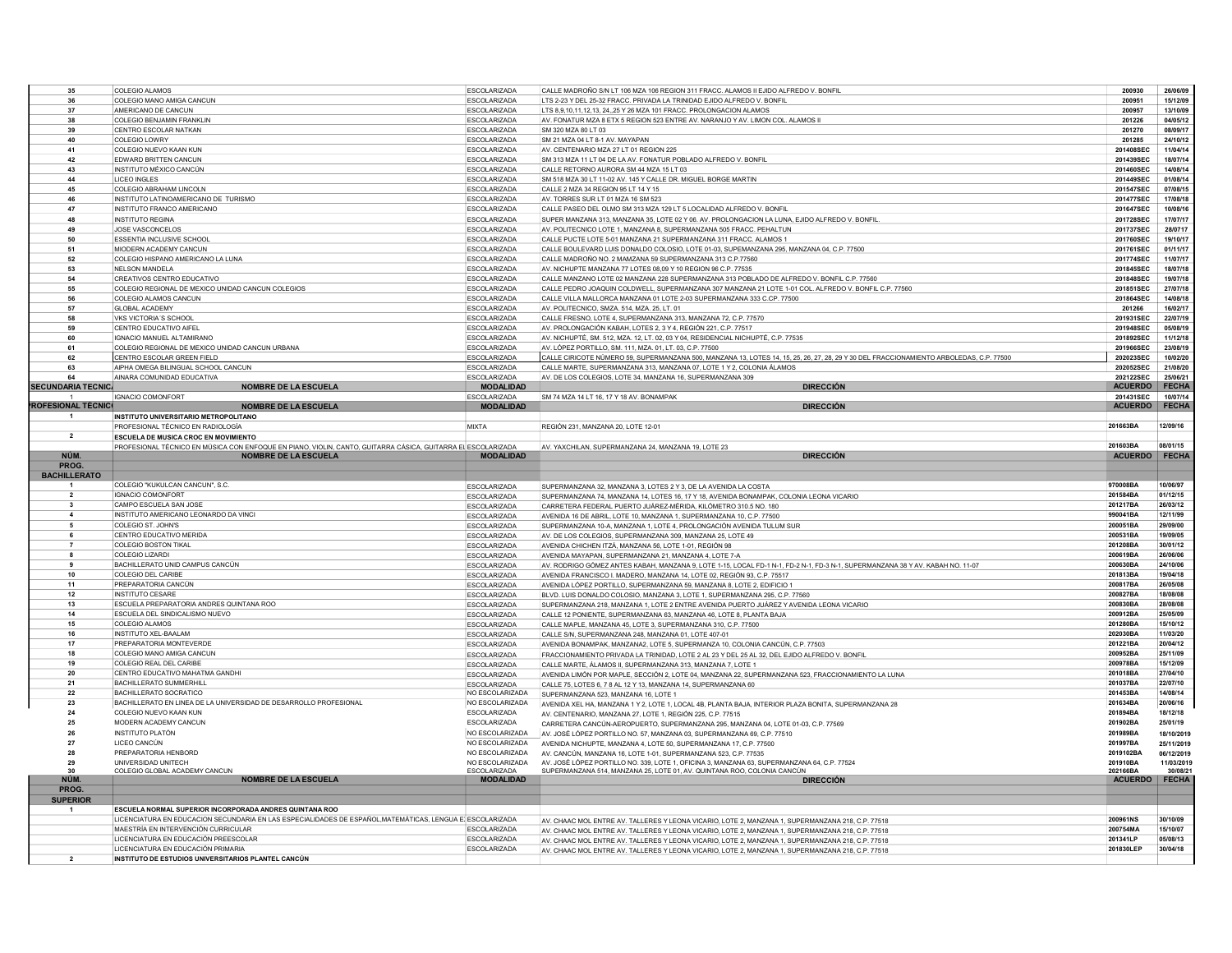|                | MAESTRIA EN CIENCIAS DE LA EDUCACION                                          | <b>ESCOLARIZADA</b>          | AVENIDA MAYAPAN, SUPERMANZANA 21, MANZANA 4, LOTE 7-1                                                                                                                | 202004MCE             | 21/01/20             |
|----------------|-------------------------------------------------------------------------------|------------------------------|----------------------------------------------------------------------------------------------------------------------------------------------------------------------|-----------------------|----------------------|
|                | MAESTRIA EN GERENCIA ADMINISTRATIVA CON ÉNFASIS EN DIRECCIÓN GENERAL          | <b>ESCOLARIZADA</b>          |                                                                                                                                                                      | 2019100MGAED 25/11/19 |                      |
|                | MAESTRIA EN DERECHO Y CIENCIAS PENALES                                        | <b>ESCOLARIZADA</b>          | AVENIDA MAYAPAN, SUPERMANZANA 21, MANZANA 4, LOTE 7-1                                                                                                                | 200736MA              | 30/08/07             |
|                |                                                                               |                              | AVENIDA MAYAPAN, SUPERMANZANA 21, MANZANA 4, LOTE 7-1                                                                                                                |                       |                      |
|                | MAESTRIA EN INGENIERIA ADMINISTRATIVA                                         | ESCOLARIZADA                 | AVENIDA MAYAPAN, SUPERMANZANA 21, MANZANA 4, LOTE 7-1                                                                                                                | 2019101MIA            | 25/11/19             |
|                | MAESTRIA EN MERCADOTECNIA                                                     | <b>ESCOLARIZADA</b>          | AVENIDA MAYAPAN, SUPERMANZANA 21, MANZANA 4, LOTE 7-1                                                                                                                | 200738MA              | 30/08/07             |
|                | MAESTRIA EN DERECHO FISCAL                                                    | <b>ESCOLARIZADA</b>          | AVENIDA MAYAPAN, SUPERMANZANA 21, MANZANA 4, LOTE 7-1                                                                                                                | 201998MDF             | 25/11/19             |
|                | <b>MAESTRIA EN FINANZAS</b>                                                   | <b>ESCOLARIZADA</b>          | AVENIDA MAYAPAN, SUPERMANZANA 21, MANZANA 4, LOTE 7-1                                                                                                                | 201999MF              | 25/11/19             |
| $\mathbf{3}$   | UNIVERSIDAD ANAHUAC DE CANCUN                                                 |                              |                                                                                                                                                                      |                       |                      |
|                | LICENCIATURA EN COMUNICACIÓN                                                  | <b>ESCOLARIZADA</b>          | CARRETERA CHETUMAL-CANCÚN. SUPERMANZANA 299. MANZANA 2. ZONA 8. LOTE 1                                                                                               | 200441LC              | 17/02/04             |
|                | LICENCIATURA EN ADMINISTRACION                                                | <b>ESCOLARIZADA</b>          | CARRETERA CHETUMAL-CANCÚN SUPERMANZANA 299 MANZANA 2. ZONA 8. LOTE 1                                                                                                 | 200442LA              | 17/02/04             |
|                | LICENCIATURA EN NEGOCIOS INTERNACIONALES                                      | <b>ESCOLARIZADA</b>          | CARRETERA CHETUMAL-CANCÚN, SUPERMANZANA 299, MANZANA 2, ZONA 8, LOTE 1                                                                                               | 200443LN              | 17/02/04             |
|                | LICENCIATURA EN DERECHO                                                       | <b>ESCOLARIZADA</b>          | CARRETERA CHETUMAL-CANCÚN, SUPERMANZANA 299, MANZANA 2, ZONA 8, LOTE 1                                                                                               | 200444LD              | 17/02/04             |
|                | LICENCIATURA EN MERCADOTECNIA                                                 | <b>ESCOLARIZADA</b>          | CARRETERA CHETUMAL-CANCÚN, SUPERMANZANA 299, MANZANA 2, ZONA 8, LOTE 1                                                                                               | 200445LM              | 17/02/04             |
|                | LICENCIATURA EN CONTADURIA PUBLICA                                            | <b>ESCOLARIZADA</b>          |                                                                                                                                                                      | 200446LCP             | 17/02/04             |
|                |                                                                               |                              | CARRETERA CHETUMAL-CANCÚN, SUPERMANZANA 299, MANZANA 2, ZONA 8, LOTE 1                                                                                               |                       |                      |
|                | LICENCIATURA EN HOTELERIA                                                     | <b>ESCOLARIZADA</b>          | CARRETERA CHETUMAL-CANCÚN SUPERMANZANA 299 MANZANA 2. ZONA 8. LOTE 1                                                                                                 | 200447LH              | 17/02/04             |
|                | LICENCIATURA EN ADMINISTRACION DE RESTAURANTES                                | <b>ESCOLARIZADA</b>          | CARRETERA CHETUMAL-CANCÚN, SUPERMANZANA 299, MANZANA 2, ZONA 8, LOTE 1                                                                                               | 200448LAR             | 17/02/04             |
|                | LICENCIATURA EN SERVICIOS TURISTICOS                                          | <b>MIXTA</b>                 | CARRETERA CHETUMAL-CANCÚN, SUPERMANZANA 299, MANZANA 2, ZONA 8, LOTE 1                                                                                               | 200028LIC             | 29/09/00             |
|                | LICENCIATURA EN TURISMO INTERNACIONAL                                         | <b>ESCOLARIZADA</b>          | CARRETERA CHETUMAL-CANCÚN, SUPERMANZANA 299, MANZANA 2, ZONA 8, LOTE 1                                                                                               | 200449LTI             | 17/02/04             |
|                | LICENCIATURA EN PSICOLOGIA                                                    | <b>ESCOLARIZADA</b>          | CARRETERA CHETUMAL-CANCÚN. SUPERMANZANA 299. MANZANA 2. ZONA 8. LOTE 1                                                                                               | 200438LP              | 17/02/04             |
|                | MAESTRIA EN DERECHO CORPORATIVO                                               | <b>ESCOLARIZADA</b>          | CARRETERA CHETUMAL-CANCÚN, SUPERMANZANA 299, MANZANA 2, ZONA 8, LOTE 1                                                                                               | 200450MA              | 17/02/04             |
|                | MAESTRIA EN TERAPIA FAMILIAR                                                  | ESCOLARIZADA                 | CARRETERA CHETUMAL-CANCÚN, SUPERMANZANA 299, MANZANA 2, ZONA 8, LOTE 1                                                                                               | 200451MA              | 17/02/04             |
|                | MAESTRIA EN ALTA DIRECCION                                                    | <b>FSCOLARIZADA</b>          |                                                                                                                                                                      | 200452MA              | 17/02/04             |
|                |                                                                               |                              | CARRETERA CHETUMAL-CANCÚN, SUPERMANZANA 299, MANZANA 2, ZONA 8, LOTE 1                                                                                               |                       |                      |
|                | <b>MAESTRIA EN FINANZAS</b>                                                   | <b>ESCOLARIZADA</b>          | CARRETERA CHETUMAL-CANCÚN, SUPERMANZANA 299, MANZANA 2, ZONA 8, LOTE 1                                                                                               | 200453MA              | 17/02/04             |
|                | MAESTRIA EN MERCADOTECNIA                                                     | <b>ESCOLARIZADA</b>          | CARRETERA CHETUMAL-CANCÚN. SUPERMANZANA 299. MANZANA 2. ZONA 8. LOTE 1                                                                                               | 200454MA              | 17/02/04             |
|                | MAESTRIA EN COMUNICACIÓN COPORATIVA                                           | ESCOLARIZADA                 | CARRETERA CHETUMAL-CANCÚN. SUPERMANZANA 299. MANZANA 2. ZONA 8. LOTE 1                                                                                               | 200455MA              | 17/02/200            |
|                | MAESTRIA EN PSICOPEDAGOGIA                                                    | <b>ESCOLARIZADA</b>          | CARRETERA CHETUMAL-CANCÚN. SUPERMANZANA 299. MANZANA 2. ZONA 8. LOTE 1                                                                                               | 200439MA              | 17/02/04             |
|                | MAESTRIA EN EDUCACION                                                         | <b>ESCOLARIZADA</b>          | CARRETERA CHETUMAL-CANCÚN, SUPERMANZANA 299, MANZANA 2, ZONA 8, LOTE 1                                                                                               | 200440MA              | 17/02/04             |
|                | MAESTRIA EN ALTA DIRECCIÓN DE HOTELES Y RESTAURANTES                          | <b>ESCOLARIZADA</b>          | CARRETERA CHETUMAL-CANCÚN, SUPERMANZANA 299, MANZANA 2, ZONA 8, LOTE 1                                                                                               | 200543MA              | 23/12/05             |
|                | MAESTRIA EN POLÍTICA, GESTIÓN DERECHO AMBIENTAL                               | <b>ESCOLARIZADA</b>          | CARRETERA CHETUMAL-CANCÚN, SUPERMANZANA 299, MANZANA 2, ZONA 8, LOTE 1                                                                                               | 200544MA              | 23/12/05             |
|                | ESPECIALIZACION EN PROBLEMAS DE APRENDIZAJE                                   | ESCOLARIZADA                 | CARRETERA CHETUMAL-CANCÚN, SUPERMANZANA 299, MANZANA 2, ZONA 8, LOTE 1                                                                                               | 200456ES              | 17/02/2004           |
|                | ESPECIALIZACIÓN EN ORIENTACIÓN VOCACIÓNAL                                     | <b>ESCOLARIZADA</b>          |                                                                                                                                                                      |                       | 17/02/04             |
|                | UNIVERSIDAD LIDERMEX                                                          |                              | CARRETERA CHETUMAL-CANCÚN, SUPERMANZANA 299, MANZANA 2, ZONA 8, LOTE 1                                                                                               | 200457ES              |                      |
| $\overline{4}$ |                                                                               |                              |                                                                                                                                                                      |                       |                      |
|                | LIC EN ADMINISTRACION DE EMPRESAS                                             | <b>ESCOLARIZADA</b>          | AV. CHICHEN ITZA, SUPERMANZANA 59, MANZANA 12, LOTE 20-01, C.P. 77515                                                                                                | 201933LAE             | 22/07/19             |
|                | LICENCIATURA EN MERCADOTECNIA                                                 | <b>ESCOLARIZADA</b>          | AV. CHICHEN ITZA, SUPERMANZANA 59, MANZANA 12, LOTE 20-01, C.P. 77515                                                                                                | 201935LM              | 22/07/19             |
|                | LICENCIATURA EN DERECHO                                                       | <b>ESCOLARIZADA</b>          | AV. CHICHEN ITZA, SUPERMANZANA 59, MANZANA 12, LOTE 20-01, C.P. 77515                                                                                                | 201936LD              | 22/07/19             |
|                | LICENCIATURA EN CONTADURIA PUBLICA                                            | ESCOLARIZADA                 | AV. CHICHEN ITZA, SUPERMANZANA 59, MANZANA 12, LOTE 20-01, C.P. 77515                                                                                                | 201937LCP             | 22/07/19             |
|                | LICENCIATURA EN ADMINISTRACION DE EMPRESAS TURISTICAS                         | <b>ESCOLARIZADA</b>          | AV. CHICHEN ITZA, SUPERMANZANA 59, MANZANA 12, LOTE 20-01, C.P. 77515                                                                                                | 201934LAET            | 22/07/19             |
| 5              | <b>ESCUELA SUPERIOR DE LEYES</b>                                              |                              |                                                                                                                                                                      |                       |                      |
|                | <b>LICENCIATURA EN DERECHO</b>                                                | <b>FSCOLARIZADA</b>          |                                                                                                                                                                      | 200816LD              | 21/04/08             |
|                | MAESTRIA EN AMPARO                                                            | <b>ESCOLARIZADA</b>          | AVENIDA FONATUR, LOTE 02, MANZANA 22, SUPERMANZANA 313, ÁLAMOS 11, C.P. 77560                                                                                        | 200819MA              | 21/04/08             |
|                |                                                                               |                              | AVENIDA FONATUR, LOTE 02, MANZANA 22, SUPERMANZANA 313, ÁLAMOS 11, C.P. 77560                                                                                        |                       |                      |
|                | ESPECIALIDAD EN AMPARO                                                        | <b>ESCOLARIZADA</b>          | AVENIDA FONATUR, LOTE 02, MANZANA 22, SUPERMANZANA 313, ÁLAMOS 11, C.P. 77560                                                                                        | 200843EA              | 12/11/08             |
|                | LICENCIATURA EN POLÍTICA, GOBIERNO Y GESTIÓN PÚBLICA                          | <b>ESCOLARIZADA</b>          |                                                                                                                                                                      | 201472LPGF            | 13/10/14             |
|                |                                                                               |                              | AVENIDA FONATUR, LOTE 02, MANZANA 22, SUPERMANZANA 313, ÁLAMOS 11, C.P. 77560                                                                                        |                       |                      |
|                | UNIVERSIDAD LATINOAMERICANA DEL CARIBE                                        |                              |                                                                                                                                                                      |                       |                      |
|                | LICENCIATURA CIENCIAS DE LA EDUCACION                                         | <b>ESCOLARIZADA</b>          |                                                                                                                                                                      | 200709LCE             | 25/04/07             |
|                | LICENCIATURA ADMINISTRACIÓN, HOTELERÍA Y NEGOCIOS TURÍSTICOS                  | <b>ESCOLARIZADA</b>          | AVENIDA JOSÉ LÓPEZ POTILLO NO. 526, SUPERMANZANA 61, MANZANA 9, LOTE 11                                                                                              | 200713LAHNT           | 25/04/07             |
|                |                                                                               |                              | AVENIDA JOSÉ LÓPEZ POTILLO NO. 526, SUPERMANZANA 61, MANZANA 9, LOTE 11                                                                                              |                       |                      |
|                | MAESTRIA EN EDUCACIÓN ESPECIAL                                                | <b>ESCOLARIZADA</b>          | AVENIDA JOSÉ LÓPEZ POTILLO NO. 526, SUPERMANZANA 61, MANZANA 9, LOTE 11                                                                                              | 200715MA              | 25/04/200            |
|                | LICENCIATURA EN PSICOLOGIA                                                    | <b>ESCOLARIZADA</b>          | AV. JOSÉ LÓPEZ POTILLO NO. 526, LOTE 10 Y 11, MANZANA 09, SUPERMANZANA 61                                                                                            | 201102LP              | 21/01/11             |
|                | LICENCIATURA EN ADMINISTRACION DE EMPRESAS TURISTICAS                         | NO ESCOLARIZADA              | AVENIDA JOSÉ LÓPEZ POTILLO NO. 526. SUPERMANZANA 61. MANZANA 9. LOTE 11                                                                                              | 201125LAET            | 07/06/11             |
|                | LICENCIATURA EN MERCADOTECNIA                                                 | NO ESCOLARIZADA              | AVENIDA JOSÉ LÓPEZ POTILLO NO. 526, SUPERMANZANA 61, MANZANA 9, LOTE 11                                                                                              | 201122LM              | 07/06/11             |
|                | LICENCIATURA EN DERECHO                                                       | NO ESCOLARIZADA              | AVENIDA JOSÉ LÓPEZ POTILLO NO. 526. SUPERMANZANA 61. MANZANA 9. LOTE 11                                                                                              | 201124LD              | 07/06/11             |
|                | LICENCIATURA EN ADMINISTRACION                                                | NO ESCOLARIZADA              | AVENIDA JOSÉ LÓPEZ POTILLO NO. 526, SUPERMANZANA 61, MANZANA 9, LOTE 11                                                                                              | 201123LA              | 07/06/11             |
|                | MAESTRIA EN EDUCACION ESPECIAL                                                | NO ESCOLARIZADA              | AVENIDA JOSÉ LÓPEZ POTILLO NO. 526. SUPERMANZANA 61. MANZANA 9. LOTE 11                                                                                              | 201028MA              | 21/06/10             |
|                | LICENCIATURA EN PSICOPEDAGOGÍA                                                | <b>ESCOLARIZADA</b>          | AVENIDA JOSÉ LÓPEZ POTILLO NO. 526, SUPERMANZANA 61, MANZANA 9, LOTE 11                                                                                              | 201014LPA             | 25/06/10             |
|                | LICENCIATURA EN EDUCACION PREESCOLAR                                          | <b>ESCOLARIZADA</b>          | AV. JOSÉ LÓPEZ POTILLO NO. 526, LOTE 10 Y 11, MANZANA 09, SUPERMANZANA 61                                                                                            | 201340LP              | 05/08/13             |
| $\overline{7}$ | <b>CAMPO ESCUELA SAN JOSÉ</b>                                                 |                              |                                                                                                                                                                      |                       |                      |
|                | MAESTRIA EN EDUCACIÓN                                                         | <b>MIXTA</b>                 |                                                                                                                                                                      | 201036MA              | 23/08/10             |
|                |                                                                               | <b>ESCOLARIZADA</b>          | CARRETERA MÉRIDA PUERTO JUÁREZ KM 310.5, TERRENOS DEL EJIDO DE ALFREDO V. BONFIL                                                                                     | 200818RYDF            | 08/04/08             |
|                | LICENCIATURA EN RECREACIÓN Y DESARROLLO FÍSICO                                |                              | CARRETERA MÉRIDA PUERTO JUÁREZ KM 310.5. TERRENOS DEL EJIDO DE ALFREDO V. BONFIL                                                                                     |                       |                      |
|                | LICENCIATURA EN MÚSICA Y EDUCACIÓN MUSICAL                                    | <b>ESCOLARIZADA</b>          | CARRETERA MÉRIDA PUERTO JUÁREZ KM 310.5 TERRENOS DEL EJIDO DE ALEREDO V. BONEIL                                                                                      | 201042LMyEM 23/08/10  |                      |
|                | UNIVERSIDAD INTERAMERICANA PARA EL DESARROLLO CAMPUS CANCÚN                   |                              |                                                                                                                                                                      |                       |                      |
|                | LICENCIATURA EN ADMINISTRACIÓN DE EMPRESAS TURÍSTICAS                         | <b>MIXTA</b>                 | AVENIDA RODRIGO GÓMEZ ANTES KABAH, MANZANA 9, LOTE 1-15, LOCAL FD-1N-1, FD-2N-1, FD-3N-1, SUPERMANZANA 38, C.P. 77507                                                | 200742LAET            | 01/07/14             |
|                | MAESTRIA EN MERCADOTECNIA                                                     | <b>MIXTA</b>                 | AVENIDA RODRIGO GÓMEZ ANTES KABAH, MANZANA 9, LOTE 1-15, LOCAL FD-1N-1, FD-2N-1, FD-3N-1, SUPERMANZANA 38, C.P. 77507                                                | 200744MA              | 14/09/07             |
|                | MAESTRIA EN ADMINISTRACION DE NEGOCIOS                                        | <b>MIXTA</b>                 | AVENIDA RODRIGO GÓMEZ ANTES KABAH, MANZANA 9, LOTE 1-15, LOCAL FD-1N-1, FD-2N-1, FD-3N-1, SUPERMANZANA 38, C.P. 77507                                                | 200745MA              | 14/09/07             |
|                | LICENCIATURA EN GASTRONOMÍA                                                   |                              |                                                                                                                                                                      | 201220LG              | 20/04/12             |
|                | MAESTRÍA EN DERECHO PENAL                                                     | <b>MIXTA</b>                 | AVENIDA RODRIGO GÓMEZ ANTES KABAH, MANZANA 9, LOTE 1-15, LOCAL FD-1N-1, FD-2N-1, FD-3N-1, SUPERMANZANA 38, C.P. 77507                                                | 201612MDP             | 01/03/16             |
|                | DOCTORADO EN EDUCACIÓN                                                        | <b>MIXTA</b>                 |                                                                                                                                                                      | 201617DE              | 09/03/16             |
| 9              | <b>INSTITUTO UNIVERSITARIO KUKULCAN</b>                                       |                              | AVENIDA RODRIGO GÓMEZ ANTES KABAH, MANZANA 9, LOTE 1-15, LOCAL FD-1N-1, FD-2N-1, FD-3N-1, SUPERMANZANA 38, C.P. 77507                                                |                       |                      |
|                |                                                                               |                              |                                                                                                                                                                      |                       |                      |
|                | LICENCIATURA EN MERCADOTECNIA                                                 | <b>ESCOLARIZADA</b>          | SUPERMANZANA 32 MANZANA 3, LOTES 2 Y 3, COLONIA SUPERMANZANA 32, C.P. 77508                                                                                          | 200901LM              | 11/02/09             |
|                | LICENCIATURA EN ADMINISTRACIÓN DE EMPRESAS TURÍSTICAS                         | <b>ESCOLARIZADA</b>          | SUPERMANZANA 32 MANZANA 3, LOTES 2 Y 3, COLONIA SUPERMANZANA 32, C.P. 77508                                                                                          | 200902LAET            | 11/02/09             |
|                | LICENCIATURA EN DERECHO                                                       | <b>ESCOLARIZADA</b>          | SUPERMANZANA 32 MANZANA 3, LOTES 2 Y 3, COLONIA SUPERMANZANA 32, C.P. 77508                                                                                          | 200910LD              | 30/03/09             |
| 10             | UNIVERSIDAD DE ORIENTE-CANCÚN                                                 |                              |                                                                                                                                                                      |                       |                      |
|                | LICENCIATURA EN SISTEMAS COMPUTACIONALES                                      | <b>MIXTA</b>                 | SUPERMANZANA 296, MANZANA 06, LOTE 1-03, CARRETERA BONFIL-AEROPUERTO, C.P. 77560                                                                                     | 200922LSC             | 05/06/09             |
|                | LICENCIATURA EN MERCADOTECNIA Y DISEÑO PUBLICITARIO                           | <b>MIXTA</b>                 | SUPERMANZANA 296, MANZANA 06, LOTE 1-03, CARRETERA BONFIL-AEROPUERTO, C.P. 77560                                                                                     | 200921LMyDP           | 05/06/09             |
|                | LICENCIATURA EN CONTADURÍA PÚBLICA                                            | <b>MIXTA</b>                 | BLVD. LUIS DONALDO COLOSIO, MANZANA 06, LOTE 1-10, SUPERMANZANA 296, C.P. 77560                                                                                      | 200920LCP             | 05/06/09             |
|                | <b>LICENCIATURA EN DERECHO</b>                                                | <b>MIXTA</b>                 |                                                                                                                                                                      | 200919LD              | 05/06/09             |
|                | LICENCIATURA EN LENGUAS EXTRANJERAS                                           | <b>MIXTA</b>                 | SUPERMANZANA 296, MANZANA 06, LOTE 1-03, CARRETERA BONFIL-AEROPUERTO, C.P. 77560                                                                                     | 200918LLE             | 05/06/09             |
|                |                                                                               |                              | SUPERMANZANA 296, MANZANA 06, LOTE 1-03, CARRETERA BONFIL-AEROPUERTO, C.P. 77560                                                                                     |                       |                      |
|                | LICENCIATURA EN ADMINISTRACIÓN                                                | <b>MIXTA</b>                 | BLVD. LUIS DONALDO COLOSIO, MANZANA 06, LOTE 1-10, SUPERMANZANA 296, C.P. 77560                                                                                      | 200917LA              | 05/06/09             |
|                | LICENCIATURA EN ARQUITECTURA                                                  | <b>MIXTA</b>                 | BLVD, LUIS DONALDO COLOSIO, MANZANA 06, LOTE 1-10, SUPERMANZANA 296, C.P. 77560                                                                                      | 200916LARQ            | 05/06/09             |
|                | <b>I ICENCIATURA EN GASTRONOMÍA</b><br>LICENCIATURA EN COMERCIO INTERNACIONAL | <b>MIXTA</b><br><b>MIXTA</b> | SUPERMANZANA 296, MANZANA 06, LOTE 1-03, CARRETERA BONFIL-AEROPUERTO, C.P. 77560<br>SUPERMANZANA 296, MANZANA 06, LOTE 1-03, CARRETERA BONFIL-AEROPUERTO, C.P. 77560 | 200915LG<br>200914LCI | 05/06/09<br>05/06/09 |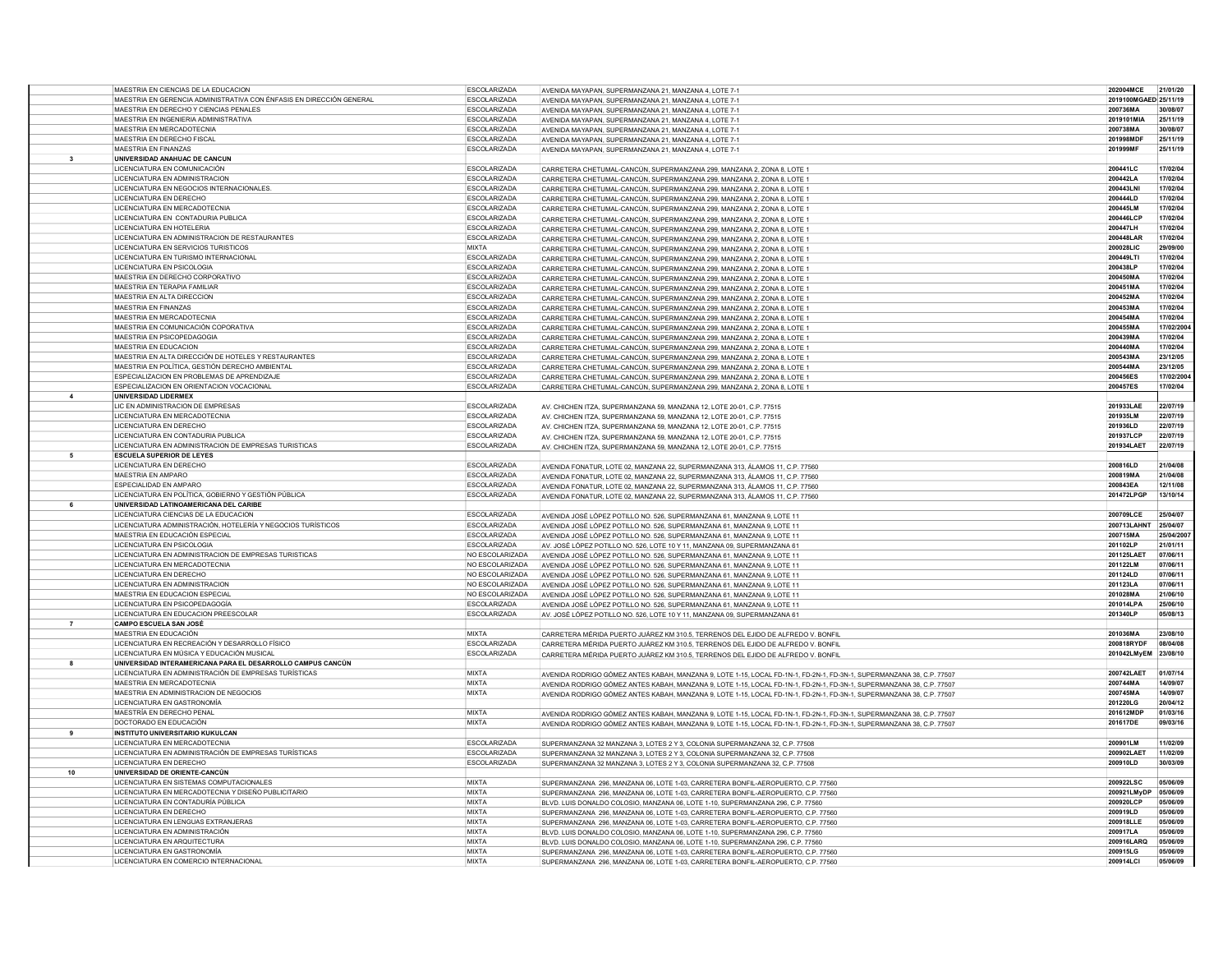|    | LICENCIATURA EN COMUNICACIÓN                                                                                  | <b>MIXTA</b>        |                                                                                                                       | 200913LC               | 05/06/09 |
|----|---------------------------------------------------------------------------------------------------------------|---------------------|-----------------------------------------------------------------------------------------------------------------------|------------------------|----------|
|    |                                                                                                               |                     | BLVD. LUIS DONALDO COLOSIO, MANZANA 06, LOTE 1-10, SUPERMANZANA 296, C.P. 77560                                       |                        |          |
|    | LICENCIATURA EN ADMINISTRACIÓN PÚBLICA Y CIENCIAS POLÍTICAS                                                   | <b>MIXTA</b>        | BLVD. LUIS DONALDO COLOSIO, MANZANA 06, LOTE 1-10, SUPERMANZANA 296, C.P. 77560                                       | 201403LAPC             | 18/03/14 |
|    | LICENCIATURA EN PSICOLOGÍA                                                                                    | <b>MIXTA</b>        | BLVD, LUIS DONALDO COLOSIO, MANZANA 06, LOTE 1-10, SUPERMANZANA 296, C.P. 77560                                       | 201402LP               | 18/03/14 |
|    | MAESTRÍA EN MARKETING DIGITAL Y VENTAS                                                                        | <b>MIXTA</b>        |                                                                                                                       | 201676MDvV             | 15/12/16 |
|    |                                                                                                               |                     | SUPERMANZANA 296, MANZANA 06, LOTE 1-03, CARRETERA BONFIL-AEROPUERTO, C.P. 77560                                      |                        |          |
|    | MAESTRÍA EN GERENCIA EMPRESARIAL                                                                              | <b>MIXTA</b>        | SUPERMANZANA 296, MANZANA 06, LOTE 1-03, CARRETERA BONFIL-AEROPUERTO, C.P. 77560                                      | 201677MGE              | 15/12/16 |
|    | MAESTRÍA EN MERCADOTENICA Y PUBLICIDAD                                                                        | <b>MIXTA</b>        | SUPERMANZANA 296, MANZANA 06, LOTE 1-03, CARRETERA BONFIL-AEROPUERTO, C.P. 77560                                      | 201678MMyF             | 15/12/16 |
|    | MAESTRÍA EN DESARROLLO PEDAGÓGICO                                                                             | <b>MIXTA</b>        | SUPERMANZANA 296, MANZANA 06, LOTE 1-03, CARRETERA BONFIL-AEROPUERTO, C.P. 77560                                      | 201679MDP              | 15/12/16 |
|    | LICENCIATURA EN DISEÑO GRÁFICO Y DIGITAL                                                                      | <b>MIXTA</b>        | BLVD. LUIS DONALDO COLOSIO, MANZANA 06, LOTE 1-10, SUPERMANZANA 296, C.P. 77560                                       | 201743LDGvD 18/08/17   |          |
|    |                                                                                                               | <b>MIXTA</b>        |                                                                                                                       | 201721LANH             | 09/05/17 |
|    | LICENCIATURA EN ADMINISTRACIÓN DE NEGOCIOS DE LA HOSPITALIDAD                                                 |                     | BLVD LUIS DONALDO COLOSIO, MANZANA 06 LOTE 1-10, SUPERMANZANA 296 C.P. 77560                                          |                        |          |
|    | LICENCIATURA EN FISIOTERAPIA                                                                                  | <b>ESCOLARIZADA</b> | BLVD. LUIS DONALDO COLOSIO, MANZANA 06, LOTE 1-10, SUPERMANZANA 296, C.P. 77560                                       | 201763LF               | 08/11/17 |
|    | MAESTRÍA EN MBA PARA LA INNOVACIÓN DEL DESARROLLO EMPRESARIAL CON ENFOQUE INTERNACIONAL                       | <b>MIXTA</b>        | BLVD, LUIS DONALDO COLOSIO, MANZANA 06, LOTE 1-10, SUPERMANZANA 296, C.P. 77560                                       | 201810MMIDEEI 09/04/18 |          |
|    | LICENCIATURA EN NUTRICIÓN Y DIETÉTICA                                                                         | <b>ESCOLARIZADA</b> | BLVD. LUIS DONALDO COLOSIO, MANZANA 06, LOTE 1-10, SUPERMANZANA 296, C.P. 77560                                       | 201913LNyD             | 08/04/19 |
|    | LICENCIATURA EN ENFERMERÍA                                                                                    | ESCOLARIZADA        |                                                                                                                       | 201925LE               | 14/06/19 |
|    |                                                                                                               |                     | BLVD. LUIS DONALDO COLOSIO, MANZANA 06, LOTE 1-10, SUPERMANZANA 296, C.P. 77560                                       |                        |          |
|    | MAESTRÍA EN ADMINISTRACIÓN DE LOS SERVICIOS DE LA SALUD                                                       | <b>MIXTA</b>        | BLVD. LUIS DONALDO COLOSIO, MANZANA 06, LOTE 1-10, SUPERMANZANA 296, C.P. 77560                                       | 201979MASS             | 30/09/19 |
| 11 | <b>INSTITUTO CULINARIO DE CANCÚN</b>                                                                          |                     |                                                                                                                       |                        |          |
|    | <b>LICENCIATURA EN GASTRONOMÍA</b>                                                                            | ESCOLARIZADA        | CALLES FRESNO, MANZANA 100, LOTE 2, C.P. 77560                                                                        | 201029LG               | 21/06/10 |
|    | LICENCIATURA EN GASTRONOMÍA                                                                                   | <b>MIXTA</b>        |                                                                                                                       | 201111LG               | 01/04/11 |
|    |                                                                                                               |                     | CALLES FRESNO, MANZANA 100, LOTE 2, C.P. 77560                                                                        |                        |          |
| 12 | UNIVERSIDAD PARA LA COOPERACIÓN INTERNACIONAL MÉXICO                                                          |                     |                                                                                                                       |                        |          |
|    | MAESTRIA EN GESTIÓN DE ÁREAS PROTEGIDAS Y DESARROLLO ECOREGIONAL                                              | NO ESCOLARIZADA     | CARRETERA MÉRIDA-PUERTO JUÁREZ, MANZANA 4, LOTE 73, REGIÓN 130                                                        | 201139MA               | 24/11/11 |
|    | MAESTRÍA EN ADMINISTRACIÓN DE PROYECTOS                                                                       | NO ESCOLARIZADA     | CARRETERA MÉRIDA-PUERTO JUÁREZ, MANZANA 4, LOTE 73, REGIÓN 130                                                        | 201140MA               | 24/11/11 |
|    | MAESTRÍA EN LIDERAZGO Y GERENCIA AMBIENTAL                                                                    | NO ESCOLARIZADA     | CARRETERA MÉRIDA-PUERTO JUÁREZ, MANZANA 4, LOTE 73, REGIÓN 130                                                        | 201141MA               | 24/11/11 |
|    |                                                                                                               |                     |                                                                                                                       |                        |          |
|    | MAESTRÍA EN ADMINISTRACIÓN DE EMPRESAS SUSTENTABLES                                                           | NO ESCOLARIZADA     | CARRETERA MÉRIDA-PUERTO JUÁREZ, MANZANA 4, LOTE 73, REGIÓN 130                                                        | 201142MA               | 24/11/11 |
|    | DOCTORADO EN CIENCIAS ECONÓMICAS ADMINISTRATIVAS                                                              | NO ESCOLARIZADA     | CARRETERA MÉRIDA-PUERTO JUÁREZ, MANZANA 4, LOTE 73, REGIÓN 130                                                        | 201143DCEA             | 24/11/11 |
|    | DOCTORADO EN CIENCIAS JURÍDICAS                                                                               | NO ESCOLARIZADA     | CARRETERA MÉRIDA-PUERTO JUÁREZ, MANZANA 4, LOTE 73, REGIÓN 130                                                        | 201273DCJ              | 09/10/12 |
|    | MAESTRÍA EN CIENCIAS JURÍDICAS                                                                                | NO ESCOLARIZADA     | CARRETERA MÉRIDA-PUERTO JUÁREZ, MANZANA 4, LOTE 73, REGIÓN 130                                                        | 201274MA               | 09/10/12 |
|    | MAESTRÍA EN GERENCIA DE PROGRAMAS SANITARIOS EN INOCUIDAD DE ALIMENTOS                                        | NO ESCOLARIZADA     |                                                                                                                       | 201275MA               | 09/10/12 |
|    |                                                                                                               |                     | CARRETERA MÉRIDA-PUERTO JUÁREZ, MANZANA 4, LOTE 73, REGIÓN 130                                                        |                        |          |
|    | MAESTRÍA EN LEGISLACIÓN AMBIENTAL                                                                             | NO ESCOLARIZADA     | CARRETERA MÉRIDA-PUERTO JUÁREZ, MANZANA 4, LOTE 73, REGIÓN 130                                                        | 201276MA               | 09/10/12 |
|    | MAESTRÍA PROFESIONAL EN CRIMINOLOGÍA CON ENFÁSIS EN SEGURIDAD HUMANA                                          | NO ESCOLARIZADA     | CARRETERA MÉRIDA-PUERTO JUÁREZ, MANZANA 4, LOTE 73, REGIÓN 130                                                        | 201277MA               | 09/10/12 |
|    | MAESTRÍA EN EDUCACIÓN CON ENFÁSIS EN DOCENCIA                                                                 | NO ESCOLARIZADA     | CARRETERA MÉRIDA-PUERTO JUÁREZ, MANZANA 4, LOTE 73, REGIÓN 130                                                        | 201406MED              | 09/04/14 |
| 13 | <b>CENTRO DE PSICOTERAPIA COGNITIVA</b>                                                                       |                     |                                                                                                                       |                        |          |
|    |                                                                                                               |                     |                                                                                                                       |                        |          |
|    | MAESTRÍA EN RECURSOS HUMANOS                                                                                  | NO ESCOLARIZADA     | AV. PASEO DEL CASTAÑO, LOTE 3, SUPERMANZANA 313, MANZANA 67, C.P. 77560                                               | 201773MRH              | 18/12/17 |
| 14 | <b>COLEGIO DE COMUNICACIÓN Y PERIODISMO</b>                                                                   |                     |                                                                                                                       |                        |          |
|    | LICENCIATURA EN CIENCIAS DE LA COMUNICACIÓN Y PERIODISMO                                                      | <b>MIXTA</b>        | CALLE 16 DE ABRIL, MANZANA 01, LOTE 10, SUPERMANZANA 10-A, C.P. 77500                                                 | 201229LCCvP            | 04/06/12 |
| 15 | INSTITUTO HUMANISTA EN PSICOTERAPIA GESTALT-IHPG                                                              |                     |                                                                                                                       |                        |          |
|    |                                                                                                               |                     |                                                                                                                       |                        |          |
|    | ESPECIALIDAD EN DESARROLLO HUMANO                                                                             | <b>MIXTA</b>        | CALLE ROBALO NO. 14. SUPERMANZANA 03. MANZANA 11. LOTE 57, C.P. 77500                                                 | 201307EDH              | 26/02/13 |
|    | MAESTRÍA EN GESTALT                                                                                           | <b>MIXTA</b>        | CALLE ROBALO NO. 14. SUPERMANZANA 03. MANZANA 11. LOTE 57, C.P. 77500                                                 | 201555MG               | 01/10/15 |
|    | ESPECIALIDAD EN ENFOQUE GESTALT                                                                               | <b>MIXTA</b>        | CALLE ROBALO NO. 14, LOTE 57, RETORNO 7, MANZANA 11, SUPERMANZANA 3, C.P. 77500                                       | 201556EEG              | 01/10/15 |
|    | LICENCIATURA EN PSICOPEDAGOGÍA                                                                                | <b>FSCOLARIZADA</b> | CALLE ROBALO NO. 14, LOTE 57, RETORNO 7, MANZANA 11, SUPERMANZANA 3, C.P. 77500                                       | 201758LP               | 10/10/17 |
|    | LICENCIATURA EN PSICOLOGÍA                                                                                    | <b>ESCOLARIZADA</b> |                                                                                                                       | 201757LP               | 10/10/17 |
|    |                                                                                                               |                     | CALLE ROBALO NO. 14, LOTE 57, RETORNO 7, MANZANA 11, SUPERMANZANA 3, C.P. 77500                                       |                        |          |
| 16 | UNIVERSIDAD INTERAMERICANA PARA EL DESARROLLO                                                                 |                     |                                                                                                                       |                        |          |
|    | LICENCIATURA EN ADMINISTRACIÓN EMPRESARIAL                                                                    | NO ESCOLARIZADA     | AVENIDA RODRIGO GÓMEZ ANTES KABAH, MANZANA 9, LOTE 1-15, LOCAL FD-1N-1, FD-2N-1, FD-3N-1, SUPERMANZANA 38, C.P. 77507 | 201480LAE              | 16/12/14 |
|    | LICENCIATURA EN CONTABILIDAD Y FINANZAS                                                                       | NO ESCOLARIZADA     | AVENIDA RODRIGO GÓMEZ ANTES KABAH, MANZANA 9, LOTE 1-15, LOCAL FD-1N-1, FD-2N-1, FD-3N-1, SUPERMANZANA 38, C.P. 77507 | 201482LCyF             | 16/12/14 |
|    | LICENCIATURA EN ADMINISTRACIÓN DE EMPRESAS TURÍSTICAS                                                         | NO ESCOLARIZADA     |                                                                                                                       | 201489LAET             | 16/12/14 |
|    |                                                                                                               |                     | AVENIDA RODRIGO GÓMEZ ANTES KABAH, MANZANA 9, LOTE 1-15, LOCAL FD-1N-1, FD-2N-1, FD-3N-1, SUPERMANZANA 38, C.P. 77507 |                        |          |
|    | LICENCIATURA EN MERCADOTECNIA ESTRATÉGICA                                                                     | NO ESCOLARIZADA     | AVENIDA RODRIGO GÓMEZ ANTES KABAH, MANZANA 9, LOTE 1-15, LOCAL FD-1N-1, FD-2N-1, FD-3N-1, SUPERMANZANA 38, C.P. 77507 | 201486LME              | 16/12/14 |
|    | LICENCIATURA EN EDUCACIÓN                                                                                     | NO ESCOLARIZADA     | AVENIDA RODRIGO GÓMEZ ANTES KABAH, MANZANA 9, LOTE 1-15, LOCAL FD-1N-1, FD-2N-1, FD-3N-1, SUPERMANZANA 38, C.P. 77507 | 201483LE               | 16/12/14 |
|    | LICENCIATURA EN INGENIERÍA EN TECNOLOGÍAS DE LA INFORMACIÓN Y COMUNICACIÓN                                    | NO ESCOLARIZADA     | AVENIDA RODRIGO GÓMEZ ANTES KABAH, MANZANA 9, LOTE 1-15, LOCAL FD-1N-1, FD-2N-1, FD-3N-1, SUPERMANZANA 38, C.P. 77507 | 201484LITIyC           | 16/12/14 |
|    | LICENCIATURA EN DERECHO Y CIENCIAS JURÍDICAS                                                                  | NO ESCOLARIZADA     | AVENIDA RODRIGO GÓMEZ ANTES KABAH, MANZANA 9, LOTE 1-15, LOCAL FD-1N-1, FD-2N-1, FD-3N-1, SUPERMANZANA 38, C.P. 77507 | 201485LDyCJ            | 16/12/14 |
|    | MAESTRÍA EN ADMINISTRACIÓN DE NEGOCIOS                                                                        | NO ESCOLARIZADA     |                                                                                                                       | 201488MAN              | 16/12/14 |
|    |                                                                                                               |                     | AVENIDA RODRIGO GÓMEZ ANTES KABAH, MANZANA 9, LOTE 1-15, LOCAL FD-1N-1, FD-2N-1, FD-3N-1, SUPERMANZANA 38, C.P. 77507 |                        |          |
|    | MAESTRÍA EN EDUCACIÓN                                                                                         | NO ESCOLARIZADA     | AVENIDA RODRIGO GÓMEZ ANTES KABAH, MANZANA 9, LOTE 1-15, LOCAL FD-1N-1, FD-2N-1, FD-3N-1, SUPERMANZANA 38, C.P. 77507 | 201481ME               | 16/12/14 |
|    | MAESTRÍA EN MERCADOTECNIA Y MEDIOS DIGITALES                                                                  | NO ESCOLARIZADA     | AVENIDA RODRIGO GÓMEZ ANTES KABAH, MANZANA 9, LOTE 1-15, LOCAL FD-1N-1, FD-2N-1, FD-3N-1, SUPERMANZANA 38, C.P. 77507 | 201487MMD              | 16/12/14 |
|    | MAESTRÍA EN TECNOLOGÍAS DE LA INFORMACIÓN Y COMUNICACIÓN                                                      | NO ESCOLARIZADA     | AVENIDA RODRIGO GÓMEZ ANTES KABAH, MANZANA 9, LOTE 1-15, LOCAL FD-1N-1, FD-2N-1, FD-3N-1, SUPERMANZANA 38, C.P. 77507 | 201490MTlyC            | 16/12/14 |
|    | MAESTRÍA EN DERECHO PENAL                                                                                     | NO ESCOLARIZADA     |                                                                                                                       | 201435MDP              | 16/07/14 |
|    |                                                                                                               |                     | AVENIDA RODRIGO GÓMEZ ANTES KABAH, MANZANA 9, LOTE 1-15, LOCAL FD-1N-1, FD-2N-1, FD-3N-1, SUPERMANZANA 38, C.P. 77507 |                        |          |
| 17 | UNIVERSIDAD AMERICANA DE EUROPA                                                                               |                     |                                                                                                                       |                        |          |
|    | LICENCIATURA EN ADMINISTRACIÓN Y DIRECCIÓN DE EMPRESAS                                                        | NO ESCOLARIZADA     | AV. BONAMPAK, SUPERMANZANA 6, MANZANA 1, LOTE 1, 5° PISO CORPORATIVO MALECÓN AMÉRICAS, C.P. 77500                     | 201512LADE             | 04/06/15 |
|    | MAESTRÍA EN COMMUNITY MANAGER Y POSICIONAMIENTO WEB                                                           | NO ESCOLARIZADA     | AV. BONAMPAK, SUPERMANZANA 6, MANZANA 1, LOTE 1, 5° PISO CORPORATIVO MALECÓN AMÉRICAS, C.P. 77500                     | 201513MCMP             | 04/06/15 |
|    | MAESTRIA EN CONTROLLER FINANCIERO                                                                             | NO ESCOLARIZADA     | AV. BONAMPAK, SUPERMANZANA 6, MANZANA 1, LOTE 1, 5° PISO CORPORATIVO MALECÓN AMÉRICAS, C.P. 77500                     | 201514MCF              | 04/06/15 |
|    | MAESTRÍA EN DIRECCIÓN Y GESTIÓN DE PROYECTOS                                                                  | NO ESCOLARIZADA     |                                                                                                                       | 201515MDGP             | 04/06/15 |
|    |                                                                                                               |                     | AV. BONAMPAK, SUPERMANZANA 6, MANZANA 1, LOTE 1, 5° PISO CORPORATIVO MALECÓN AMÉRICAS, C.P. 77500                     |                        |          |
|    | MAESTRÍA EN DIRECCIÓN Y GESTIÓN DE RECURSOS HUMANOS                                                           | NO ESCOLARIZADA     | AV. BONAMPAK, SUPERMANZANA 6, MANZANA 1, LOTE 1, 5° PISO CORPORATIVO MALECÓN AMÉRICAS, C.P. 77500                     | 201516MDGR             | 04/06/15 |
|    | MAESTRÍA EN DIRECCIÓN Y GESTIÓN HOTELERA                                                                      | NO ESCOLARIZADA     | AV. BONAMPAK, SUPERMANZANA 6, MANZANA 1, LOTE 1, 5° PISO CORPORATIVO MALECÓN AMÉRICAS, C.P. 77500                     | 201517MDGH             | 04/06/15 |
|    | MAESTRÍA EN EDUCACIÓN                                                                                         | NO ESCOLARIZADA     | AV. BONAMPAK, SUPERMANZANA 6, MANZANA 1, LOTE 1, 5° PISO CORPORATIVO MALECÓN AMÉRICAS, C.P. 77500                     | 201518ME               | 04/06/15 |
|    | MAESTRÍA EN EFICIENCIA ENERGÉTICA Y ENERGÍAS RENOVABLES                                                       | NO ESCOLARIZADA     |                                                                                                                       | 201519MEE              | 04/06/15 |
|    |                                                                                                               |                     | AV. BONAMPAK, SUPERMANZANA 6, MANZANA 1, LOTE 1, 5° PISO CORPORATIVO MALECÓN AMÉRICAS, C.P. 77500                     |                        |          |
|    | MAESTRÍA EN GESTIÓN INTEGRADA EN PREVENCIÓN, MEDIO AMBIENTE Y CALIDAD                                         | NO ESCOLARIZADA     | AV. BONAMPAK, SUPERMANZANA 6, MANZANA 1, LOTE 1, 5° PISO CORPORATIVO MALECÓN AMÉRICAS, C.P. 77500                     | 201520MGPMC 04/06/15   |          |
|    | MAESTRÍA EN GESTIÓN Y AUDITORIA AMBIENTAL                                                                     | NO ESCOLARIZADA     | AV. BONAMPAK, SUPERMANZANA 6, MANZANA 1, LOTE 1, 5° PISO CORPORATIVO MALECÓN AMÉRICAS, C.P. 77500                     | 201521MGAA             | 04/06/15 |
|    | MAESTRÍA EN INGENIERÍA DEL SOFTWARE                                                                           | NO ESCOLARIZADA     | AV. BONAMPAK, SUPERMANZANA 6, MANZANA 1, LOTE 1, 5° PISO CORPORATIVO MALECÓN AMÉRICAS, C.P. 77500                     | 201522M15              | 04/06/15 |
|    | MAESTRÍA EN RELACIONES INTERNACIONALES Y COMERCIO EXTERIOR                                                    | NO ESCOLARIZADA     | AV. BONAMPAK, SUPERMANZANA 6, MANZANA 1, LOTE 1, 5° PISO CORPORATIVO MALECÓN AMÉRICAS, C.P. 77500                     | 201523MPICE            | 04/06/15 |
|    | MAESTRÍA EN PREVENCIÓN DE RIESGOS LABORALES                                                                   | NO ESCOLARIZADA     |                                                                                                                       | 201524MPRL             | 04/06/15 |
|    |                                                                                                               |                     | AV. BONAMPAK, SUPERMANZANA 6, MANZANA 1, LOTE 1, 5° PISO CORPORATIVO MALECÓN AMÉRICAS, C.P. 77500                     |                        |          |
|    | MAESTRÍA EN LOGÍSTICA. COMPRA Y TRANSPORTE                                                                    | NO ESCOLARIZADA     | AV. BONAMPAK, SUPERMANZANA 6, MANZANA 1, LOTE 1, 5° PISO CORPORATIVO MALECÓN AMÉRICAS, C.P. 77500                     | 201525MLTC             | 04/06/15 |
|    | DOCTORADO EN EDUCACIÓN                                                                                        | NO ESCOLARIZADA     | AV. BONAMPAK, SUPERMANZANA 6, MANZANA 1, LOTE 1, 5° PISO CORPORATIVO MALECÓN AMÉRICAS, C.P. 77500                     | 201509DlyD             | 04/06/15 |
|    | DOCTORADO EN PROYECTOS                                                                                        | NO ESCOLARIZADA     | AV. BONAMPAK, SUPERMANZANA 6, MANZANA 1, LOTE 1, 5° PISO CORPORATIVO MALECÓN AMÉRICAS, C.P. 77500                     | 201510DP               | 04/06/15 |
|    | DOCTORADO EN PSICOLOGÍA EMPRESARIAL                                                                           | NO ESCOLARIZADA     | AV. BONAMPAK, SUPERMANZANA 6, MANZANA 1, LOTE 1, 5° PISO CORPORATIVO MALECÓN AMÉRICAS, C.P. 77500                     | 201511DPE              | 04/06/15 |
|    |                                                                                                               |                     |                                                                                                                       |                        |          |
|    | DOCTORADO EN BIG DATA Y FINANZAS CUANTITATIVAS                                                                | NO ESCOLARIZADA     | AV. BONAMPAK, SUPERMANZANA 6, MANZANA 1, LOTE 1, 5° PISO CORPORATIVO MALECÓN AMÉRICAS, C.P. 77500                     | 201841DBDyFC 29/06/18  |          |
|    | DOCTURADO EN COMUNICACIÓN                                                                                     | NO ESCOLARIZADA     | AV. BONAMPAK, SUPERMANZANA 6, MANZANA 1, LOTE 1, 5° PISO CORPORATIVO MALECÓN AMÉRICAS, C.P. 77500                     | 201837DC               | 21/06/18 |
|    | DOCTORADO EN INFORMÁTICA                                                                                      | NO ESCOLARIZADA     | AV. BONAMPAK, SUPERMANZANA 6, MANZANA 1, LOTE 1, 5° PISO CORPORATIVO MALECÓN AMÉRICAS, C.P. 77500                     | 201838DI               | 21/06/18 |
|    | MAESTRÍA EN ADMINISTRACIÓN DE EMPRESAS MBA                                                                    | NO ESCOLARIZADA     | AV. BONAMPAK, SUPERMANZANA 6, MANZANA 1, LOTE 1, 5° PISO CORPORATIVO MALECÓN AMÉRICAS, C.P. 77500                     | 201839MAEM 21/06/18    |          |
|    | MAESTRÍA EN ADMINISTRACIÓN Y GESTIÓN AVANZADA DE PROYECTOS                                                    | NO ESCOLARIZADA     |                                                                                                                       | 201836MAvGAP 21/06/18  |          |
|    |                                                                                                               |                     | AV. BONAMPAK, SUPERMANZANA 6, MANZANA 1, LOTE 1, 5° PISO CORPORATIVO MALECÓN AMÉRICAS, C.P. 77500                     |                        |          |
|    | MAESTRÍA EN MARKETING Y DIGITAL BUSINESS                                                                      | NO ESCOLARIZADA     | AV. BONAMPAK, SUPERMANZANA 6, MANZANA 1, LOTE 1, 5° PISO CORPORATIVO MALECÓN AMÉRICAS, C.P. 77500                     | 201840MMyDB 21/06/18   |          |
|    | MAESTRÍA EN MBA EN BANCA Y FINANZAS CUANTITATIVAS                                                             | NO ESCOLARIZADA     | AV. BONAMPAK, SUPERMANZANA 6, MANZANA 1, LOTE 1, 5° PISO CORPORATIVO MALECÓN AMÉRICAS, C.P. 77500                     | 201887MMByFC 22/10/18  |          |
|    | MAESTRÍA EN PROCESOS METODOLÓGICOS EN APLICACIÓN BIM Y GIS EN INFRAESTRUCTURA LINEAL EN INGEI NO ESCOLARIZADA |                     | AV. BONAMPAK, SUPERMANZANA 6, MANZANA 1, LOTE 1, 5° PISO CORPORATIVO MALECÓN AMÉRICAS, C.P. 77500                     | 201956MPMABy 23/08/19  |          |
|    | MAESTRÍA EN DISEÑO Y CONSTRUCCIÓN DE PUENTES                                                                  | NO ESCOLARIZADA     |                                                                                                                       | 201957MDyCP 23/08/19   |          |
|    |                                                                                                               |                     | AV. BONAMPAK, SUPERMANZANA 6, MANZANA 1, LOTE 1, 5° PISO CORPORATIVO MALECÓN AMÉRICAS, C.P. 77500                     |                        |          |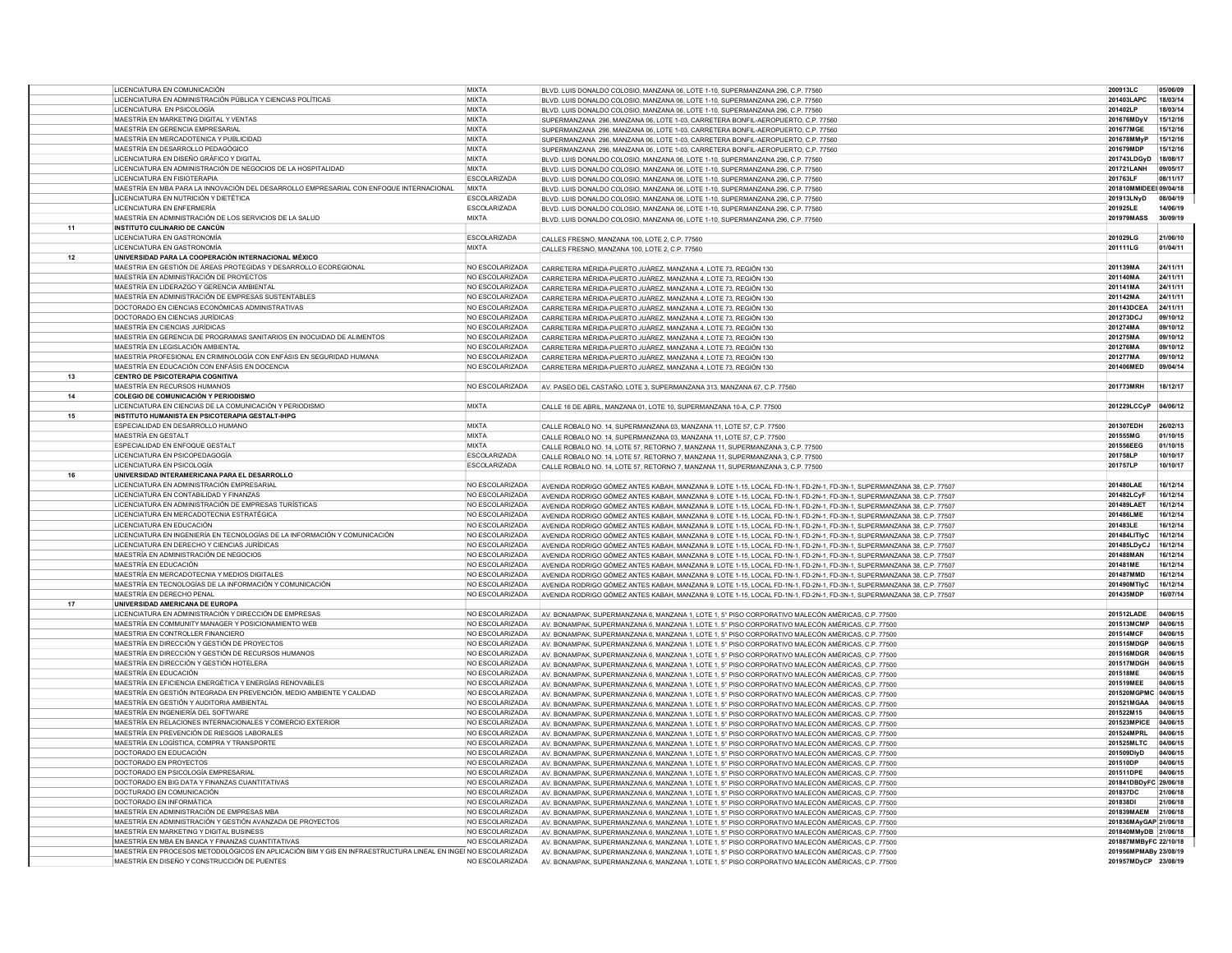|    | MAESTRÍA EN INGENIERÍA ESTRUCTURAL DE EDIFICACIONES DE CONCRETO ARMADO | NO ESCOLARIZADA     | AV. BONAMPAK, SUPERMANZANA 6, MANZANA 1, LOTE 1, 5° PISO CORPORATIVO MALECÓN AMÉRICAS, C.P. 77500                    | 201958MIEECA 23/08/19 |            |
|----|------------------------------------------------------------------------|---------------------|----------------------------------------------------------------------------------------------------------------------|-----------------------|------------|
|    | MAESTRÍA EN INGENIERÍA Y CONSTRUCCIÓN DE INFRAESTRUCTURAS              | NO ESCOLARIZADA     | AV. BONAMPAK, SUPERMANZANA 6, MANZANA 1, LOTE 1, 5° PISO CORPORATIVO MALECÓN AMÉRICAS, C.P. 77500                    | 201959MIvCl           | 23/08/19   |
|    | LICENCIATURA EN MERCADOTECNIA                                          | NO ESCOLARIZADA     | AV. BONAMPAK, SUPERMANZANA 6, MANZANA 1, LOTE 1, 5° PISO CORPORATIVO MALECÓN AMÉRICAS, C.P. 77500                    | 202069LM              | 20/10/20   |
| 18 | UNIVERSIDAD AZTLÁN                                                     |                     |                                                                                                                      |                       |            |
|    | LICENCIATURA EN INGENIERÍA INDUSTRIAL                                  | <b>MIXTA</b>        | AVENIDA LA LUNA, SUPERMANZANA 507, MANZANA 3, LOTE 502, C.P. 77533                                                   | 201540LII             | 26/08/15   |
|    | LICENCIATURA EN MERCADOTECNIA                                          | <b>MIXTA</b>        | AVENIDA LA LUNA, SUPERMANZANA 507, MANZANA 3, LOTE 502, C.P. 77533                                                   | 201541LM              | 26/08/15   |
|    | LICENCIATURA EN CONTADURIA Y FINANZAS                                  | <b>MIXTA</b>        | AVENIDA LA LUNA, SUPERMANZANA 507, MANZANA 3, LOTE 502, C.P. 77533                                                   | 201542LCyF            | 26/08/15   |
|    | LICENCIATURA EN ADMINISTRACIÓN DE EMPRESAS TURISTICAS                  | <b>MIXTA</b>        | AVENIDA LA LUNA, SUPERMANZANA 507, MANZANA 3, LOTE 502, C.P. 77533                                                   | 201543LAET            | 26/08/15   |
|    | <b>LICENCIATURA EN DERECHO</b>                                         | <b>MIXTA</b>        | AVENIDA LA LUNA, SUPERMANZANA 507, MANZANA 3, LOTE 502, C.P. 77533                                                   | 201544LD              | 26/08/15   |
|    | LICENCIATURA EN ADMINISTRACIÓN DE EMPRESAS                             | MIXTA               | AVENIDA LA LUNA, SUPERMANZANA 507, MANZANA 3, LOTE 502, C.P. 77533                                                   | 201545LAE             | 26/08/15   |
|    | MAESTRIA EN RECURSOS HUMANOS                                           | <b>MIXTA</b>        | AVENIDA LA LUNA, SUPERMANZANA 507, MANZANA 3, LOTE 502, C.P. 77533                                                   | 201659MRH             | 05/09/16   |
|    | MAESTRÍA EN DERECHO PROCESAL PENAL                                     | <b>MIXTA</b>        | AVENIDA LA LUNA, SUPERMANZANA 507, MANZANA 3, LOTE 502, C.P. 77533                                                   | 201660MDPP            | 05/09/1    |
|    | MAESTRÍA EN GESTIÓN DE PROYECTOS                                       | <b>MIXTA</b>        | AVENIDA LA LUNA, SUPERMANZANA 507, MANZANA 3, LOTE 502, C.P. 77533                                                   | 201661MGF             | 05/09/16   |
|    | <b>LICENCIATURA EN PSICOLOGÍA</b>                                      | MIXTA               | AVENIDA LA LUNA, SUPERMANZANA 507, MANZANA 3, LOTE 502, C.P. 77533                                                   | 201744LP              | 18/09/17   |
|    | LICENCIATURA EN INGENIERÍA EN SISTEMAS COMPUTACIONALES                 | <b>MIXTA</b>        | AVENIDA LA LUNA, SUPERMANZANA 507, MANZANA 3, LOTE 502, C.P. 77533                                                   | 201881LISC            | 17/09/18   |
| 19 | <b>UNIVERSIDAD MAYA</b>                                                |                     |                                                                                                                      |                       |            |
|    | LICENCIATURA EN DERECHO                                                | <b>MIXTA</b>        | AVENIDA KABAH, SUPERMANZANA 51, MANZANA 72, LOTE 5-04                                                                | 201929LD              | 22/06/19   |
|    | LICENCIATURA EN INGENIERÍA MECÁNICA AUTOMOTRIZ                         | <b>MIXTA</b>        | AVENIDA KABAH, SUPERMANZANA 51, MANZANA 72, LOTE 5-04                                                                | 201824LIMA            | 07/05/18   |
|    | LICENCIATURA EN ADMINISTRACIÓN DE EMPRESAS                             | <b>MIXTA</b>        | AVENIDA KABAH, SUPERMANZANA 51, MANZANA 72, LOTE 5-04                                                                | 201820LAE             | 07/05/18   |
|    | LICENCIATURA EN CONTADURÍA PÚBLICA                                     | <b>MIXTA</b>        |                                                                                                                      | 201928LCP             | 22/06/19   |
|    | LICENCIATURA EN TRABAJO SOCIAL                                         | <b>MIXTA</b>        | AVENIDA KABAH, SUPERMANZANA 51, MANZANA 72, LOTE 5-04                                                                | 201930LTS             | 22/06/19   |
|    | LICENCIATURA EN ENFERMERÍA                                             | <b>MIXTA</b>        | AVENIDA KABAH, SUPERMANZANA 51, MANZANA 72, LOTE 5-04                                                                | 201990LE              | 27/09/19   |
| 20 |                                                                        |                     | AVENIDA KABAH, SUPERMANZANA 51, MANZANA 72, LOTE 5-04, NO. 5-04, C.P. 77533                                          |                       |            |
|    | UNIVERSIDAD DEL DESARROLLO PROFESIONAL                                 |                     |                                                                                                                      |                       |            |
|    | LICENCIATURA EN DERECHO                                                | NO ESCOLARIZADA     | AV. XEL HA, MANZANA 1 Y 2, LOTE 1, LOCAL 4B, PLANTA BAJA, INTERIOR PLAZA BONITA, COLONIA SUPERMANZANA 28, C.P. 77509 | 201637LD              | 28/06/16   |
|    | DOCTORADO EN EDUCACIÓN Y ADMINISTRACIÓN EDUCATIVA                      | NO ESCOLARIZADA     | AV. XEL HA, MANZANA 1 Y 2, LOTE 1, LOCAL 4B, PLANTA BAJA, INTERIOR PLAZA BONITA, COLONIA SUPERMANZANA 28, C.P. 77509 | 201638DEvAE 28/06/16  |            |
|    | LICENCIATURA EN IDIOMA INGLÉS                                          | NO ESCOLARIZADA     | AV. XEL HA, MANZANA 1 Y 2, LOTE 1, LOCAL 4B, PLANTA BAJA, INTERIOR PLAZA BONITA, COLONIA SUPERMANZANA 28, C.P. 77509 | 201639LII             | 28/06/16   |
|    | LICENCIATURA EN INGENIERÍA INDUSTRIAL Y DE PROCESOS PRODUCTIVOS        | NO ESCOLARIZADA     | AV. XEL HA, MANZANA 1 Y 2, LOTE 1, LOCAL 4B, PLANTA BAJA, INTERIOR PLAZA BONITA, COLONIA SUPERMANZANA 28, C.P. 77509 | 201640LlyPP           | 28/06/16   |
|    | LICENCIATURA EN PEDAGOGÍA                                              | NO ESCOLARIZADA     | AV. XEL HA, MANZANA 1 Y 2, LOTE 1, LOCAL 4B, PLANTA BAJA, INTERIOR PLAZA BONITA, COLONIA SUPERMANZANA 28, C.P. 77509 | 201641LP              | 28/06/16   |
|    | LICENCIATURA EN ADMINISTRACIÓN HOTELERA Y NEGOCIOS TURISTICOS          | NO ESCOLARIZADA     | AV. XEL HA, MANZANA 1 Y 2, LOTE 1, LOCAL 4B, PLANTA BAJA, INTERIOR PLAZA BONITA, COLONIA SUPERMANZANA 28, C.P. 77509 | 201636LAHyNT 28/06/16 |            |
|    | MAESTRÍA EN ALTA DIRECCIÓN DE NEGOCIOS                                 | NO ESCOLARIZADA     | AV. XEL HA, MANZANA 1 Y 2, LOTE 1, LOCAL 4B, PLANTA BAJA, INTERIOR PLAZA BONITA, COLONIA SUPERMANZANA 28, C.P. 77509 | 201750MADN            | 29/09/17   |
|    | MAESTRÍA EN DERECHO PENAL Y CRIMINOLOGÍA                               | NO ESCOLARIZADA     | AV. XEL HA, MANZANA 1 Y 2, LOTE 1, LOCAL 4B, PLANTA BAJA, INTERIOR PLAZA BONITA, COLONIA SUPERMANZANA 28, C.P. 77509 | 201751MDPvC 29/09/17  |            |
|    | MAESTRÍA EN DESARROLLO E INTEGRACIÓN INFANTIL                          | NO ESCOLARIZADA     | AV. XEL HA, MANZANA 1 Y 2, LOTE 1, LOCAL 4B, PLANTA BAJA, INTERIOR PLAZA BONITA, COLONIA SUPERMANZANA 28, C.P. 77509 | 201752MDII            | 29/09/17   |
| 21 | <b>INSTITUTO UNIVERSITARIO METROPOLITANO</b>                           |                     |                                                                                                                      |                       |            |
|    | LICENCIATURA EN ENFERMERÍA                                             | <b>MIXTA</b>        | REGIÓN 231, MANZANA 20, LOTE 12-01, C.P. 77510                                                                       | 201662LE              | 13/09/16   |
| 22 | <b>ESCUELA DE COSMIATRÍA MCC</b>                                       |                     |                                                                                                                      |                       |            |
|    | LICENCIATURA EN COSMIATRÍA INTEGRAL                                    | NO ESCOLARIZADA     | CALLE UNIÓN DONCELES, LOTE. 499, MANZANA 47, SUPERMANZANA 74, COLONIA LOMBARDO TOLEDANO, C.P. 77526                  | 201664LCI             | 19/09/16   |
| 23 | INSTITUTO UNIVERSITARIO CRUZ ROJA MEXICANA PLANTEL CANCÚN              |                     |                                                                                                                      |                       |            |
|    | LICENCIATURA EN URGENCIAS MEDICAS PREHOSPITALARIAS                     | <b>ESCOLARIZADA</b> | AV. YAXCHILAN, LOTE 02, MANZANA 1, SUPERMANZANA 21, COLONIA CENTRO, C.P. 77500                                       | 201667LUMP            | 23/09/16   |
| 24 | <b>UNIVERSIDAD UNIMAAT</b>                                             |                     |                                                                                                                      |                       |            |
|    | LICENCIATURA EN CIENCIAS POLÍTICAS                                     | <b>MIXTA</b>        | AV, COBÁ NO. 39, SUPERMANZANA 4, MANZANA 3, LOTE 13 Y 14, C.P. 77500                                                 | 201706LCP             | 15/02/17   |
|    | LICENCIATURA EN ADMINISTRACIÓN DE EMPRESAS                             | MIXTA               | AV. COBÁ NO. 39, SUPERMANZANA 4, MANZANA 3, LOTE 13 Y 14, C.P. 77500                                                 | 201709LAE             | 15/02/17   |
|    | LICENCIATURA EN PSICOPEDAGOGIA                                         | MIXTA               | AV, COBÁ NO, 39, SUPERMANZANA 4, MANZANA 3, LOTE 13 Y 14, C.P. 77500                                                 | 201710LP              | 15/02/17   |
|    | LICENCIATURA EN FINANZAS Y CONTADURÍA PÚBLICA                          | <b>MIXTA</b>        | AV. COBÁ NO. 39, SUPERMANZANA 4, MANZANA 3, LOTE 13 Y 14, C.P. 77500                                                 | 201711LFvCP           | 15/02/17   |
|    | LICENCIATURA EN MERCADOTECNIA                                          | <b>MIXTA</b>        | AV. COBÁ NO. 39. SUPERMANZANA 4. MANZANA 3. LOTE 13 Y 14. C.P. 77500                                                 | 201712LM              | 09/05/17   |
|    | LICENCIATURA EN GASTRONOMIA                                            | <b>MIXTA</b>        | AV. COBÁ NO. 39. SUPERMANZANA 4. MANZANA 3. LOTE 13 Y 14, C.P. 77500                                                 | 201713LG              | 09/05/17   |
|    | LICENCIATURA EN IDIOMA INGLÉS                                          | MIXTA               | AV. COBÁ NO. 39, SUPERMANZANA 4, MANZANA 3, LOTE 13 Y 14, C.P. 77500                                                 | 201714LII             | 09/05/17   |
|    | LICENCIATURA EN TURISMO                                                | <b>MIXTA</b>        | AV. COBÁ NO. 39. SUPERMANZANA 4. MANZANA 3. LOTE 13 Y 14, C.P. 77500                                                 | 201715LT              | 09/05/17   |
|    | LICENCIATURA EN CRIMINOLOGÍA Y CRIMINALÍSTICA                          | <b>MIXTA</b>        |                                                                                                                      | 201747LCyC            | 19/09/17   |
|    | LICENCIATURA EN DERECHO                                                | <b>MIXTA</b>        | AV. COBÁ NO. 39, SUPERMANZANA 4, MANZANA 3, LOTE 13 Y 14, C.P. 77500                                                 |                       | 18/07/17   |
|    |                                                                        |                     | AV. COBÁ NO. 39, SUPERMANZANA 4, MANZANA 3, LOTE 13 Y 14, C.P. 77500                                                 | 201731LD              |            |
|    | MAESTRÍA EN SISTEMA DE JUSTICIA PENAL ACUSATORIO ADVERSARIAL           | NO ESCOLARIZADA     | AV, COBÁ NO, 39, SUPERMANZANA 4, MANZANA 3, LOTE 13 Y 14, C.P. 77500                                                 | 201812MSJP            | A 13/04/18 |
|    | MAESTRÍA EN VALUACIÓN                                                  | NO ESCOLARIZADA     | AV. COBÁ NO. 39, SUPERMANZANA 4, MANZANA 3, LOTE 13 Y 14, C.P. 77500                                                 | 201878MV              | 03/09/18   |
|    | <b>LICENCIATURA EN ENFERMERÍA</b>                                      | <b>FSCOLARIZADA</b> | AV. COBÁ. SUPERMANZANA 4. MANZANA 3. LOTE 13 Y 14                                                                    | 201914LE              | 08/04/19   |
|    | LICENCIATURA EN ADMINISTRACIÓN DE EMPRESAS                             | NO ESCOLARIZADA     | AV. COBÁ, SUPERMANZANA 4, MANZANA 3, LOTE 13 Y 14                                                                    | 201973LAEN            | 30/09/19   |
|    | LICENCIATURA EN CRIMINOLOGÍA Y CRIMINALÍSTICA                          | NO ESCOLARIZADA     | AV. COBÁ. SUPERMANZANA 4. MANZANA 3. LOTE 13 Y 14                                                                    | 201974LCyCN           | 30/09/19   |
|    | <b>LICENCIATURA EN DERECHO</b>                                         | NO ESCOLARIZADA     | AV. COBÁ, SUPERMANZANA 4, MANZANA 3, LOTE 13 Y 14                                                                    | 201975LDN             | 30/09/19   |
|    | LICENCIATURA EN GASTRONOMÍA                                            | NO ESCOLARIZADA     | AV. COBÁ, SUPERMANZANA 4, MANZANA 3, LOTE 13 Y 14                                                                    | 201976LGN             | 30/09/19   |
|    | LICENCIATURA EN MERCADOTECNIA                                          | NO ESCOLARIZADA     | AV. COBÁ, SUPERMANZANA 4, MANZANA 3, LOTE 13 Y 14                                                                    | 201977LMN             | 30/09/19   |
|    | LICENCIATURA EN TURISMO                                                | NO ESCOLARIZADA     | AV. COBÁ. SUPERMANZANA 4. MANZANA 3. LOTE 13 Y 14                                                                    | 201978LTN             | 30/09/19   |
|    | LICENCIATURA EN PSICOPEDAGOGÍA                                         | NO ESCOLARIZADA     | AV. COBÁ. SUPERMANZANA 4. MANZANA 3. LOTE 13 Y 14                                                                    | 201992LPN             | 11/11/19   |
|    | LICENCIATURA EN FINANZAS Y CONTADURÍA PÚBLICA                          | NO ESCOLARIZADA     | AV. COBÁ. SUPERMANZANA 4. MANZANA 3. LOTE 13 Y 14                                                                    | 201993LFyCPN 11/11/19 |            |
|    | <b>LICENCIATURA EN INGLÉS</b>                                          | NO ESCOLARIZADA     | AV. COBÁ, SUPERMANZANA 4, MANZANA 3, LOTE 13 Y 14                                                                    | 201994LIN             | 11/11/19   |
| 25 | UNIVERSIDAD CREATIVA DE LAS ARTES                                      |                     |                                                                                                                      |                       |            |
|    | LICENCIATURA EN ARTE VISUAL INTEGRADO                                  | NO ESCOLARIZADA     | CALLE MOJARRA, LOTE 18, SUPERMANZANA 03, MANZANA 07, C.P. 77500                                                      | 201704LAVI            | 15/02/17   |
|    | LICENCIATURA EN ARQUITECTURA INTEGRADA                                 | NO ESCOLARIZADA     | CALLE MOJARRA, LOTE 18, SUPERMANZANA 03, MANZANA 07, C.P. 77500                                                      | 201705LAI             | 15/02/17   |
| 26 | UNECT INSTITUTO VIRTUAL                                                |                     |                                                                                                                      |                       |            |
|    | <b>LICENCIATURA EN DERECHO</b>                                         | NO ESCOLARIZADA     | CALLE FRESNO, MANZANA 100, LOTE 2, SUPERMANZANA 313, C.P. 77560                                                      | 201765LD              | 17/11/17   |
|    | LICENCIATURA EN PEDAGOGÍA                                              | NO ESCOLARIZADA     | CALLE FRESNO, MANZANA 100, LOTE 2, SUPERMANZANA 313, C.P. 77560                                                      | 201768LP              | 17/11/17   |
|    | LICENCIATURA EN PSICOLOGÍA ORGANIZACIONAL                              | NO ESCOLARIZADA     | CALLE FRESNO, MANZANA 100, LOTE 2, SUPERMANZANA 313, C.P. 77560                                                      | 201767LPO             | 17/11/17   |
|    | LICENCIATURA EN MERCADOTECNIA                                          | NO ESCOLARIZADA     | CALLE FRESNO, MANZANA 100, LOTE 2, SUPERMANZANA 313, C.P. 77560                                                      | 201766LM              | 17/11/17   |
|    | LICENCIATURA EN ADMINISTRACIÓN DE EMPRESAS                             | NO ESCOLARIZADA     | CALLE FRESNO, MANZANA 100, LOTE 2, SUPERMANZANA 313, C.P. 77560                                                      | 201769LAE             | 17/11/17   |
| 27 | INSTITUTO UNIVERSITARIO DE ALTA FORMACIÓN IUAF                         |                     |                                                                                                                      |                       |            |
|    | MAESTRÍA EN DERECHO                                                    | <b>MIXTA</b>        | BLVD. KUKULCAN, ZONA TURÍSTICA 2A, MANZANA 30, LOTE D-9-OB, LOCAL 53, C.P. 77500                                     | 201801MD              | 17/01/18   |
|    | DOCTORADO EN DERECHO                                                   | NO ESCOLARIZADA     | BLVD, KUKULCAN, ZONA TURÍSTICA 2A, MANZANA 30, LOTE D-9-OB, LOCAL 53, C.P. 77500                                     | 201879DD              | 09/09/18   |
|    | LICENCIATURA EN DERECHO                                                | NO ESCOLARIZADA     | BLVD, KUKULCAN, ZONA TURÍSTICA 2A, MANZANA 30, LOTE D-9-OB, LOCAL 53, C.P. 77500                                     | 201915LD              | 29/04/19   |
|    | MAESTRÍA EN DERECHO                                                    | NO ESCOLARIZADA     | BLVD, KUKULCAN, ZONA TURÍSTICA 2A, MANZANA 30, LOTE D-9-OB, LOCAL 53, C.P. 77500                                     | 201946MD              | 31/07/19   |
|    | MAESTRÍA EN DERECHO PROCESAL PENAL Y JUICIOS ORALES                    | NO ESCOLARIZADA     |                                                                                                                      | 202161MDPPyJ(27/08/21 |            |
|    | DOCTORADO EN INNOVACIÓN, ADMINISTRACIÓN Y POLÍTICAS PÚBLICAS           | NO ESCOLARIZADA     | BLVD. KUKULCAN, ZONA TURÍSTICA 2A, MANZANA 30, LOTE D-9-OB, LOCAL 53, C.P. 77500                                     | 202162DIAyPP 27/08/21 |            |
| 28 | <b>INSTITUTO CÉSARE</b>                                                |                     | BLVD. KUKULCAN, ZONA TURÍSTICA 2A, MANZANA 30, LOTE D-9-OB, LOCAL 53, C.P. 77500                                     |                       |            |
|    |                                                                        | <b>ESCOLARIZADA</b> |                                                                                                                      | 201825LEP             | 30/04/18   |
|    | LICENCIATURA EN EDUCACIÓN PREESCOLAR                                   |                     | BLVD. LUIS DONALDO COLOSIO, MANZANA 3, LOTE 1, SUPERMANZANA 295, C.P. 77560                                          |                       |            |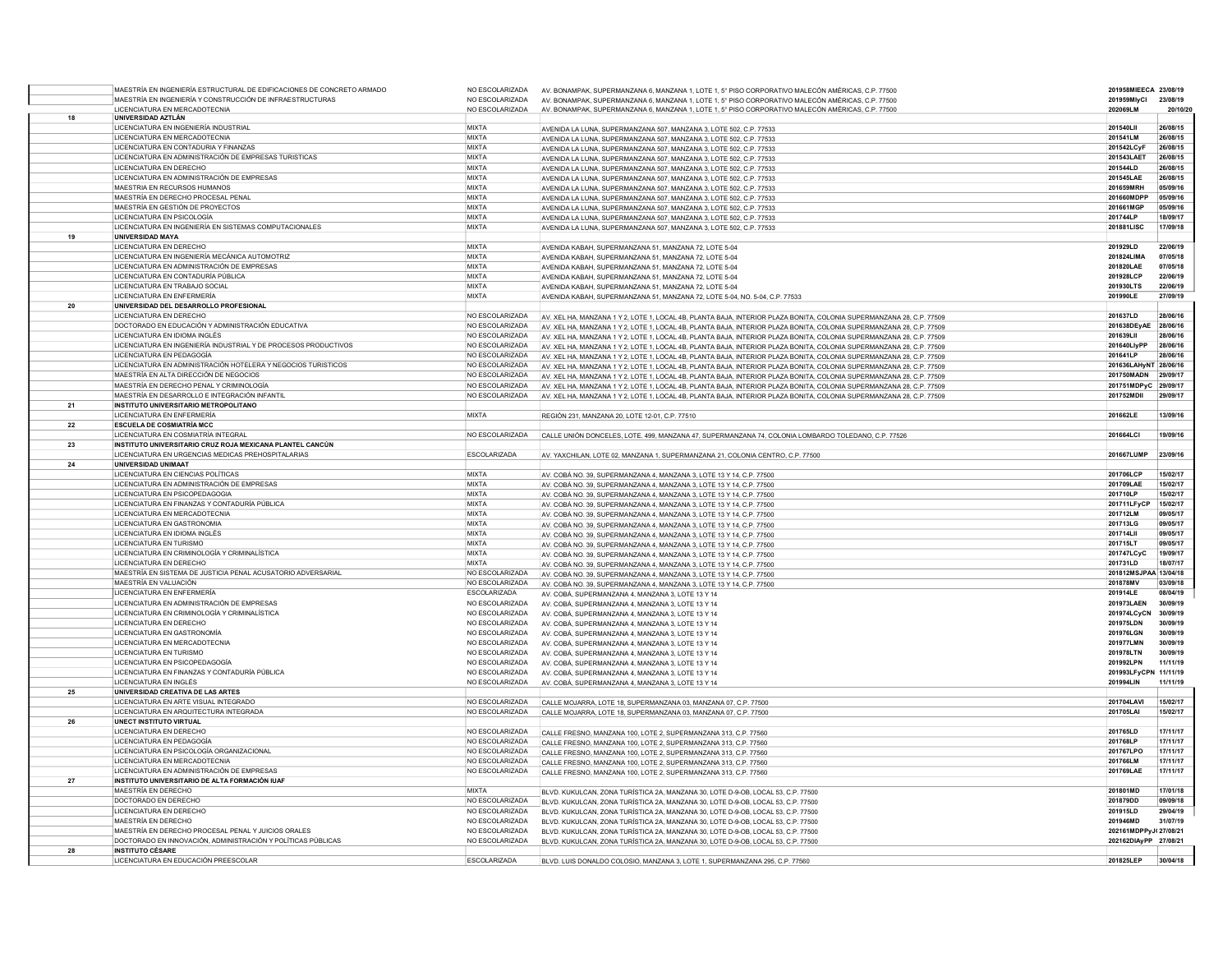|                          | LICENCIATURA EN EDUCACIÓN PRIMARIA                                    | <b>ESCOLARIZADA</b>                | BLVD. LUIS DONALDO COLOSIO, MANZANA 3, LOTE 1, SUPERMANZANA 295, C.P. 77560                                                          | 201826LEP               | 30/04/18             |
|--------------------------|-----------------------------------------------------------------------|------------------------------------|--------------------------------------------------------------------------------------------------------------------------------------|-------------------------|----------------------|
| 29                       | ESCUELA NORMAL SUPERIOR ELVIA CARRILLO PUERTO                         |                                    |                                                                                                                                      |                         |                      |
|                          | LICENCIATURA EN EDUCACIÓN PREESCOLAR                                  | <b>FSCOLARIZADA</b>                | AV. MIGUEL HIDALGO, SUPERMANZANA 100, MANZANA 09, LOTE 29, C.P. 77518                                                                | 201827LEP               | 23/05/18             |
|                          | LICENCIATURA EN EDUCACIÓN PREESCOLAR INTERCULTURAL BILINGÜE           | ESCOLARIZADA                       | AV. MIGUEL HIDALGO, SUPERMANZANA 100, MANZANA 09, LOTE 29, C.P. 77518                                                                | 201828LEPIB             | 23/05/18             |
| 30                       | <b>LICEO CULINARIO</b>                                                |                                    |                                                                                                                                      |                         |                      |
|                          | LICENCIATURA EN GASTRONOMÍA                                           | <b>MIXTA</b>                       | AVENIDA XEL HA, MANZANA 1, LOTE 1, SUPERMANZANA 28, ISLA D LOCAL 1,2,3 PB; LOCAL 1 PA; ISLA L LOCAL 3 PB, COLONIA CENTRO, C.P. 77509 | 201833LG                | 08/06/18             |
| 31                       | <b>UNIVERSIDAD ICEL</b>                                               |                                    |                                                                                                                                      |                         |                      |
|                          | LICENCIATURA EN ADMINISTRACIÓN DE EMPRESAS                            | NO ESCOLARIZADA                    |                                                                                                                                      | 201817LAE               | 30/04/18             |
|                          | LICENCIATURA EN DERECHO                                               | NO ESCOLARIZADA                    | AVENIDA XELHA, MANZANA 1 Y 2, LOTE 4B, PLANTA BAJA, INTERIOR PLAZA BONITA, SUPERMANZANA 28, C.P. 77509                               | 201814LD                | 30/04/18             |
|                          | ESPECIALIDAD EN ADMINISTRACIÓN DEL CAPITAL HUMANO                     | NO ESCOLARIZADA                    | AVENIDA XELHA, MANZANA 1 Y 2, LOTE 4B, PLANTA BAJA, INTERIOR PLAZA BONITA, SUPERMANZANA 28, C.P. 77509                               | 201815EACH              | 30/04/18             |
|                          |                                                                       |                                    | AVENIDA XELHA, MANZANA 1 Y 2, LOTE 4B, PLANTA BAJA, INTERIOR PLAZA BONITA, SUPERMANZANA 28, C.P. 77509                               |                         |                      |
|                          | ESPECIALIDAD EN DERECHO PENAL                                         | NO ESCOLARIZADA                    | AVENIDA XELHA, MANZANA 1 Y 2, LOTE 4B, PLANTA BAJA, INTERIOR PLAZA BONITA, SUPERMANZANA 28, C.P. 77509                               | 201816EDP               | 30/04/18             |
|                          | MAESTRÍA EN DERECHO PROCESAL PENAL                                    | NO ESCOLARIZADA                    | AVENIDA XELHA, MANZANA 1 Y 2, LOTE 4B, PLANTA BAJA, INTERIOR PLAZA BONITA, SUPERMANZANA 28, C.P. 77509                               | 201819MDPP              | 30/04/18             |
| 32                       | MAESTRÍA EN ADMINISTRACIÓN DEL TALENTO HUMANO                         | NO ESCOLARIZADA                    | AVENIDA XELHA, MANZANA 1 Y 2, LOTE 4B, PLANTA BAJA, INTERIOR PLAZA BONITA, SUPERMANZANA 28, C.P. 77509                               | 201818MATH              | 30/04/18             |
|                          | CENTRO DE ESTUDIOS DE POSGRADO CAMPUS CANCÚN                          | <b>MIXTA</b>                       |                                                                                                                                      |                         |                      |
|                          | MAESTRÍA EN ANTICORRUPCIÓN Y SISTEMA DE JUSTICIA PENAL                |                                    | AV. COMALCALCO, MANZANA 4, SUPERMANZANA 97, LOTE 8-01, LOCALES 18, 19, 20 Y 21, ZONA INDUSTRIAL                                      | 201901MAySJP 25/01/19   |                      |
|                          | DOCTORADO EN ANTICORRUPCIÓN Y SISTEMA DE JUSTICIA                     | NO ESCOLARIZADA                    | AV. COMALCALCO, LOTE 8-01, LOCALES 18, 19, 20 Y 21, MANZANA 4, SUPERMANZANA 97, ZONA INDUSTRIAL, C.P. 77500                          | 202080DAvSJ             | 06/11/20             |
| 33                       | <b>UNIVERSIDAD UNITECH</b>                                            | NO ESCOLARIZADA                    |                                                                                                                                      |                         |                      |
|                          | LICENCIATURA EN DERECHO                                               |                                    | AV. JOSÉ LÓPEZ PORTILLO NO. 339, LOTE 1, OFICINA 3, MANZANA 63, SUPERMANZANA 64, C.P. 77524                                          | 201903LD                | 08/03/19             |
|                          | MAESTRÍA EN FORMACIÓN Y ADMINISTRACIÓN DEL TALENTO HUMANO             | NO ESCOLARIZADA                    | AV. JOSÉ LÓPEZ PORTILLO NO. 339. LOTE 1, OFICINA 3, MANZANA 63, SUPERMANZANA 64, C.P. 77524                                          | 201904MFyATH 08/03/19   |                      |
|                          | MAESTRÍA EN ADMINISTRACIÓN DE NEGOCIOS MBA                            | NO ESCOLARIZADA                    | AV. JOSÉ LÓPEZ PORTILLO NO. 339. LOTE 1, OFICINA 3, MANZANA 63, SUPERMANZANA 64, C.P. 77524                                          | 201905MBA               | 08/03/19             |
|                          | LICENCIATURA EN CONTADURÍA Y FINANZAS                                 | NO ESCOLARIZADA                    | AV. JOSÉ LÓPEZ PORTILLO NO. 339, LOTE 1, OFICINA 3, MANZANA 63, SUPERMANZANA 64, C.P. 77524                                          | 201906LCvF              | 08/03/19             |
|                          | LICENCIATURA EN INGENIERÍA INDUSTRIAL Y CALIDAD DE LA PRODUCCIÓN      | NO ESCOLARIZADA                    | AV. JOSÉ LÓPEZ PORTILLO NO. 339, LOTE 1, OFICINA 3, MANZANA 63, SUPERMANZANA 64, C.P. 77524                                          | 201907LllyCF            | 08/03/19             |
|                          | LICENCIATURA EN LENGUA INGLESA                                        | NO ESCOLARIZADA                    | AV. JOSÉ LÓPEZ PORTILLO NO. 339, LOTE 1, OFICINA 3, MANZANA 63, SUPERMANZANA 64, C.P. 77524                                          | 201908LLI               | 08/03/19             |
|                          | LICENCIATURA EN ADMINISTRACIÓN DE NEGOCIOS                            | NO ESCOLARIZADA                    | AV. JOSÉ LÓPEZ PORTILLO NO. 339. LOTE 1, OFICINA 3, MANZANA 63, SUPERMANZANA 64, C.P. 77524                                          | 201909LAN               | 08/03/19             |
|                          | DOCTORADO EN DERECHO                                                  | NO ESCOLARIZADA                    | AV. JOSÉ LÓPEZ PORTILLO NO. 339, LOTE 1, OFICINA 3, MANZANA 63, SUPERMANZANA 64, C.P. 77524                                          | 202001DD                | 13/01/20             |
|                          | ESPECIALIDAD EN ALTA DIRECCIÓN PARA LA ADMINISTRACIÓN DE NEGOCIOS     | NO ESCOLARIZADA                    | AV, JOSÉ LÓPEZ PORTILLO NO. 339. LOTE 1. OFICINA 3. MANZANA 63. SUPERMANZANA 64. C.P. 77524                                          | 202002EADAN             | 13/01/20             |
|                          | ESPECIALIDAD EN INNOVACIÓN Y DESARROLLO DEL TALENTO HUMANO            | NO ESCOLARIZADA                    | AV. JOSÉ LÓPEZ PORTILLO NO. 339, LOTE 1, OFICINA 3, MANZANA 63, SUPERMANZANA 64, C.P. 77524                                          | 202003ElyDTH            | 13/01/20             |
| 34                       | <b>INSTITUTO SOCRÁTICO AMERICANO</b>                                  |                                    |                                                                                                                                      |                         |                      |
|                          | LICENCIATURA EN DERECHO                                               | NO ESCOLARIZADA                    | AV, UXMAL NO. 88, 2DO PISO INTERIOR 20, SUPERMANZANA 24, C.P. 77509                                                                  | 201911LD                | 22/03/19             |
|                          | LICENCIATURA EN ADMINISTRACIÓN EMPRESARIAL                            | NO ESCOLARIZADA                    | AV UXMAL NO 88 2DO PISO INTERIOR 20 SUPERMANZANA 24 C.P. 77509                                                                       | 201912LAE               | 22/03/2019           |
|                          | MAESTRÍA EN EDUCACIÓN                                                 | NO ESCOLARIZADA                    | AV. UXMAL NO. 88, 2DO PISO INTERIOR 20, SUPERMANZANA 24, C.P. 77509                                                                  | 201939ME                | 25/07/2019           |
|                          | MAESTRÍA EN DESARROLLO HUMANO CON ENFOQUE COSMOBIOLÓGICO              | NO ESCOLARIZADA                    | AV. UXMAL NO. 88, 2DO PISO INTERIOR 20, SUPERMANZANA 24, C.P. 77509                                                                  | 201969MDHEC             | 25/09/2019           |
|                          | MAESTRÍA EN INVESTIGACIÓN CRIMINAL Y CIENCIAS DE LA CONDUCTA          | NO ESCOLARIZADA                    | AV, UXMAL NO. 88, 2DO PISO INTERIOR 20, SUPERMANZANA 24, C.P. 77509                                                                  | 201938MICyC             | 25/07/2019           |
|                          | DOCTORADO EN INVESTIGACIÓN Y CIENCIAS DE LA CONDUCTA                  | NO ESCOLARIZADA                    | AV UXMAL NO 88 2DO PISO INTERIOR 20 SUPERMANZANA 24 C.P. 77509                                                                       | 201940DICvC             | 25/07/2019           |
|                          | LICENCIATURA EN NATUROPATIA                                           | NO ESCOLARIZADA                    | AV, UXMAL NO. 88, 2DO PISO INTERIOR 20, SUPERMANZANA 24, C.P. 77509                                                                  | 201970LN                | 25/09/2019           |
|                          | LICENCIATURA EN INGENIERÍA INDUSTRIAL                                 | NO ESCOLARIZADA                    | AV. UXMAL NO. 88, 2DO PISO INTERIOR 20, SUPERMANZANA 24, C.P. 77509                                                                  | 201971LII               | 25/09/2019           |
|                          | LICENCIATURA EN INGENIERÍA PETROLERA                                  | NO ESCOLARIZADA                    | AV. UXMAL NO. 88, 2DO PISO INTERIOR 20, SUPERMANZANA 24, C.P. 77509                                                                  | 201972LIP               | 25/09/2019           |
|                          | LICENCIATURA EN CIENCIAS EDUCATIVAS                                   | NO ESCOLARIZADA                    | AV, UXMAL NO, 88, 2DO PISO INTERIOR 20, SUPERMANZANA 24, C.P. 77509                                                                  | 201941LCE               | 25/07/2019           |
| 35                       | CENTRO UNIVERSITARIO DE CANCÚN                                        |                                    |                                                                                                                                      |                         |                      |
|                          | LICENCIATURA EN ENFERMERÍA                                            | ESCOLARIZADA                       | SUPERMANZANA 23, MANZANA 17, LOTE 43-01, AV. CHICHEN ITZÁ                                                                            | 201921LE                | 06/06/2019           |
| 36                       | <b>HENBORD</b>                                                        |                                    |                                                                                                                                      |                         |                      |
|                          | LICENCIATURA EN ADMINISTRACIÓN DE EMPRESAS                            | NO ESCOLARIZADA                    | AV. LAS TORRES, SUPERMANZANA 523, MANZANA 16, LOTE 1, C.P. 77500                                                                     | 201960LAE               | 23/08/2019           |
|                          | LICENCIATURA EN CONTADURÍA Y FINANZAS                                 | NO ESCOLARIZADA                    | AV. LAS TORRES, SUPERMANZANA 523, MANZANA 16, LOTE 1, C.P. 77500                                                                     | 201961LCPv              | 23/08/2019           |
|                          | MAESTRÍA EN EDUCACIÓN E INNOVACIÓN PEDAGÓGICA                         | NO ESCOLARIZADA                    | AV LAS TORRES, SUPERMANZANA 523, MANZANA 16, LOTE 1, C.P. 77500                                                                      | 201962MEIP              | 23/08/2019           |
|                          | LICENCIATURA EN MARKETING DIGITAL Y REDES SOCIALES                    | NO ESCOLARIZADA                    | AV. LAS TORRES, SUPERMANZANA 523, MANZANA 16, LOTE 1, C.P. 77500                                                                     | 201963LMDvRS 23/08/2019 |                      |
|                          | LICENCIATURA EN DERECHO                                               | NO ESCOLARIZADA                    | AV. LAS TORRES, SUPERMANZANA 523, MANZANA 16, LOTE 1, C.P. 77500                                                                     | 201967LD                | 10/09/2019           |
|                          | LICENCIATURA EN CIENCIAS DE LA EDUCACIÓN                              | NO ESCOLARIZADA                    | AV. LAS TORRES, SUPERMANZANA 523, MANZANA 16, LOTE 1, C.P. 77500                                                                     | 202088LCE               | 08/12/20             |
|                          | LICENCIATURA EN PSICOLOGÍA ORGANIZACIONAL                             | NO ESCOLARIZADA                    | AV. LAS TORRES, SUPERMANZANA 523, MANZANA 16, LOTE 1, C.P. 77500                                                                     | 202087LPO               | 08/12/20             |
| 37                       | <b>INSTITUTO PERICIAL JUDICIAL</b>                                    |                                    |                                                                                                                                      |                         |                      |
|                          | LICENCITURA EN DERECHO                                                | NO ESCOLARIZADA                    | AV. JOSÉ LÓPEZ PORTILLO NO. 57, MANZANA 03, SUPERMANZANA 69, C.P. 77510                                                              | 2019109LD               | 18/12/2019           |
|                          | LICENCIATURA EN CRIMINOLOGÍA Y CRIMINALÍSTICA                         | NO ESCOLARIZADA                    | AV. JOSÉ LÓPEZ PORTILLO NO. 57, MANZANA 03, SUPERMANZANA 69, C.P. 77510                                                              | 2019110LCyC             | 18/12/2019           |
| 38                       | CENTRO DE INVESTIGACIÓN PEDAGÓGICA DEL CARIBE                         |                                    |                                                                                                                                      |                         |                      |
|                          | MAESTRÍA EN CIENCIAS DE LA EDUCACIÓN                                  | NO ESCOLARIZADA                    | AV. COBÁ NO. 39, SUPERMANZANA 4, MANZANA 3, LOTE 13 Y 14, C.P. 77500                                                                 | 202033MCE               | 23/03/2020           |
|                          | DOCTORADO EN INVESTIGACIÓN DE LAS CIENCIAS DE LA EDUCACIÓN            | NO ESCOLARIZADA                    | AV, COBÁ NO. 39, SUPERMANZANA 4, MANZANA 3, LOTE 13 Y 14, C.P. 77500                                                                 | 202032DICE              | 23/03/2020           |
| 39                       | <b>SISTEMA EDUCATIVO UNIVIR</b>                                       |                                    |                                                                                                                                      |                         |                      |
|                          | LICENCIATURA EN PEDAGOGÍA                                             | NO ESCOLARIZADA                    | CALLE RETORNO SIERRA NO. 18. MANZANA 11. LOTE 5. SUPERMANZANA 3                                                                      | 202130LP                | 29/07/21             |
|                          | LICENCIATURA EN MARKETING DIGITAL                                     | NO ESCOLARIZADA                    | CALLE RETORNO SIERRA NO. 18. MANZANA 11. LOTE 5. SUPERMANZANA 3                                                                      | 202131LMD               | 29/07/21             |
|                          | LICENCIATURA EN INGENIERÍA INDUSTRIAL Y FEICIENCIAS PRODUCTIVAS       | NO ESCOLARIZADA                    | CALLE RETORNO SIERRA NO 18 MANZANA 11 LOTE 5 SUPERMANZANA 3                                                                          | 202132LIIvEF            | 29/07/21             |
|                          | LICENCIATURA EN ADMINISTRACIÓN DE EMPRESAS<br>LICENCIATURA EN DERECHO | NO ESCOLARIZADA<br>NO ESCOLARIZADA | CALLE RETORNO SIERRA NO. 18, MANZANA 11, LOTE 5, SUPERMANZANA 3<br>CALLE RETORNO SIERRA NO. 18, MANZANA 11, LOTE 5, SUPERMANZANA 3   | 202133LAE<br>202134LD   | 29/07/21<br>29/07/21 |
|                          | MAESTRÍA EN ALTA DIRECCIÓN ESTRATÉGICA                                | NO ESCOLARIZADA                    | CALLE RETORNO SIERRA NO. 18, MANZANA 11, LOTE 5, SUPERMANZANA 3                                                                      | 202135MADE              | 29/07/21             |
|                          | MAESTRÍA EN ADMINISTRACIÓN FINANCIERA                                 | NO ESCOLARIZADA                    | CALLE RETORNO SIERRA NO. 18, MANZANA 11, LOTE 5, SUPERMANZANA 3                                                                      | 202136MAF               | 29/07/21             |
|                          | DOCTORADO EN ADMINISTRACIÓN Y FINANZAS                                | NO ESCOLARIZADA                    | CALLE RETORNO SIERRA NO. 18, MANZANA 11, LOTE 5, SUPERMANZANA 3                                                                      | 202137DAyF              | 29/07/21             |
|                          | DOCTORADO EN DERECHO                                                  | NO ESCOLARIZADA                    | CALLE RETORNO SIERRA NO. 18, MANZANA 11, LOTE 5, SUPERMANZANA 3                                                                      | 202138DD                | 29/07/21             |
| 40                       | INSTITUTO DE CIENCIAS POLÍTICAS Y OPINIÓN PÚBLICA                     |                                    |                                                                                                                                      |                         |                      |
|                          | LICENCIATURA EN CIENCIA POLÍTICA                                      | NO ESCOLARIZADA                    | GLADIOLAS, MANZANA 16, LOTE 15, SUPERMANZANA 22                                                                                      | 202163LCP               | 10/09/21             |
| 41                       | <b>INSTITUTO SUPERIOR DE ESTUDIOS CREATIVOS</b>                       |                                    |                                                                                                                                      |                         |                      |
|                          | LICENCIATURA EN DISEÑO DE MODAS                                       | ESCOLARIZADA                       | AV. CUMBRES, SUPERMANZANA 311, MANZANA 22, LOTE 47-01                                                                                | 202110LAyDI             | 17/05/21             |
|                          | LICENCIATURA EN ARQUITECTURA Y DISEÑO DE INTERIORES                   | <b>ESCOLARIZADA</b>                | AV. CUMBRES, SUPERMANZANA 311, MANZANA 22, LOTE 47-01                                                                                | 202111LMD               | 17/05/21             |
|                          |                                                                       |                                    | *******TULUM******                                                                                                                   |                         |                      |
| NÚM.                     | <b>NOMBRE DE LA ESCUELA</b>                                           | <b>MODALIDAD</b>                   | <b>DIRECCIÓN</b>                                                                                                                     | <b>ACUERDO</b>          | <b>FECHA</b>         |
| PROG.                    |                                                                       |                                    |                                                                                                                                      |                         |                      |
| <b>PREESCOLAR</b>        |                                                                       |                                    |                                                                                                                                      |                         |                      |
|                          | CENTRO DE ESTUDIOS TRILIGUE IN NAJIL XOOK TULUM                       | <b>ESCOLARIZADA</b>                | LT 005 MZA 877 SM 006 REGION 012 CAR. FEDEL FELIPE C. P. ENTRE LA 10 AV. NORTE Y 10 AV NORTE BIS                                     | 201604PREES 22/01/16    |                      |
|                          | INTER DE LA RIVIERA                                                   | <b>ESCOLARIZADA</b>                | CALLE BUBUL LEK LOTES 11 Y 12 ENTRE CALLE CENTAURO Y ORION MZA 46 COLONIA EJIDA                                                      | 200523                  | 20/09/05             |
| <b>PRIMARIA</b>          | <b>NOMBRE DE LA ESCUELA</b>                                           | <b>MODALIDAD</b>                   | <b>DIRECCIÓN</b>                                                                                                                     | <b>ACUERDO</b>          | <b>FECHA</b>         |
| 1                        | CENTRO DE ESTUDIOS TRILIGUE IN NAJIL XOOK TULUM                       | <b>ESCOLARIZADA</b>                | LT 001 MZA O17 REGION 004 CALLE ANDROMEDA DE ORIENTE                                                                                 | 201605PRIM              | 22/01/16             |
| $\overline{2}$           | INSTITUTO VITTORIO MONTEVERDI DE TULUM                                | <b>FSCOLARIZADA</b>                | CALLE ALEA SUR ENTRE SOL Y VENUS PONIENTE MZA 21 ZONA CENTRO                                                                         | 200487                  | 15/10/04             |
| 3                        | <b>INTER DE LA RIVIERA</b>                                            | <b>FSCOLARIZADA</b>                | CALLE BUBUL LEK MZA 46 LTS 11 Y 12 COL. MAYA PAX                                                                                     | 200825                  | 26/06/08             |
| <b>SECUNDARIAS GENEF</b> | <b>NOMBRE DE LA ESCUELA</b>                                           | <b>MODALIDAD</b>                   | <b>DIRECCIÓN</b>                                                                                                                     | <b>ACUERDO</b>          | <b>FECHA</b>         |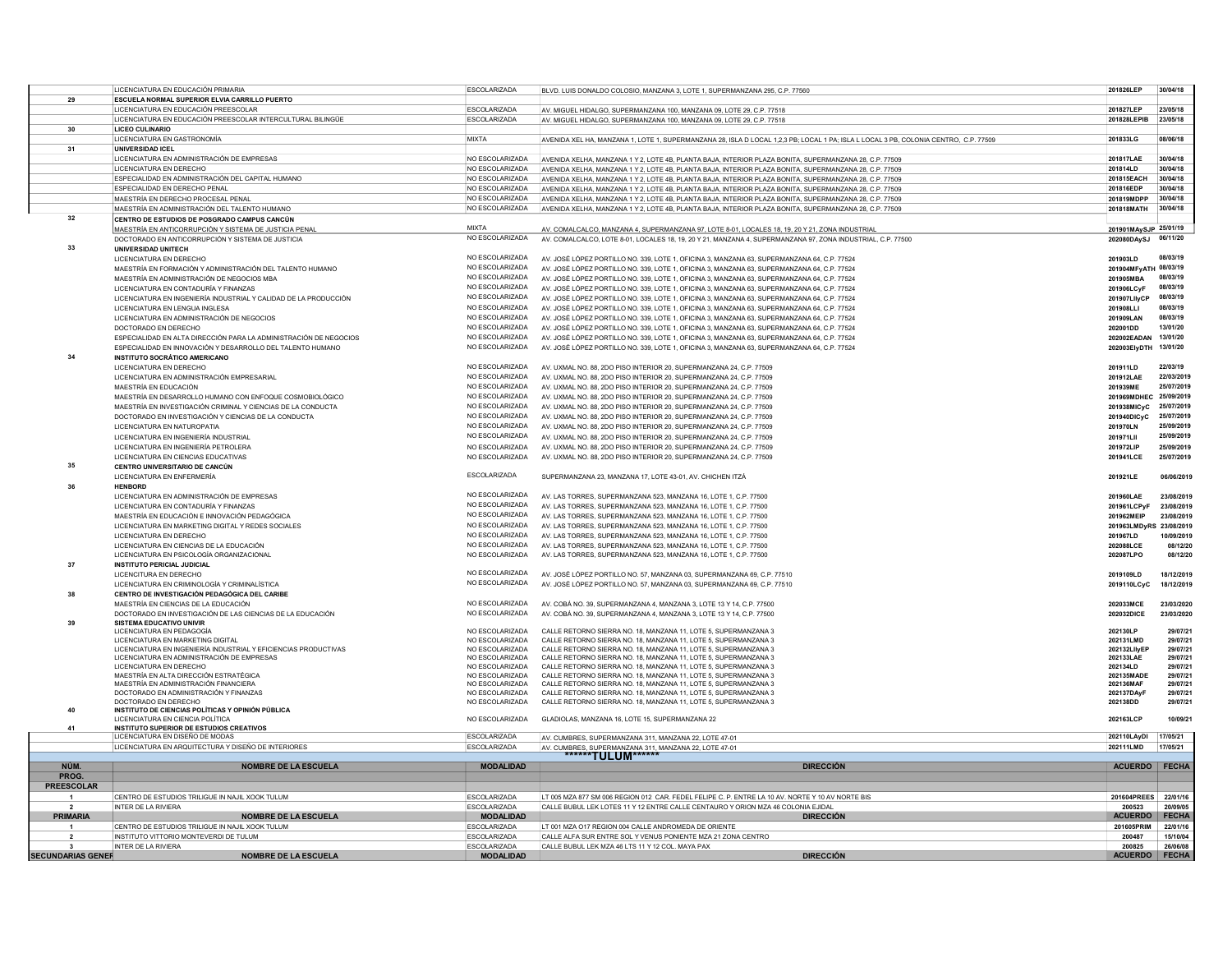| $\overline{1}$              | CENTRO DE ESTUDIOS TRILIGUE IN NAJIL XOOK TULUM                                                | <b>ESCOLARIZADA</b>                        | LT 001 MZA O17 REGION 004 CALLE ANDROMEDA DE ORIENTE                                                                                                                                   | 201606SEC                     | 22/01/16             |
|-----------------------------|------------------------------------------------------------------------------------------------|--------------------------------------------|----------------------------------------------------------------------------------------------------------------------------------------------------------------------------------------|-------------------------------|----------------------|
| $\overline{2}$              | INSTITUTO VITORIO MONTEVERDI                                                                   | <b>ESCOLARIZADA</b>                        | CALLE ALFA SUR MZA 021 LT 02 ENTRE SOL ORIENTE Y VENUS PONIENTE COL CENTRO                                                                                                             | 201444SEC                     | 01/08/14             |
| $\mathbf{a}$                | INTER DE LA RIVIERA                                                                            | <b>FSCOLARIZADA</b>                        | CALLE BUBULLEK LOTES 11 Y 12 MANZANA 46 ENTRE CALLES CENTAURO NORTE Y ORIÓN NORTE DE LA COLONIA MAYA PAX                                                                               | 202145SEC                     | 25/08/21             |
| <b>BACHILLERATO</b>         | <b>NOMBRE DE LA ESCUELA</b>                                                                    | <b>MODALIDAD</b>                           | <b>DIRECCIÓN</b>                                                                                                                                                                       | <b>ACUERDO</b>                | FECHA                |
|                             | CENTRO DE ESTUDIOS IN NAJIL XOOK TULUM                                                         | <b>ESCOLARIZADA</b>                        | LOTE 005, MANZANA 877, SUPERMANZANA 006, DE LA REGIÓN 012, CARRETERA FEDERAL A FELIPE CARRILLO PUERTO ENTRE LA AV. NORTE Y 10 AV. NORTE BIS                                            | 201609BA                      | 26/02/16             |
| $\overline{\phantom{a}}$    | INSTITUTO VITTORIO MONTEVERDI DE TULUM                                                         | ESCOLARIZADA                               | CALLE SOL ORIENTE, MANZANA 021, LOTE 02 ENTRE OSIRIS SUR Y ALFA SUR, COLONIA CENTRO                                                                                                    | 201893BA                      | 18/12/2018           |
| NÚM.                        | <b>NOMBRE DE LA ESCUELA</b>                                                                    | <b>MODALIDAD</b>                           | <b>DIRECCIÓN</b>                                                                                                                                                                       | ACUERDO FECHA                 |                      |
| PROG.                       |                                                                                                |                                            |                                                                                                                                                                                        |                               |                      |
| <b>SUPERIOR</b>             |                                                                                                |                                            |                                                                                                                                                                                        |                               |                      |
| $\mathbf{1}$                | CENTRO DE ESTUDIOS SUPERIORES ULO ALIAT TULUM                                                  |                                            |                                                                                                                                                                                        |                               |                      |
|                             | LICENCIATURA EN DERECHO Y LEGISLACIÓN<br>LICENCIATURA EN ADMINISTRACIÓN DE EMPRESAS TURÍSTICAS | <b>ESCOLARIZADA</b><br><b>ESCOLARIZADA</b> | CALLE CENTAURO ENTRE AVENIDA TULUM Y SOL ORIENTE S/N                                                                                                                                   | 200976LDL<br>200977LAET       | 01/12/09<br>01/12/09 |
|                             |                                                                                                |                                            | CALLE CENTAURO ENTRE AVENIDA TULUM Y SOL ORIENTE S/N<br>******SOLIDARIDAD******                                                                                                        |                               |                      |
| NÚM.                        | <b>NOMBRE DE LA ESCUELA</b>                                                                    | <b>MODALIDAD</b>                           | <b>DIRECCIÓN</b>                                                                                                                                                                       | <b>ACUERDO</b>                | <b>FECHA</b>         |
| PROG.                       |                                                                                                |                                            |                                                                                                                                                                                        |                               |                      |
| <b>NIVE INCIAL</b>          |                                                                                                |                                            |                                                                                                                                                                                        |                               |                      |
|                             |                                                                                                |                                            |                                                                                                                                                                                        |                               |                      |
| $\overline{1}$              | CENTRO EDUCATIVO BAXAL PAAL                                                                    | <b>ESCOLARIZADA</b>                        | CALLE 42 MZA 144 LTS 3, 4 Y 5 ENTRE QUINTA Y 10 AVENIDA COL ZACIL HA                                                                                                                   | 201527IN                      | 22/07/201            |
| $\overline{2}$              | GUARDERIAS PEQUEÑOS RISUEÑOS PLAYA                                                             | <b>ESCOLARIZADA</b>                        | 10 AV. NORTE MZA 297 LT 1 CALLE 54 Y CALLE 56 NORTE COL LUIS DONALDO COLOSIO                                                                                                           | 201632IN                      | 17/06/201            |
|                             |                                                                                                |                                            |                                                                                                                                                                                        | <b>ACUERDO</b>                |                      |
|                             | <b>NOMBRE DE LA ESCUELA</b>                                                                    | <b>MODALIDAD</b>                           | <b>DIRECCIÓN</b>                                                                                                                                                                       | <b>NUM</b>                    | <b>FECHA</b>         |
| <b>NUM PROG</b>             |                                                                                                |                                            |                                                                                                                                                                                        |                               |                      |
| <b>NIVEL PREESCOLAR</b>     |                                                                                                |                                            |                                                                                                                                                                                        |                               |                      |
|                             | INSTITUTO PLAYA DEL CARMEN A.C.                                                                | <b>ESCOLARIZADA</b>                        | AV. 30 NORTE ENTRE CALLE 12 NORTE Y 2 BIS                                                                                                                                              | 98004                         | 27/02/98             |
| $\overline{2}$              | <b>COLEGIO PUERTO AVENTURAS</b>                                                                | <b>ESCOLARIZADA</b>                        | KM 269.5 CARRETERA CHETUMAL - PUERTO JUÁREZ, CALLE BAHÍA YANTEN S/N, LOTE 7, MANZANA 24, PLANO 3, PUERTO AVENTURAS DESARROLLO TURÍSTICO                                                | 202042PREES                   | 26/06/20             |
| 3                           | PLAYACAR GRAND SCHOOL                                                                          | <b>ESCOLARIZADA</b>                        | PASEO TIKAL, MANZANA 29, LOTE 02, PLAYACAR FASE II                                                                                                                                     | 202054PREES                   | 21/08/20             |
| $\overline{\mathbf{4}}$     | INSTITUTO EDUCATIVO YITSÁTIL                                                                   | <b>ESCOLARIZADA</b>                        | CALLE 24 NORTE MZA 46 COL. GONZALO GUERRERO LTS 01 Y 02 C.P. 77710                                                                                                                     | 200057                        | 18/07/18             |
| 5                           | COLEGIO INGLES Q.ROO                                                                           | <b>ESCOLARIZADA</b>                        | CARRETERA CANCUN-TULUM KILOMETRO 194 LOTE 24 FRACC. 4 S/N ZONA EJIDAL DE LA CIUDAD DE PLAYA DEL CARMEN                                                                                 | 200403                        | 17/02/04             |
| 6                           | CENTRO EDUCATIVO BAXAL PAAL                                                                    | ESCOLARIZADA                               | CALLE UNO SUR Y UNO SUR BIS NO 262 ENTRE CALLES 40 AV SUR Y 45 AV SUR EN LA REGION CATASTRAL SEGUNDA                                                                                   | 200460                        | 31/03/04             |
| $\overline{7}$              | COMUNIDAD EDUCATIVA EL PAPALOTE                                                                | <b>FSCOLARIZADA</b>                        | CALLE 67 SUR, PARCELA 775 LOTE 002 ENTRE ZONA COSTERA Y PREDIOS RÚSTICOS, DE LA COLONIA EJIDO, C.P. 77712                                                                              | 202028PREES                   | 06/03/20             |
|                             | COLEGIO WESTON                                                                                 | <b>ESCOLARIZADA</b>                        | CARRETERA FEDERAL CANCUN TULUM KILOMETRO 258 MANZANA 02 LOTE 26 SUPERMANZANA 069 ENTRE CALLE 82 NORTE Y 50                                                                             | 200703                        | 28/02/07             |
| 10                          | COMUNIDAD EDUCATIVA MAYABEK                                                                    | <b>ESCOLARIZADA</b>                        | CALLE 50 MANZANA 10 LOTE 14 ENTRE CALLES 65 Y 70 NORTE COL. PEDREGAL EJIDO PLAYA DEL CARMEN                                                                                            | 200748                        | 17/09/07             |
| 11                          | CENTRO COMUNITARIO OTOCH PAAL MONTESSORI                                                       | <b>ESCOLARIZADA</b>                        | AV. GONZALO GUERRERO MZA 14 LT 14 ENTRE CALLES CALETA YAL KU Y PUNTA ALEN AKUMAL PUEBLO                                                                                                | 200810                        | 02/04/08             |
| 12                          | COLEGIO MONTESSORI PLAYA DEL CARMEN                                                            | <b>ESCOLARIZADA</b>                        | CARRETERA FEDERAL CHETUMAL KM 295 + 400 FRACC SELVAMAR                                                                                                                                 | 200931                        | 01/07/09             |
| 13                          | EDUGANDO EDUCAR JUGANDO                                                                        | <b>ESCOLARIZADA</b>                        | AV. LUIS DONALDO COLOSIO LT16 MZA 33 SM 56 REGION 28 FRACC. RESIDENCIAL SANTA FE                                                                                                       | 201013                        | 04/03/10             |
| 14                          | INSTITUTO TEPEYAC CAMPUS XCARET                                                                | <b>ESCOLARIZADA</b>                        | CARRETERA FEDERAL 307, KM 282, SUPERMANZANA 000, MANZANA 20, LOTE 026, REGIÓN 004                                                                                                      | 201015                        | 09/03/10             |
| 15                          | CENTRO EDUCATIVO JOSE MARTI                                                                    | <b>ESCOLARIZADA</b>                        | REGION 14 MZA 51 LT 1 Y 16 COL. EJIDO                                                                                                                                                  | 201121                        | 30/05/11             |
| 16                          | <b>DANTE ALIGHIERI</b>                                                                         | <b>ESCOLARIZADA</b>                        | CALLE 3 SUR LT 002 MZA 234 COL. EJIDAL                                                                                                                                                 | 201212                        | 07/03/12             |
| 17                          | FORMACIÓN INTEGRAL DE LA RIVIERA MAYA                                                          | <b>ESCOLARIZADA</b>                        | CALLE 25 SUR MZA 12 LT 8 Y 3 COL. FORJADORES (EJIDAL)                                                                                                                                  | 201271                        | 08/10/12             |
| 18                          | COLEGIO F. HERBART                                                                             | <b>ESCOLARIZADA</b>                        | AV. UNIVERSIDADES MZA 21 LT 1 Y 23                                                                                                                                                     | 201282                        | 15/10/12             |
| 19                          | COLEGIO NIÑOS DEL MAR                                                                          | ESCOLARIZADA                               | LT. 15-B MZA 3 DEL PREDIO TULUM FRACC. 3A KM. 269.5 CARRETERA CHETUMAL-PUERTO JUAREZ                                                                                                   | 201308                        | 20/05/13             |
| 20                          | <b>FRANCISCO MAY</b>                                                                           | <b>ESCOLARIZADA</b>                        | AV. 10 SUR ENTRE 25 Y 41 SUR MZA 61 LT 4 COL EJIDAL                                                                                                                                    | 201420PREES                   | 30/06/14             |
| 21                          | EKBE                                                                                           | <b>ESCOLARIZADA</b>                        | CALLE 15 MZA 10 H LTS 5, 6 Y 7 ENTRE CALLE 65 Y 70 COL. EJIDO SOLIDARIDAD                                                                                                              | 201456PREES                   | 14/08/14             |
| 22                          | COLEGIO MAYALAND                                                                               | <b>ESCOLARIZADA</b>                        | CALLE PROLONGACION BENITO JUAREZ PARCELA 186 COL EJIDO NORTE                                                                                                                           | 201468PREES                   | 14/08/14             |
| 23                          | <b>COLEGIO LIBERO</b>                                                                          | <b>ESCOLARIZADA</b>                        | CALLE 15 SUR MZA 10 LTS 1, 2 Y 3 ENTRE AV. 120 Y AV. 120 BIS COL. FORJADORES                                                                                                           | 201506PREES                   | 25/05/15             |
| 24                          | COLEGIO MIGUEL ANGEL                                                                           | <b>ESCOLARIZADA</b>                        | CALLE ALGAS ESQUINA CON AV. UNIVERSIDADES SM 79 MZA 16 LT 36 COL ARRECIFES                                                                                                             | 201566PREES                   | 10/08/15             |
| 25                          | <b>BRITT ACADEMY</b>                                                                           | <b>ESCOLARIZADA</b>                        | REGION 17 SM 4 MZA 1 LT 1 DE LA RESERVA TERRITORIAL IPAE                                                                                                                               | 201537PREES                   | 06/08/15             |
| 26                          | CENTRO EDUCATIVO KIIN BEH                                                                      | <b>ESCOLARIZADA</b>                        | AV. BOSQUES DEL CARMEN MZA 43 LT 01 COL. CRISTO REY                                                                                                                                    | 201586PREES                   | 10/08/15             |
| 27                          | COMINIDAD EDUCATIVA IN BALANCE                                                                 | ESCOLARIZADA                               | AV. AVIACION LOTE 04 MANZANA 29 COL. PLAYACAR FASE II C.P. 77710                                                                                                                       | 201834PREES                   | 19/006/1             |
| 28                          | COLEGIO REGIONAL DE MEXICO UNIDAD PLAYA DEL CARMEN                                             | <b>ESCOLARIZADA</b>                        | AV. SOLIDARIDAD SUPERMANZANA 66 MANZANA 17 LOTE 01 COL. 28 DE JULIO C.CP. 77712                                                                                                        | 201862PREES                   | 13/08/18             |
| 29                          | CENTRO EDUCATIVO SAN GERARD MAJELLA                                                            | <b>ESCOLARIZADA</b>                        | AV. 25 NORTE ENTRE CALLE 30 Y 32 LOTE 01 MANZANA 40 COL. GONZALO GUERRERO C.P. 77710                                                                                                   | 201875PREES                   | 20/08/18             |
| 30                          | ESCUELA LA SALLE PLAYA DEL CARMEN                                                              | <b>ESCOLARIZADA</b>                        | AV. TECNOLOGICO, SMZA, 79, MZA, 33, LT, 04, COL, GUADALUPANA, C.P. 77724                                                                                                               | 201877PREES                   | 20/08/18             |
| 31<br><b>NIVEL PRIMARIA</b> | COLEGIO AMERICANO CAMPUS PLAYA DEL CARMEN<br><b>NOMBRE DE LA ESCUELA</b>                       | <b>ESCOLARIZADA</b><br><b>MODALIDAD</b>    | CALLE 28 NORTE, LT. 05, MZA. 134, ENTRE DIAGONAL 85 NORTE Y DIAGONAL 75 NORTE, C.P. 77712, COL. EJIDAL<br><b>DIRECCIÓN</b>                                                             | 201964PREES<br><b>ACUERDO</b> | 23/08/19<br>FECHA    |
|                             |                                                                                                |                                            |                                                                                                                                                                                        |                               |                      |
| $\overline{2}$              | INSTITUTO PLAYA DEL CARMEN<br>COLEGIO PUERTO AVENTURAS                                         | <b>ESCOLARIZADA</b><br><b>ESCOLARIZADA</b> | AV. 30 NORTE S/N CALLE 12 NORTE COL. CENTRO<br>KM 269.5 CARRETERA CHETUMAL - PUERTO JUÁREZ, CALLE BAHÍA YANTEN S/N, LOTE 7, MANZANA 24, PLANO 3, PUERTO AVENTURAS DESARROLLO TURÍSTICO | 200108<br>202037PRIM          | 09/11/01<br>09/06/20 |
| $\overline{3}$              | PLAYACAR GRAND SCHOOL                                                                          | <b>ESCOLARIZADA</b>                        | PASEO TIKAL, MANZANA 29, LOTE 02, PLAYACAR FASE II                                                                                                                                     | 202055PRIM                    | 21/08/20             |
| $\overline{4}$              | INSTITUTO EDUCATIVO YITS'ATIL                                                                  | <b>ESCOLARIZADA</b>                        | CALLE 24 NORTE MZA 46 COL. GONZALO GUERRERO LTS 01 Y 02 C.P. 77710                                                                                                                     | 200053                        | 18/07/18             |
| -5                          | COMUNIDAD EDUCATIVA EL PAPALOTE                                                                | <b>ESCOLARIZADA</b>                        | CALLE 67 SUR, PARCELA 775, LOTE 002, ENTRE ZONA COSTERA Y PREDIOS RÚSTICOS, DE LA COLONIA EJIDO, C.P. 77712                                                                            | 202040PRIM                    | 25/06/20             |
| -6                          | INSTITUTO VITORIO MONTEVERDI                                                                   | <b>ESCOLARIZADA</b>                        | AV, 25 Y 30 MZA 394 ENTRE 74 Y 76 COL, LUIS DONALDO COLOSIO MURRIETA                                                                                                                   | 200104                        | 09/11/01             |
| $\overline{7}$              | COLEGIO INGLES Q.ROO                                                                           | <b>ESCOLARIZADA</b>                        | CARRETERA CANCUN-TULUM KILOMETRO 194 LOTE 24 FRACC. 4 S/N ZONA EJIDAL DE LA CIUDAD DE PLAYA DEL CARMEN                                                                                 | 200420                        | 17/02/04             |
|                             | CENTRO EDUCATIVO BAXAL PAAL                                                                    | <b>ESCOLARIZADA</b>                        | AV. 1RA SUR NUM 262                                                                                                                                                                    | 200640                        | 30/11/06             |
| 9                           | BENITO JUÁREZ GARCÍA                                                                           | <b>ESCOLARIZADA</b>                        | AV. 40 ENTRE AV. JUAREZ Y AV. 1RA SUR                                                                                                                                                  | 200759                        | 17/12/07             |
| 10                          | MAYAI AND                                                                                      | <b>ESCOLARIZADA</b>                        | PROLONGACION AV. JUAREZ PARCELA 186 S/N COL. EJIDO NORTE 40                                                                                                                            | 200760                        | 17/12/07             |
| 11                          | COLEGIO WESTON                                                                                 | <b>ESCOLARIZADA</b>                        | CARRETERA FEDERAL CANCUN TULUM KM. 298 MZA 02 LT 26 SM 069                                                                                                                             | 200805                        | 31/01/08             |
| 13                          | AK LU UM                                                                                       | ESCOLARIZADA                               | PARCELA 249 FRACC 3 LT 3 EJIDO PLAYA DEL CARMEN                                                                                                                                        | 200928                        | 11/06/09             |
| 14                          | COLEGIO MONTESSORI PLAYA DEL CARMEN                                                            | <b>ESCOLARIZADA</b>                        | CARRETERA FEDERAL CHETUMAL KM 295 + 400 FRACC SELVAMAR                                                                                                                                 | 200934                        | 30/07/09             |
| 15                          | INSTITUTO TEPEYAC CAMPUS XCARET                                                                | <b>ESCOLARIZADA</b>                        | CARRETERA FEDERAL 307 KM. 282 SM 000 MZA 20 LT 026 REGION 004                                                                                                                          | 201004                        | 12/01/10             |
| 16                          | CENTRO EDUCATIVO JOSÉ MARTI                                                                    | <b>ESCOLARIZADA</b>                        | REGION 14 MZA 51 LT 1 Y 16 COL. EJIDO                                                                                                                                                  | 201033                        | 08/07/10             |
| 17                          | <b>DANTE ALIGHIERI</b>                                                                         | <b>ESCOLARIZADA</b>                        | CALLE 3 SUR MZA 234 LTS 1 Y 002 ZONA 1                                                                                                                                                 | 201263                        | 14/09/12             |
| 18                          | COLEGIO F. HERBART                                                                             | <b>ESCOLARIZADA</b>                        | SM 79 MZA 21 L 1 Y 27 AV. UNIVERSIDADES ESQUINA AV. LA SALLE                                                                                                                           | 201279                        | 11/10/12             |
| 19                          | FRANCISCO MAY                                                                                  | ESCOLARIZADA                               | CALLE PRIMERA SUR ENTRE LAS CALLES 25 Y 30 COL. CENTRO                                                                                                                                 | 201422PRIM                    | 07/07/14             |
| 20                          | COLEGIO MAYALAND                                                                               | <b>ESCOLARIZADA</b>                        | CALLE PROLONGACION BENITO JUAREZ PARCELA 186 COL EJIDO NORTE                                                                                                                           | 201469PRIM                    | 14/08/14             |
| 21                          | COLEGIO LIBERO                                                                                 | <b>ESCOLARIZADA</b>                        | CALLE 15 SUR MZA 10 LTS 1, 2 Y 3 ENTRE AV, 120 Y AV, 120 BIS COL, FORJADORES                                                                                                           | 201507PRIM                    | 25/05/15             |
| 22                          | COLEGIO MIGUEL ANGEL                                                                           | <b>ESCOLARIZADA</b>                        | CALLE ALGAS ESQUINA CON AV. UNIVERSIDADES SM 79 MZA 16 LT 36 COL ARRECIFES                                                                                                             | 201557PRIM                    | 10/08/15             |
| 23                          | <b>BRITT ACADEMY</b>                                                                           | <b>ESCOLARIZADA</b>                        | FRACC. UNO REGION 017 SM 004 MZA 001 LT 001 DE LA RESERVA TERRITORIAL IPAE                                                                                                             | 201552PRIM                    | 07/08/15             |
| 24                          | COMUNIDAD EDUCATIVA EKBE                                                                       | <b>ESCOLARIZADA</b>                        | CALLE 15 ENTRE 65 Y 70 MZA 10 H LTS 5,6 Y 7 COL. EJIDO DE LA CIUDAD PLAYA DEL CARMEN                                                                                                   | 201528PRIM                    | 28/07/15             |
| 25                          | CENTRO EDUCATIVO JOSÉ MARTI                                                                    | <b>ESCOLARIZADA</b>                        | AV. 125 CON CALLE 4 NORTE S/N, MZA. 514, LT. 01 Y 16, EJIDO IV                                                                                                                         | 201583PRIM                    | 04/12/15             |
| 26                          | COLEGIO NIÑOS DEL MAR                                                                          | <b>ESCOLARIZADA</b>                        | AV. VIVERO MZA 2 LT 60-4 LOCALIDAD PUERTO AVENTURAS                                                                                                                                    | 201619PRIM                    | 18/05/16             |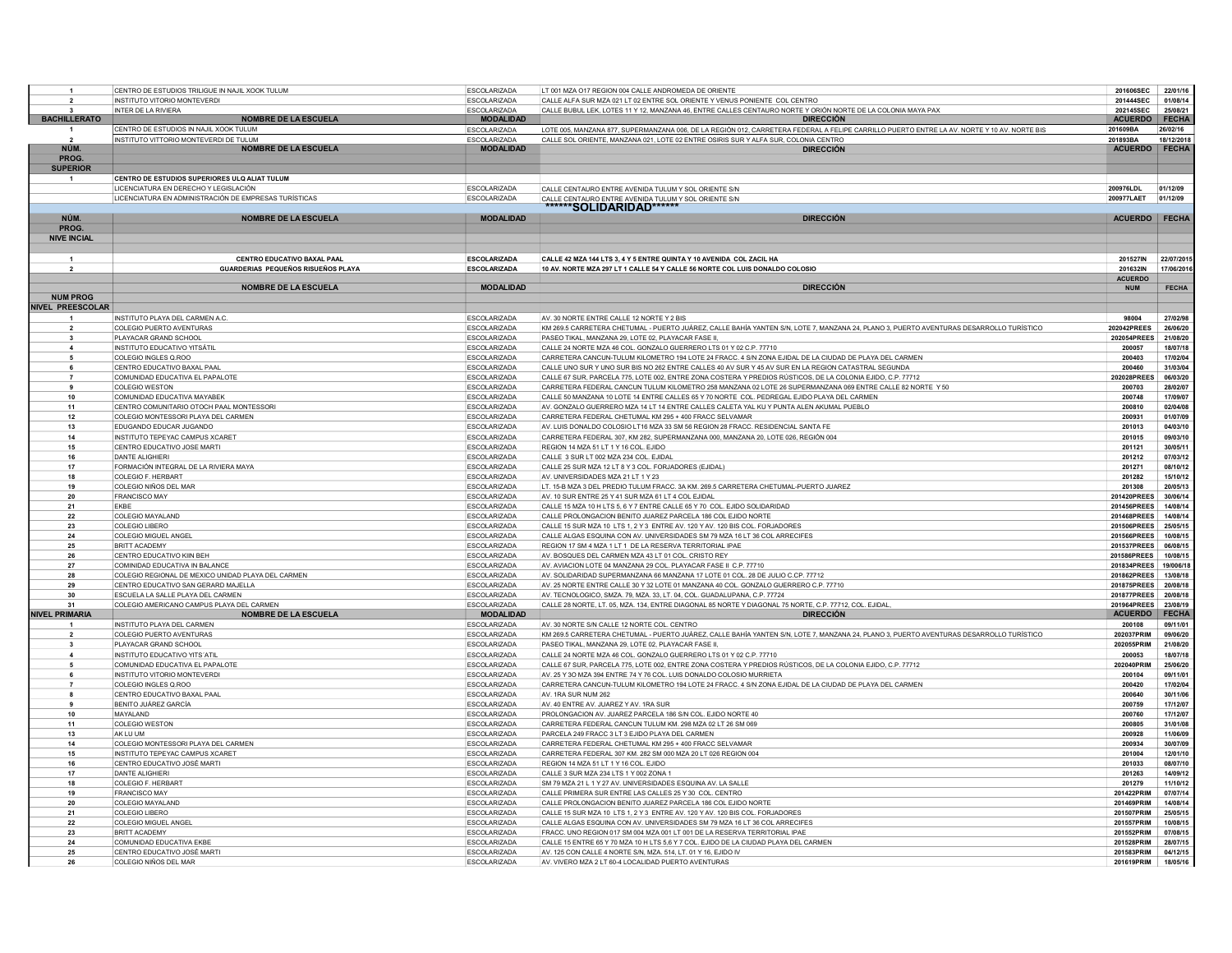| 27                             | CENTRO EDUCATIVO KIIN BEH                                                | <b>ESCOLARIZADA</b>                        | CALLE SAC-UACAX MZA005 LT 033-3 REGION 47 SM 001 COL, COL, CRISTO REY                                                                    | 201587PRIM                  | 10/08/15                |
|--------------------------------|--------------------------------------------------------------------------|--------------------------------------------|------------------------------------------------------------------------------------------------------------------------------------------|-----------------------------|-------------------------|
| 28                             | COMUNIDAD EDUCATIVA MAYABEI                                              | ESCOLARIZADA                               | CALLE 50 NORTE MZA 64 LTS 6,7 Y 8 COL. PEDREGAL                                                                                          | 201665PRIM                  | 15/08/16                |
| 29                             | ESCUELA LA SALLE PLAYA DEL CARMEN                                        | <b>ESCOLARIZADA</b>                        | AV. TECONOLOGICO, SMZA, 79, MZA, 33, LT, 04, COL, GUADALUPANA, C.P. 77724                                                                | 201850PRIM                  | 27/07/18                |
| 30                             | COLEGIO REGIONAL DE MEXICO UNIDAD PLAYA DEL CARMEN                       | <b>ESCOLARIZADA</b>                        | AV. SOLIDARIDAD SUPERMANZANA 66 MANZANA 17 LOTE 01 COL. 28 DE JULIO C.CP. 77712                                                          | 201861PRIM                  | 13/08/18                |
| 31                             | COLEGIO AMERICANO CAMPUS PLAYA DEL CARMEN                                | <b>ESCOLARIZADA</b>                        | CALLE 28 NORTE, LOTE 05, MANZANA 134, ENTRE DIAGONAL 85 NORTE Y DIAGONAL 75 NORTE, C.P. 77712, COLONIA EJIDAL                            | 202050PRIM                  | 21/08/20                |
| 32                             | COLEGIO I CHANTL                                                         | <b>ESCOLARIZADA</b>                        | AVENIDA LA SALLE, MANZANA 12, LOTE 21 Y 22, FRACCIONAMIENTO ARRECIFES                                                                    | 202143PRIM                  | 06/08/21                |
| <b>SECUNDARIAS GENER</b>       | <b>NOMBRE DE LA ESCUELA</b>                                              | <b>MODALIDAD</b>                           | <b>DIRECCIÓN</b>                                                                                                                         | <b>ACUERDO</b>              | <b>FECHA</b>            |
| $\mathbf{1}$                   | PLAYACAR GRAND SCHOOL                                                    | ESCOLARIZADA                               | PASEO TIKAL, MANZANA 29, LOTE 02, PLAYACAR FASE II                                                                                       | 202056SEC                   | 21/08/20                |
|                                |                                                                          |                                            |                                                                                                                                          |                             |                         |
| $\overline{2}$                 | INSTITUTO PLAYA DEL CARMEN A.C.                                          | <b>ESCOLARIZADA</b>                        | 30 AV, CON CALLE 12 NORTE, COL, CENTRO, C.P. 77710                                                                                       | 200005                      | 29/02/00                |
| $\mathbf{3}$                   | COLEGIO PUERTO AVENTURAS                                                 | <b>FSCOLARIZADA</b>                        | LT 7 MZA 24 PLANO 3 KM 269 5 CARRETERA CHETUMAL-PUERTO JUAREZ DE LA CIUDENTURAS AD DE PUERTO AVENTURAS                                   | 200062                      | 29/09/00                |
|                                | INSTITUTO EDUCATIVO YITS'ATIL                                            | <b>ESCOLARIZADA</b>                        | CALLE 24 NORTE CON 20 AV. NORTE MZA 46                                                                                                   | 200116                      | 09/11/01                |
|                                | COLEGIO INGLES                                                           | ESCOLARIZADA                               | CALLE LT EJIDAL NO 24 FRACC 4                                                                                                            | 200502                      | 31/01/05                |
|                                | INSTITUTO VITTORIO MONTEVERDI                                            | <b>ESCOLARIZADA</b>                        | AV. 30 Y 25 ENTRE 76 Y 74 MZA 394 COL LUIS DONALDO COLOSIC                                                                               | 2004100                     | 17/12/04                |
| 7                              | <b>COLEGIO WESTON</b>                                                    | <b>ESCOLARIZADA</b>                        | CALLE 82 NORTE ESQUINA C.50 PONIENTE MZA 15 LT 002-C COL. EJIDAL                                                                         | 201223                      | 09/05/12                |
| 8                              | <b>COLEGIO NACIONES UNIDAS</b>                                           | <b>ESCOLARIZADA</b>                        | CALLE 67 SUR, PARCELA 775, LOTE 002, ENTRE ZONA COSTERA Y PREDIOS RÚSTICOS, DE LA COLONIA EJIDO, C.P. 77712                              | 202029SEC                   | 10/03/20                |
| 9                              | BENITO JUÁREZ GARCÍA                                                     | <b>ESCOLARIZADA</b>                        | AV. 40 SUR ENTRE JUAREZ Y 1 SUR COL. CENTRO S/N                                                                                          | 200748                      | 14/12/07                |
| 10                             | MAYALAND                                                                 | <b>ESCOLARIZADA</b>                        | PROLONGACION AV. JUAREZ PARCELA 186 S/N COL. EJIDO NORTE                                                                                 | 200758                      | 14/12/07                |
| 11                             | INSTITUTO TEPEYAC CAMPUS XCARET                                          | ESCOLARIZADA                               | CARRETERA FEDERAL 307 KM, 282 SM 000 MZA 20 LT 026 REGION 004                                                                            | 200974                      | 28/10/09                |
| 12                             | CENTRO EDUCATIVO BAXAL PAAL                                              | <b>ESCOLARIZADA</b>                        | 1RA SUR NO 262 ENTRE 40 Y 45 COL CENTRO                                                                                                  | 201417SEC                   | 23/06/14                |
|                                |                                                                          |                                            |                                                                                                                                          |                             | 30/06/14                |
| 13                             | <b>FRANCISCO MAY</b>                                                     | <b>ESCOLARIZADA</b>                        | AV. 110 SUR ENTRE 25 Y 41 SUR MZA 61 LT 4 COL. EJIDAL                                                                                    | 201421SEC                   | 14/08/14                |
| 14                             | COLEGIO MAYALAND                                                         | <b>ESCOLARIZADA</b>                        | CALLE PROLONGACION BENITO JUAREZ PARCELA 186 COL EJIDO NORTE                                                                             | 201470SEC                   |                         |
| 15                             | <b>BRITT ACADEMY</b>                                                     | <b>ESCOLARIZADA</b>                        | FRACCIONAMIENTO 1, REGIÓN 017, SUPERMANZANA 004, MANZANA 001, LOTE 001 DE LA RESERVA TERRITORIAL IPAE                                    | 201538SEC                   | 06/08/15                |
| 16                             | SECUNDARIA LA SALLE PLAYA DEL CARMEN                                     | ESCOLARIZADA                               | AV. TECNOLOGICO SM 79 MZA 2 LT 3                                                                                                         | 201949SEC                   | 12/06/19                |
| 17                             | CENTRO EDUCATIVO KIIN BEH                                                | <b>ESCOLARIZADA</b>                        | CALLE BOSQUES DE LA PERSEVERANCIA MANZANA 05 LOTE 033-3 Y 033-4 REGION 47 FRACC CRISTO REY                                               | 201749SEC                   | 05/10/17                |
| 18                             | COLEGIO MIGUEL ANGEI                                                     | <b>ESCOLARIZADA</b>                        | CALLE ALGAS NO. 036 Y 037 ENTRE AVENIDA DE LAS UNIVERSIDADES Y PASEO DEL MAYAB MZA 16 COL. ARRECIFES CP 77725                            | 201755SEC                   | 10/10/17                |
| 19                             | COLEGIO REGIONAL DE MEXICO UNIDAD PLAYA DEL CARMEN                       | ESCOLARIZADA                               | AV. SOLIDARIDAD SUPERMANZANA 66 MANZANA 17 LOTE 01 COL, 28 DE JULIO C.CP. 77712                                                          | 201880SEC                   | 20/08/18                |
| 20                             | <b>ST. PATRICK EDUCATION</b>                                             | <b>ESCOLARIZADA</b>                        | AV. 125. ESQUINA CALLE 14 NORTE. LTE 002 Y 003. MANZANA 57, COL. EJIDO. DE LA CIUDAD DE PLAYA DEL CARMEN                                 | 201924SEC                   | 11/06/19                |
| 21                             | MAGNUS COLLAGE                                                           | ESCOLARIZADA                               | AVENIDA ARCO VIAL ENTRE PROLONGACIÓN 115 AV. SUR Y AV. DIAG. 85 AV. SUR, MANZANA 021, LOTE 011-012                                       | 201943SEC                   | 05/08/19                |
| 22                             | COLEGIO LIBERO                                                           | ESCOLARIZADA                               | CALLE 15 SUR, MZA. 10, LOTES 1, 2 Y 3, ENTRE 120 AV. SUR Y 120 AV. BIS SUR, COL. FORJADORES, C.P. 77716                                  | 201932SEC                   | 22/07/19                |
| 23                             | COMUNIDAD EDUCATIVA EKBE                                                 | ESCOLARIZADA                               | CALLE 15 SUR ENTRE AV. DIAG. 65 SUR Y AV. DIAG. 70 SUR, MANZANA 10H, LOTE 5, 6 Y 7, COL. EJIDO, C.P. 77712                               | 201951SEC                   | 12/08/19                |
| 24                             | COLEGIO F. HERBART PLAYA DEL CARMEN EXT. SECUNDARIA                      | <b>ESCOLARIZADA</b>                        | AV. UNIVERSIDADES ESQ. AV. LA SALLE, MZA, 21, LT, 23, FRAC, LOS ARRECIFES, C.P. 77710                                                    | 201953SEC                   | 13/06/19                |
| 25                             |                                                                          |                                            |                                                                                                                                          |                             | 14/07/21                |
|                                | COLEGIO I CHANTLI                                                        | <b>ESCOLARIZADA</b>                        | AVENIDA LA SALLE, MANZANA 12, LOTE 21 Y 22, FRACCIONAMIENTO ARRECIFES                                                                    | 202126SEC                   |                         |
| 26<br><b>ROFESIONAL TÉCNIC</b> | <b>DANTE ALIGHIERI</b>                                                   | <b>ESCOLARIZADA</b><br><b>MODALIDAD</b>    | CALLE 3 SUR ENTRE AVENIDA 55 Y 60 SUR, MANZANA 234, LOTE 001, 002 Y 007, COLONIA EJIDO<br><b>DIRECCIÓN</b>                               | 202127SEC<br><b>ACUERDO</b> | 16/07/2<br><b>FECHA</b> |
|                                | <b>NOMBRE DE LA ESCUELA</b>                                              |                                            |                                                                                                                                          |                             |                         |
|                                | <b>INSTITUTO PEHR HENRIK LING</b>                                        |                                            |                                                                                                                                          |                             |                         |
|                                | PROFESIONAL TÉCNICO EN MASAJES ESPECIALIZADOS                            | <b>MIXTA</b>                               | AV. 125 SUR. LOTE 04. MANZANA 16. COLONIA BELLAVISTA, C.P. 77712                                                                         | 201922P1                    | 06/06/19                |
|                                | PROFESIONAL TÉCNICO EN COSMETOLOGÍA                                      | <b>MIXTA</b>                               | AV. 125 SUR. LOTE 04. MANZANA 16. COLONIA BELLAVISTA, C.P. 77712                                                                         | 201923PT                    | 06/06/19                |
| <b>BACHILLERATO</b>            | <b>NOMBRE DE LA ESCUELA</b>                                              | <b>MODALIDAD</b>                           | <b>DIRECCIÓN</b>                                                                                                                         | ACUERDO   FECHA             |                         |
|                                | INSTITUTO EDUCATIVO YITS' ATIL                                           | <b>FSCOLARIZADA</b>                        | LOTE 01, MANZANA 046 DE LA RESERVA TERRITORIAL DEL INVIQROO                                                                              | 990036BA                    | 12/11/99                |
| $\overline{2}$                 | COLEGIO INGLÉS                                                           | <b>ESCOLARIZADA</b>                        | CALLE 50 PONIENTE ENTRE 74 Y 72 NORTE, MANZANA 026, LOTE 003, COLONIA EJIDO PLAYA DEL CARMEN, C.P. 77710                                 | 202109BA                    | 12/04/21                |
| $\overline{\mathbf{3}}$        | COLEGIO PUERTO AVENTURAS                                                 | <b>ESCOLARIZADA</b>                        | CARRETERA CHETUMAL PUERTO JUÁREZ KM. 269.5, CALLE YANTEN PLANO 3, COLONIA PUERTO AVENTURAS                                               | 200507BA                    | 31/01/05                |
| $\overline{a}$                 | PREPARATORIA LA SALLE PLAYA DEL CARMEN                                   | <b>ESCOLARIZADA</b>                        | AVENIDA CALLE 30 S/N, CON CALLE 12 NORTE                                                                                                 | 200707BA                    | 12/03/07                |
| 5                              | COLEGIO BENITO JUÁREZ GARCÍA                                             | <b>ESCOLARIZADA</b>                        | AVENIDA 40 ENTRE BENITO JUÁREZ Y CALLE 1°A SUR, COLONIA CENTRO, C.P. 77710                                                               | 201144BA                    | 18/11/11                |
| 6                              | <b>COLEGIO MAYALAND</b>                                                  | ESCOLARIZADA                               | PROLONGACIÓN AVENIDA JUÁREZ, PARCELA 186                                                                                                 | 200828BA                    | 18/08/08                |
| $\overline{7}$                 | PREPARATORIA RIVIERA                                                     | <b>ESCOLARIZADA</b>                        | AVENIDA 58 NORTE, MANZANA 168, LOTE 4, COLONIA REAL IBIZA, C.P. 77723                                                                    | 200956BA                    | 07/09/09                |
| 8                              | INSTITUTO TEPEYAC CAMPUS XCARET                                          | <b>ESCOLARIZADA</b>                        |                                                                                                                                          | 200959BA                    | 25/09/09                |
| 9                              |                                                                          |                                            | CARRETERA FEDERAL 307, KM 282, SUPERMANZANA 000, MANZANA 20, LOTE 026, REGIÓN 004                                                        | 202031BA                    | 11/03/20                |
|                                | BACHILLERATO NACIONES UNIDAS                                             | <b>ESCOLARIZADA</b>                        | PARCELA 775 LOTE 002 ENTRE ZONA COSTERA Y PREDIOS RÚSTICOS                                                                               |                             |                         |
| 10                             | CENTRO EDUCATIVO INTERCULTURAL DEL CARIBE                                | <b>ESCOLARIZADA</b>                        | CALLE 28 NORTE, ESQUINA CALLE 58 PONIENTE, LOTE 5, MANZANA 130                                                                           | 201128BA                    | 28/06/11                |
| 11                             | PREPARATORIA RIVIERA                                                     | <b>MIXTA</b>                               | AVENIDA 58 NORTE, MANZANA 168, LOTE 4, COLONIA REAL IBIZA, C.P. 77723                                                                    | 201130BA                    | 11/07/11                |
| 12                             | INSTITUTO VITTORIO MONTEVERDI                                            | <b>FSCOLARIZADA</b>                        | AV. 30, MANZANA 394 ENTRE 74 Y 76, COLONIA LUIS DONALDO COLOSIO                                                                          | 201202BA                    | 19/01/12                |
| 13                             | <b>INSTITUTO BACAB</b>                                                   | <b>ESCOLARIZADA</b>                        | 1A SUR ENTRE 25 Y 30, MANZANA 14, LOTE 5, COLONIA CENTRO, C.P. 77710                                                                     | 201281BA                    | 15/10/12                |
| 14                             | <b>BRITT ACADEMY</b>                                                     | ESCOLARIZADA                               | FRACCIONAMIENTO 1, REGIÓN 017, SUPERMANZANA 004, MANZANA 001, LOTE 001 DE LA RESERVA TERRITORIAL IPAE, C.P. 77712                        | 201564BA                    | 26/10/15                |
| 15                             | E-SCUELA EDUCACION EN LINEA                                              | NO ESCOLARIZADA                            | CALLE DIAGONAL 80 SUR ENTRE CALLE 11 SUR Y CALLE 13 SUR. SUPERMANZANA 007. MANZANA 251. LOTE 008. PLANTA BAJA, COLONIA EJIDO, C.P. 77712 | 201563BA                    | 14/10/16                |
| 16                             | MAGNUS COLLAGE                                                           |                                            |                                                                                                                                          |                             |                         |
| 17                             |                                                                          |                                            |                                                                                                                                          | 201944BA                    | 31/07/19                |
|                                | ESCUELA MANUEL ACOSTA PLAYACAR                                           | <b>ESCOLARIZADA</b>                        | AVENIDA ARCO VIAL ENTRE PROLONGACIÓN 115 AV. SUR Y AV. DIAG. 85 AV. SUR, MANZANA 021, LOTE 011-012                                       | 201772BA                    | 19/12/2011              |
| 18                             | ESCUELA DE ENFERMERÍA IGNACIO CHÁVEZ                                     | <b>ESCOLARIZADA</b><br><b>ESCOLARIZADA</b> | PASEO TIKAL Y COBÁ, MANZANA 29, LOTES 102, 103 Y 104, COLONIA FRACCIONAMIENTO PLAYACAR, C.P. 77710                                       | 201738BA                    | 22/08/201               |
|                                |                                                                          |                                            | AV. 125 NORTE. ESQUINA CALLE 16 NORTE. LOTE 10. MANZANA 44. COLONIA EJIDO PLAYA DEL CARMEN                                               |                             |                         |
| 19                             | <b>ST PATRICK</b>                                                        | ESCOLARIZADA                               | AVENIDA 125 ESQUINA 2 NORTE S/N. LOTE 002-003. MANZANA 057, COLONIA EJIDO, C.P. 77710                                                    | 201942BA                    | 31/07/2019              |
|                                | <b>ST PATRICK</b>                                                        | <b>MIXTA</b>                               | AV. 125 ESQUINA CALLE 24 NORTE, MANZANA 061, LOTE 001 Y 016, COLONIA EJIDAL, C.P. 77712                                                  | 202155BA                    | 24/08/202               |
| 20                             | <b>COLEGIO WESTON</b>                                                    | <b>ESCOLARIZADA</b>                        | CARRETERA TULUM, KM 298, LOTE 26, MANZANA 02, SUPERMANZANA 69, COLONIA EJIDO, C.P. 77712                                                 | 201988BA                    | 18/10/2019              |
|                                | <b>COLEGIO WESTON</b>                                                    | NO ESCOLARIZADA                            | CARRETERA TULUM. KM 298. LOTE 26. MANZANA 02. SUPERMANZANA 69. COLONIA EJIDO. C.P. 77712                                                 | 202108BA                    | 26/03/2                 |
| 21                             | COLEGIO MIGUEL ÁNGEL PLAYA DEL CARMEN, S.C                               | <b>ESCOLARIZADA</b>                        | CALLE ALGAS, MANZANA 016, LOTE 36 ENTRE AVENIDA UNIVERSIDADES Y PASEO DEL MAYAB, FRACCIONAMIENTO ARRECIFES, C.P. 77725                   | 202103BA                    | 13/01/2                 |
| NÚM.                           | <b>NOMBRE DE LA ESCUELA</b>                                              | <b>MODALIDAD</b>                           | <b>DIRECCIÓN</b>                                                                                                                         | <b>ACUERDO</b>              | <b>FECHA</b>            |
| PROG.                          |                                                                          |                                            |                                                                                                                                          |                             |                         |
| <b>SUPERIOR</b>                |                                                                          |                                            |                                                                                                                                          |                             |                         |
| $\mathbf{1}$                   | UNIVERSIDAD INTERAMERICANA PARA EL DESARROLLO CAMPUS PLAYA DEL CARMEN    |                                            |                                                                                                                                          |                             |                         |
|                                | LICENCIATURA EN ADMINSITRACION DE EMPRESAS TURISTICAS                    | <b>FSCOLARIZADA</b>                        | CALLE 28 NORTE, MANZANA 130, LOTE 5, ESQ. 50 PONIENTE, COLONIA EJIDAL, C.P. 77712                                                        | 200743LAET                  | 14/09/07                |
|                                | MAESTRÍA EN MERCADOTECNIA                                                | <b>ESCOLARIZADA</b>                        | CALLE 28 NORTE, MANZANA 130, LOTE 5, ESQ. 50 PONIENTE, COLONIA EJIDAL, C.P. 77712                                                        | 200746MA                    | 14/09/07                |
|                                | MAESTRIA EN ADMINISTRACION DE NEGOCIOS                                   | ESCOLARIZADA                               | CALLE 28 NORTE, MANZANA 130, LOTE 5, ESQ, 50 PONIENTE, COLONIA EJIDAL, C.P. 77712                                                        | 200747MA                    | 14/09/07                |
|                                | LICENCIATURA EN GASTRONOMÍA                                              | ESCOLARIZADA                               |                                                                                                                                          | 201219LG                    | 20/04/12                |
|                                | MAESTRÍA EN DERECHO PENAL                                                | <b>MIXTA</b>                               | CALLE 28 NORTE, MANZANA 130, LOTE 5, ESQ. 50 PONIENTE, COLONIA EJIDAL, C.P. 77712                                                        | 201643MDF                   | 05/07/16                |
| $\overline{2}$                 | <b>UNIVERSIDAD RIVIERA</b>                                               |                                            | CALLE 28 NORTE, MANZANA 130, LOTE 5, ESQ. 50 PONIENTE, COLONIA EJIDAL, C.P. 77712                                                        |                             |                         |
|                                |                                                                          |                                            |                                                                                                                                          |                             |                         |
|                                | LICENCIATURA EN ARQUITECTURA                                             | ESCOLARIZADA                               | LOTE 004-1 Y LOTE 004-2, MANZANA 168                                                                                                     | 200936LARQ                  | 24/08/09                |
|                                | LICENCIATURA EN DISEÑO GRAFICO                                           | <b>ESCOLARIZADA</b>                        | LOTE 004-1 Y LOTE 004-2, MANZANA 168                                                                                                     | 200937LDG                   | 24/08/09                |
|                                | LICENCIATURA EN ADMINISTRACION Y DESARROLLO DE NEGOCIOS                  | <b>ESCOLARIZADA</b>                        | AV. 58 NORTE, MANZANA 168, LOTE 1-04, COLONIA EJIDAL. C.P. 77710                                                                         | 202024LAvDN                 | 28/02/20                |
|                                | LICENCIATURA EN ADMINISTRACION Y DESARROLLO TURISTICO                    | <b>ESCOLARIZADA</b>                        | AVENIDA 58 NORTE, SUPERMANZANA 001, MANZANA 168, LOTE 004, REGIÓN 007                                                                    | 201259LAyDT                 | 03/07/12                |
|                                | LICENCIATURA EN ADMINISTRACION Y DESARROLLO DE NEGOCIOS                  | <b>MIXTA</b>                               | AV. 58 NORTE, MANZANA 168, LOTE 1-04, COLONIA EJIDAL. C.P. 77710                                                                         | 202025LAyDNM 28/02/20       |                         |
|                                | LICENCIATURA EN ADMINISTRACION Y DESARROLLO TURISTICO                    | <b>MIXTA</b>                               | LOTE 004-1 Y LOTE 004-2, MANZANA 168                                                                                                     | 200941LAyDT 24/08/09        |                         |
|                                | LICENCIATURA EN PSICOLOGIA<br>LICENCIATURA EN MERCADOTECNIA Y PUBLICIDAD | <b>FSCOLARIZADA</b><br><b>MIXTA</b>        | CALLE 58 NORTE, MANZANA 168, LOTES 4-1, COLONIA EJIDAL                                                                                   | 201305LP<br>201043LMyP      | 29/01/13<br>23/08/10    |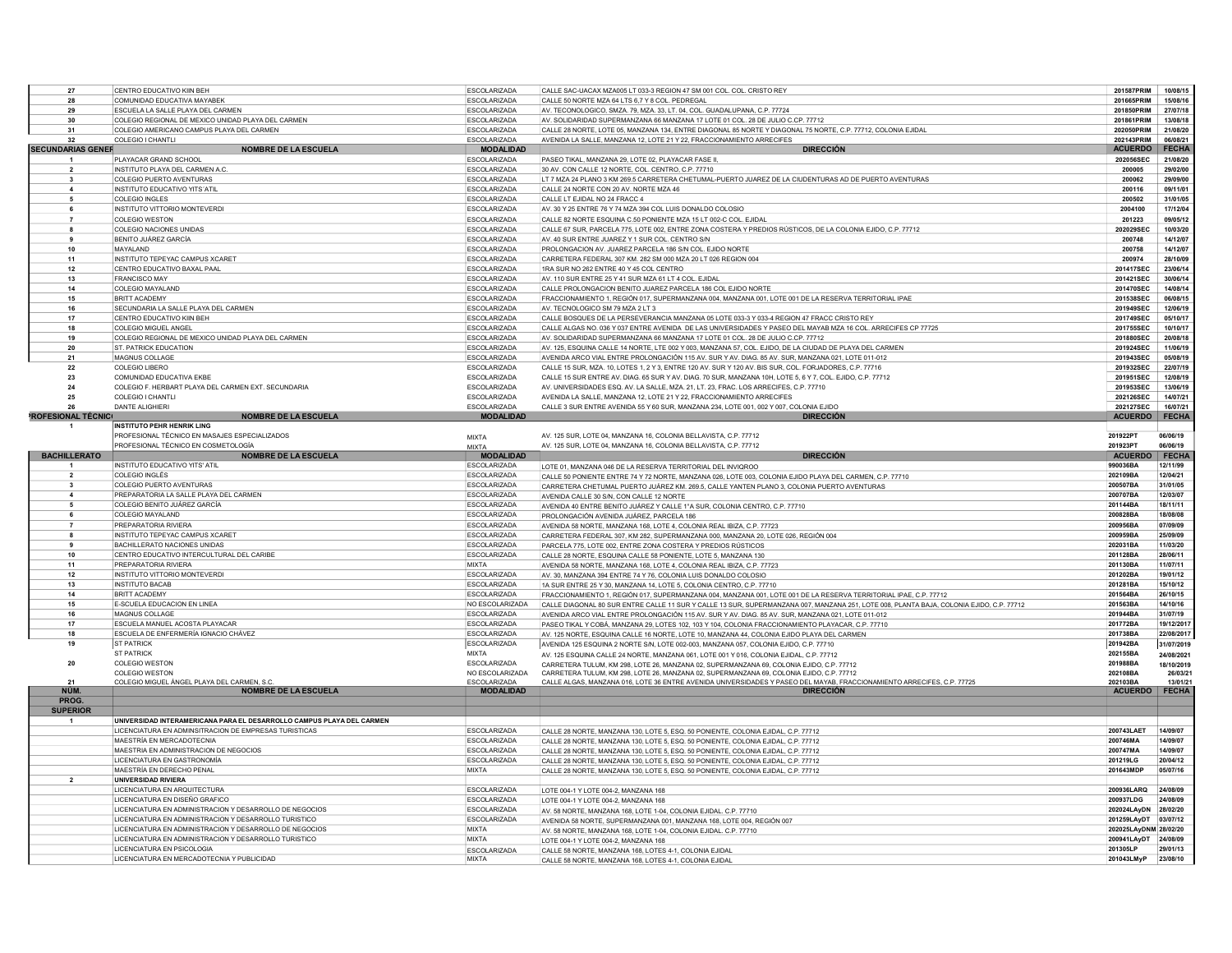|                       | MAESTRIA EN ALTA DIRECCION                                     | <b>ESCOLARIZADA</b> | CALLE 58 NORTE, MANZANA 168, LOTES 4-1, COLONIA EJIDAL                                                                                                                           | 201044MA                | 23/08/10     |
|-----------------------|----------------------------------------------------------------|---------------------|----------------------------------------------------------------------------------------------------------------------------------------------------------------------------------|-------------------------|--------------|
|                       | MAESTRIA EN DESARROLLO REGIONAL Y TURISMO SUSTENTABLE          | ESCOLARIZADA        | CALLE 58 NORTE, MANZANA 168, LOTES 4-1, COLONIA EJIDAL                                                                                                                           | 201045MA                | 23/08/10     |
|                       | ESPECIALIDAD EN ALTA DIRECCIÓN                                 | <b>ESCOLARIZADA</b> | CALLE 58 NORTE, MANZANA 168, LOTES 4-1, COLONIA EJIDAI                                                                                                                           | 201046EAD               | 23/08/10     |
|                       | LICENCIATURA EN NUTRICIÓN                                      | <b>ESCOLARIZADA</b> | CALLE 58 NORTE, REGIÓN 07, MANZANA 168, LOTE 04, SUPERMANZANA 01                                                                                                                 | 201216LN                | 26/03/12     |
|                       | LICENCIATURA EN CONTADURÍA PLAN SEMESTRAL                      | <b>MIXTA</b>        | AV. 58 NORTE, MZA, 168, LOTE 4.01, COLONIA EJIDAL, C.P. 77710                                                                                                                    | 201479LCS               | 10/10/14     |
|                       | LICENCIATURA EN CONTADURÍA PLAN CUATRIMESTRAL                  | ESCOLARIZADA        | AVENIDA 58 NORTE, MANZANA 168, LOTE 4.01, COLONIA EJIDAL, C.P. 77710                                                                                                             | 201478LCC               | 10/10/14     |
|                       | MAESTRÍA EN TERAPIA FAMILIAR Y DE PAREJA                       | <b>ESCOLARIZADA</b> | AVENIDA 58 NORTE, MANZANA 168, LOTE 4.01, COLONIA EJIDAL, C.P. 77710                                                                                                             | 201720MTFyP             | 07/06/17     |
|                       | LICENCIATURA EN DERECHO                                        | ESCOLARIZADA        | AV. 58 NORTE, MANZANA 168, LOTE 4-1, COLONIA EJIDAL, C.P. 77710                                                                                                                  | 201614LD                | 01/03/16     |
|                       | MAESTRÍA EN DESARROLLO ORGANIZACIONAL                          | <b>ESCOLARIZADA</b> | AVENIDA 58 NORTE, MANZANA 168, LOTE 4.01, COLONIA EJIDAL, C.P. 77710                                                                                                             | 201674MDO               | 08/11/16     |
|                       | MAESTRÍA EN CIENCAS DE LA EDUCACIÓN                            | <b>ESCOLARIZADA</b> | AVENIDA 58 NORTE, MANZANA 168, LOTE 4-01, COLONIA EJIDAL, C.P. 77710                                                                                                             | 201613MCE               | 01/03/16     |
|                       | LICENCIATURA EN INGENIERÍA EN MANTENIMIENTO HOTELERO           | <b>ESCOLARIZADA</b> | AVENIDA 58 NORTE, MANZANA 168, LOTE 4-01, COLONIA EJIDAL, C.P. 77710                                                                                                             | 201919LIMH              | 03/05/19     |
|                       | LICENCIATURA EN DERECHO                                        | <b>MIXTA</b>        |                                                                                                                                                                                  | 201920LDM               | 03/05/19     |
| $\mathbf{3}$          | <b>CENTRO UNIVERSITARIO INGLÉS</b>                             |                     |                                                                                                                                                                                  |                         |              |
|                       | LICENCIATURA EN DERECHO                                        | <b>MIXTA</b>        | CALLE 50 PONIENTE, LOTE 003, ENTRE CALLE 74 NORTE, CALLE 72 NORTE                                                                                                                | 202044LA                | 14/08/20     |
|                       | LICENCIATURA EN MERCADOTECNIA                                  | <b>MIXTA</b>        | CALLE 50 PONIENTE. LOTE 003. ENTRE CALLE 74 NORTE, CALLE 72 NORTE                                                                                                                | 202047LM                | 14/08/20     |
|                       | LICENCIATURA EN CONTADURÍA Y FINANZAS                          | <b>MIXTA</b>        | CALLE 50 PONIENTE, LOTE 003, ENTRE CALLE 74 NORTE, CALLE 72 NORTE                                                                                                                | 202045LCyF              | 14/08/20     |
|                       | LICENCIATURA EN ADMINISTRACIÓN                                 | <b>MIXTA</b>        | CALLE 50 PONIENTE. LOTE 003. ENTRE CALLE 74 NORTE, CALLE 72 NORTE                                                                                                                | 202044LA                | 14/08/20     |
|                       | LICENCIATURA EN RELACIONES PÚBLICAS TURISTICAS E IDIOMAS       | <b>MIXTA</b>        | CALLE 50 PONIENTE, LOTE 003, ENTRE CALLE 74 NORTE, CALLE 72 NORTE                                                                                                                | 202048LRPT              | 14/08/20     |
|                       | LICENCIATURA EN ENFERMERÍA                                     | <b>MIXTA</b>        | CARRETERA FEDERAL CANCÚN-TULUM, CALLE 24 NORTE, MANZANA 4, LOTE 4, EJIDO PLAYA DEL CARMEN                                                                                        | 201764LE                | 08/11/17     |
|                       | INSTITUTO UNIVERSITARIO ITZAMNÁ                                |                     |                                                                                                                                                                                  |                         |              |
|                       | LICENCIATURA EN NUTRICIÓN                                      | <b>ESCOLARIZADA</b> | AV. TECNOLÓGICOS Y AV. PLAYA AZUL S/N, MANZANA 40, LOTE 10, FRACCIONAMIENTO LA GUADALUPANA                                                                                       | 201991LN                | 11/11/19     |
|                       | LICENCIATURA EN ENFERMERÍA                                     | ESCOLARIZADA        | AV. TECNOLÓGICOS Y AV. PLAYA AZUL S/N, MANZANA 40, LOTE 10, FRACCIONAMIENTO LA GUADALUPANA                                                                                       | 201981LE                | 18/10/19     |
| -5                    | <b>EXPLAYARTE ESCUELA DE ARTES</b>                             |                     |                                                                                                                                                                                  |                         |              |
|                       | LICENCIATURA EN MÚSICA POPULAR CONTEMPORANEA                   | <b>ESCOLARIZADA</b> |                                                                                                                                                                                  | 201611LMPC              | 17/02/16     |
|                       | LICENCIATURA EN ARTES ESCÉNICAS                                | <b>ESCOLARIZADA</b> | AV. 39 SUR, MANZANA 318, LOTE 1, INTERIOR 7, 8 Y 9, C.P. 77712<br>AV. 39 SUR, MANZANA 318, LOTE 1, INTERIOR 7, 8 Y 9. C.P. 77712                                                 | 201870LAE               | 14/08/18     |
|                       | LICENCIATURA EN GESTIÓN Y PRODUCCIÓN DE ARTE Y CULTURA         | <b>ESCOLARIZADA</b> | AV. 39 SUR, MANZANA 318, LOTE 1, INTERIOR 7, 8 Y 9, C.P. 77712                                                                                                                   | 201872LGyPAyC 17/08/18  |              |
|                       | LICENCIATURA EN DIRECCIÓN DE EMPRESAS CULTURALES               | NO ESCOLARIZADA     | AV. 39 SUR, MANZANA 318, LOTE 1, INTERIOR 7, 8 Y 9, C.P. 77712                                                                                                                   | 202128LDEC              | 29/07/2      |
|                       | LICENCIATURA EN PRODUCCIÓN E INDUSTRIA DE LA MÚSICA            | NO ESCOLARIZADA     | AV. 39 SUR, MANZANA 318, LOTE 1, INTERIOR 7, 8 Y 9, C.P. 77712                                                                                                                   | 202129LPIM              | 29/07/21     |
| - 6                   | <b>ESCUELA DE ENFERMERÍA IGNACIO CHÁVEZ</b>                    |                     |                                                                                                                                                                                  |                         |              |
|                       | LICENCIATURA EN ENFERMERÍA                                     | <b>ESCOLARIZADA</b> | AV. 125 NORTE, ESQUINA CALLE 16 NORTE, LOTE 10, MANZANA 44, COLONIA EJIDO PLAYA DEL CARMEN                                                                                       | 201726LE                | 05/07/201    |
|                       | LICENCIATURA EN ENFERMERÍA                                     | <b>MIXTA</b>        | AV. 125 NORTE, ESQUINA CALLE 16 NORTE, LOTE 10, MANZANA 44, COLONIA EJIDO PLAYA DEL CARMEN                                                                                       | 201748LE                | 29/09/2017   |
| $\overline{7}$        | UNIVERSIDAD DUCENS                                             |                     |                                                                                                                                                                                  |                         |              |
|                       | MAESTRÍA EN GESTIÓN INTEGRAL DEL RIESGO                        | NO ESCOLARIZADA     | CALLE BRASIL, LOTE 3, MANZANA 11, EXT. 652, INTERIOR 27, FRACCIONAMIENTO MUNDO HÁBITAT                                                                                           | 201982MGIR              | 18/10/2019   |
|                       | ESPECIALIDAD EN FORMULACIÓN Y EVALUACIÓN DE PROYECTOS          | NO ESCOLARIZADA     |                                                                                                                                                                                  | 201983EFvEP             | 18/10/2019   |
|                       | ESPECIALIDAD EN HISTORIA Y ARQUEOLOGÍA MAYA                    | NO ESCOLARIZADA     | CALLE BRASIL, LOTE 3, MANZANA 11, EXT. 652, INTERIOR 27, FRACCIONAMIENTO MUNDO HÁBITAT<br>CALLE BRASIL, LOTE 3, MANZANA 11, EXT, 652, INTERIOR 27, FRACCIONAMIENTO MUNDO HÁBITAT | 201984EHvAM             | 18/10/2019   |
|                       | MAESTRÍA EN SEGURIDAD INFORMÁTICA                              | NO ESCOLARIZADA     |                                                                                                                                                                                  | 201985MSI               | 18/10/2019   |
|                       |                                                                |                     | CALLE BRASIL, LOTE 3, MANZANA 11, EXT. 652, INTERIOR 27, FRACCIONAMIENTO MUNDO HÁBITAT                                                                                           |                         |              |
|                       | MAESTRÍA EN ORDENAMIENTO TERRITORIAL                           | NO ESCOLARIZADA     | CALLE BRASIL. LOTE 3. MANZANA 11, EXT. 652. INTERIOR 27, FRACCIONAMIENTO MUNDO HÁBITAT                                                                                           | 201986MOT               | 18/10/2019   |
|                       | MAESTRÍA EN SEGURIDAD Y SALUD EN EL TRABAJO                    | NO ESCOLARIZADA     | CALLE BRASIL, LOTE 3, MANZANA 11, EXT. 652, INTERIOR 27, FRACCIONAMIENTO MUNDO HÁBITAT                                                                                           | 201987MSyST             | 18/10/2019   |
|                       | MAESTRÍA EN TECNOPEDAGOGÍA Y EDUCACIÓN VIRTUAL                 | NO ESCOLARIZADA     | CALLE BRASIL, LOTE 3, MANZANA 11 EXT. 652, INTERIOR 27, FRACCIONAMIENTO MUNDO HÁBITAT                                                                                            | 202078MTyEV             | 04/11/2020   |
| 8                     | <b>EARTH UNIVERSITY</b>                                        |                     |                                                                                                                                                                                  |                         |              |
|                       | MAESTRÍA EN ECOEMPRENDEDURISMO                                 | <b>ESCOLARIZADA</b> | PASEO SELVAMAR, MANZANA 005, LOTE 001, COLONIA FRACCIONAMIENTO LA GLORIA                                                                                                         | 2019103MEC              | 06/12/2019   |
|                       | MAESTRÍA EN ECOTECNOLOGÍAS E INNOVACIÓN SOSTENIBLE             | ESCOLARIZADA        | PASEO SELVAMAR, MANZANA 005, LOTE 001, COLONIA FRACCIONAMIENTO LA GLORIA                                                                                                         | 2019104MEIS             | 06/12/2019   |
|                       | MAESTRÍA EN EDUCACIÓN                                          | ESCOLARIZADA        | PASEO SELVAMAR, MANZANA 005, LOTE 001, COLONIA FRACCIONAMIENTO LA GLORIA                                                                                                         | 2019105ME               | 06/12/2019   |
|                       | MAESTRÍA EN GESTIÓN INTERCULTURAL                              | ESCOLARIZADA        | PASEO SELVAMAR, MANZANA 005, LOTE 001, COLONIA FRACCIONAMIENTO LA GLORIA                                                                                                         | 2019106MGI              | 06/12/2019   |
|                       | MAESTRÍA EN INNOVACIÓN Y SUSTENTABILIDAD TURÍSTICA             | <b>ESCOLARIZADA</b> | PASEO SELVAMAR, MANZANA 005, LOTE 001, COLONIA FRACCIONAMIENTO LA GLORIA                                                                                                         | 2019107MlyST 06/12/2019 |              |
|                       | MAESTRÍA EN NEUROLIDERAZGO Y COACHING COGNITIVO                | <b>ESCOLARIZADA</b> | PASEO SELVAMAR, MANZANA 005, LOTE 001, COLONIA FRACCIONAMIENTO LA GLORIA                                                                                                         | 2019108MNyCC 06/12/2019 |              |
|                       | MAESTRÍA EN ECOTECNOLOGÍAS E INNOVACIÓN SOSTENIBLE             | 'NO ESCOLARIZADA    | PASEO SELVAMAR, MANZANA 005, LOTE 001, COLONIA FRACCIONAMIENTO LA GLORIA                                                                                                         | 202102MEISNE            | 13/01/2021   |
|                       | MAESTRÍA EN INNOVACIÓN EN EXPERIENCIAS TURÍSTICAS SUSTENTABLES | NO ESCOLARIZADA     | PASEO SELVAMAR, MANZANA 005, LOTE 001, COLONIA FRACCIONAMIENTO LA GLORIA                                                                                                         | 20212MIETSNE 31/05/2021 |              |
|                       | MAESTRÍA EN GESTIÓN INTERCULTURAL                              | NO ESCOLARIZADA     | PASEO SELVAMAR, MANZANA 005, LOTE 001, COLONIA FRACCIONAMIENTO LA GLORIA                                                                                                         | 202113MGINE             | 31/05/2021   |
|                       | MAESTRÍA EN ECOEMPRENDIMIENTO                                  | NO ESCOLARIZADA     | PASEO SELVAMAR, MANZANA 005, LOTE 001, COLONIA FRACCIONAMIENTO LA GLORIA                                                                                                         | 202114MENE 31/05/2021   |              |
|                       | MAESTRÍA EN NEUROLIDERAZGO Y COACHING COGNITIVO                | NO ESCOLARIZADA     | PASEO SELVAMAR, MANZANA 005, LOTE 001, COLONIA FRACCIONAMIENTO LA GLORIA                                                                                                         | 202115MNyCCN 31/05/2021 |              |
|                       | MAESTRÍA EN EDUCACIÓN VIRTUAL                                  | NO ESCOLARIZADA     | PASEO SELVAMAR, MANZANA 005, LOTE 001, COLONIA FRACCIONAMIENTO LA GLORIA                                                                                                         | 202116MEV               | 31/05/2021   |
|                       | DOCTORADO EN ECONOMÍA CIRCUI AR                                | NO ESCOLARIZADA     | PASEO SELVAMAR, MANZANA 005, LOTE 001, COLONIA FRACCIONAMIENTO LA GLORIA                                                                                                         | 202139DEC               | 06/08/21     |
|                       | DOCTORADO EN GOBERNANZA ESTRATÉGICA Y CIUDADES INTELIGENTES    | NO ESCOLARIZADA     | PASEO SELVAMAR, MANZANA 005, LOTE 001, COLONIA FRACCIONAMIENTO LA GLORIA                                                                                                         | 202141DGEyCl            | 06/08/21     |
|                       | DOCTORADO EN INNOVACIÓN JURÍDICA                               | NO ESCOLARIZADA     | PASEO SELVAMAR, MANZANA 005, LOTE 001, COLONIA FRACCIONAMIENTO LA GLORIA                                                                                                         | 202142DIJ               | 06/08/21     |
|                       | DOCTORADO EN NEUROCIENCIAS COGNITIVAS Y EDUCACIÓN              | NO ESCOLARIZADA     | PASEO SELVAMAR, MANZANA 005, LOTE 001, COLONIA FRACCIONAMIENTO LA GLORIA                                                                                                         | 202140DNCyE             | 06/08/21     |
|                       | UNIVERSIDAD AZTLÁN CAMPUS PLAYA DEL CARMEN                     |                     |                                                                                                                                                                                  |                         |              |
|                       | LICENCIATURA EN ADMINISTRACIÓN DE EMPRESAS TURÍSTICAS          | NO ESCOLARIZADA     | CALLE 6 NORTE, AV. 30 Y 35 NORTE, C.P. 77710                                                                                                                                     | 202172LAET              | 10/11/2021   |
|                       | LICENCIATURA EN ADMINISTRACIÓN DE EMPRESAS                     | NO ESCOLARIZADA     | CALLE 6 NORTE, AV. 30 Y 35 NORTE, C.P. 77710                                                                                                                                     | 202173LAE               | 10/11/2021   |
|                       | LICENCIATURA EN DERECHO                                        | NO ESCOLARIZADA     | CALLE 6 NORTE, AV. 30 Y 35 NORTE, C.P. 77710                                                                                                                                     | 202175LD                | 10/11/2021   |
|                       | LICENCIATURA EN CONTADURÍA Y FINANZAS                          | NO ESCOLARIZADA     | CALLE 6 NORTE, AV, 30 Y 35 NORTE, C.P. 77710                                                                                                                                     | 202174LCyF              | 10/11/2021   |
|                       | LICENCIATURA EN INGENIERÍA EN SISTEMAS COMPUTACIONALES         | NO ESCOLARIZADA     | CALLE 6 NORTE, AV. 30 Y 35 NORTE, C.P. 77710                                                                                                                                     | 202177LISC              | 10/11/2021   |
|                       | LICENCIATURA EN INGENIERÍA INDUSTRIAL                          | NO ESCOLARIZADA     | CALLE 6 NORTE AV 30 Y 35 NORTE C.P. 77710                                                                                                                                        | 202176LII               | 10/11/2021   |
|                       |                                                                |                     | ******PUERTO MORELOS******                                                                                                                                                       |                         |              |
| NÚM.                  | <b>NOMBRE DE LA ESCUELA</b>                                    | <b>MODALIDAD</b>    | <b>DIRECCIÓN</b>                                                                                                                                                                 | <b>ACUERDO</b>          | <b>FECHA</b> |
| PROG.                 |                                                                |                     |                                                                                                                                                                                  |                         |              |
| PREECOLA              |                                                                |                     |                                                                                                                                                                                  |                         |              |
| $\overline{1}$        | INSTITUTO PUERTO MORELOS                                       | <b>ESCOLARIZADA</b> | CALLE 5 SUR SM 4 MZA 130 LT 2                                                                                                                                                    | 201666PREES 15/08/16    |              |
| <b>PRIMARIA</b>       | <b>NOMBRE DE LA ESCUELA</b>                                    | <b>MODALIDAD</b>    | <b>DIRECCIÓN</b>                                                                                                                                                                 | <b>ACUERDO</b>          | <b>FECHA</b> |
|                       | <b>INSTITUTO PUERTO MORELOS</b>                                | ESCOLARIZADA        | CALLE 5 SUR SM 4 MZA 130 LT 2                                                                                                                                                    | 201629PRIM              | 28/07/15     |
| <b>MEDIA SUPERIOR</b> | <b>NOMBRE DE LA ESCUELA</b>                                    | <b>MODALIDAD</b>    | <b>DIRECCIÓN</b>                                                                                                                                                                 | <b>ACUERDO</b>          | <b>FECHA</b> |
|                       | INSTITUTO YUCATÁN PENÍNSULA MISIÓN                             | <b>MIXTA</b>        | CALLE CHAC CHI S/N, COLONIA LA GRANJA, C.P. 77540                                                                                                                                | 202165BA                | 27/09/2      |
| <b>SUPERIOR</b>       | <b>NOMBRE DE LA ESCUELA</b>                                    | <b>MODALIDAD</b>    | <b>DIRECCIÓN</b>                                                                                                                                                                 | <b>ACUERDO</b>          | <b>FECHA</b> |
|                       | INSTITUTO YUCATÁN PENÍNSULA MISIÓN                             |                     |                                                                                                                                                                                  |                         |              |
|                       | LICENCIATURA EN PEDAGOGÍA                                      | <b>MIXTA</b>        | CALLE CHAC CHI S/N. COLONIA LA GRANJA, C.P. 77540                                                                                                                                | 201809LP                | 01/02/18     |
|                       | LICENCIATURA EN PEDAGOGÍA                                      | NO ESCOLARIZADA     | CALLE CHAC CHI S/N, COLONIA LA GRANJA, C.P. 77540                                                                                                                                | 201806LP                | 01/02/18     |
|                       | LICENCIATURA EN DERECHO                                        | <b>MIXTA</b>        | CALLE CHAC CHI S/N, COLONIA LA GRANJA, C.P. 77540                                                                                                                                | 201805LD                | 01/02/18     |
|                       | <b>LICENCIATURA EN DERECHO</b>                                 | NO ESCOLARIZADA     | CALLE CHAC CHI S/N, COLONIA LA GRANJA, C.P. 77540                                                                                                                                | 201808LD                | 01/02/18     |
|                       | LICENCIATURA EN ADMINISTRACIÓN DE EMPRESAS                     | <b>MIXTA</b>        | CALLE CHAC CHI S/N, COLONIA LA GRANJA, C.P. 77540                                                                                                                                | 201804LAE               | 01/02/18     |
|                       | LICENCIATURA EN ADMINISTRACIÓN DE EMPRESAS                     | NO ESCOLARIZADA     | CALLE CHAC CHI S/N, COLONIA LA GRANJA, C.P. 77540                                                                                                                                | 201807LAE               | 01/02/18     |
|                       |                                                                |                     |                                                                                                                                                                                  |                         |              |